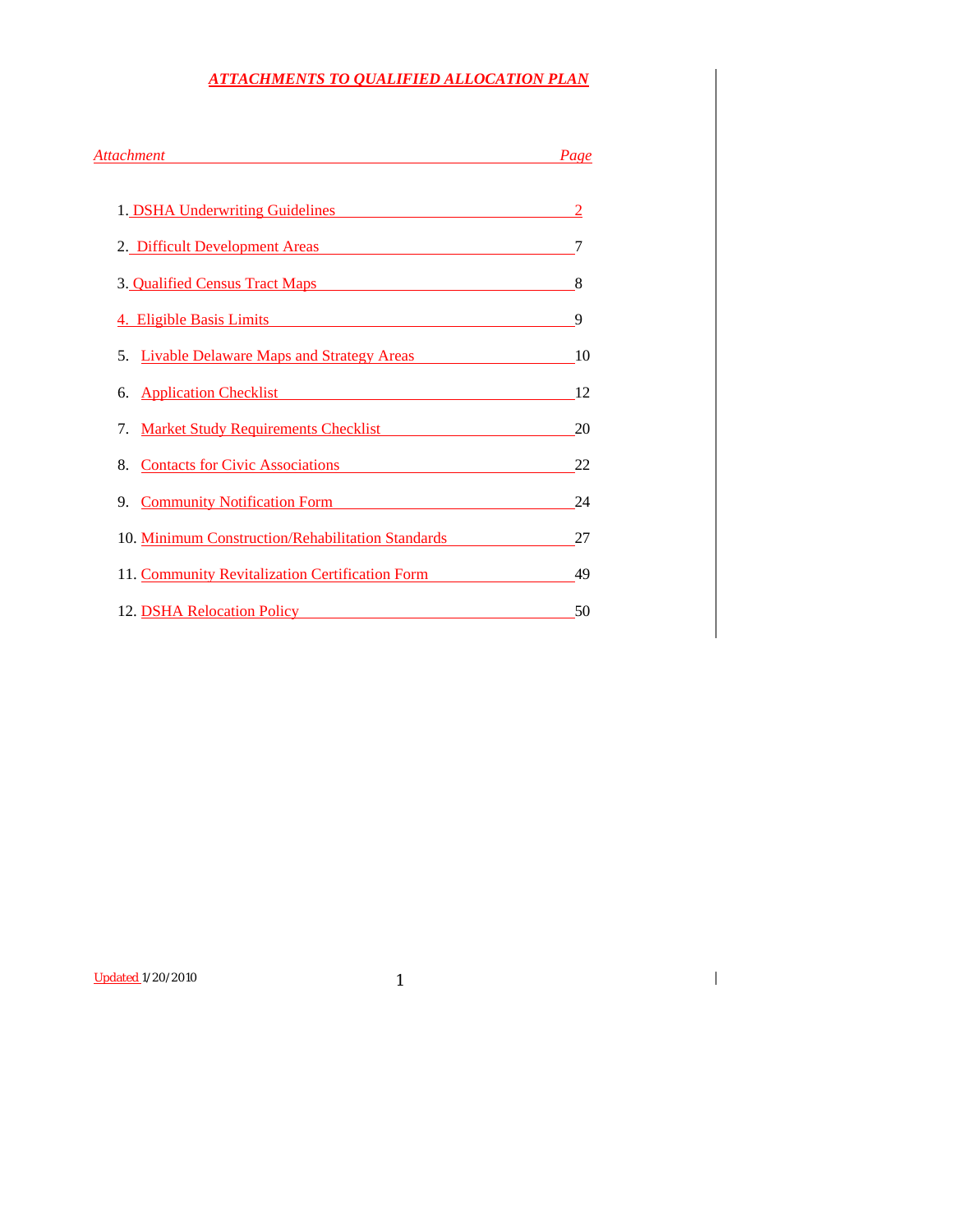$\overline{\phantom{a}}$ 

# **DSHA UNDERWRITING GUIDELINES**

J.  $\overline{a}$ 

| <b>Construction Guidelines:</b>          |                                                                                                                                                                                                                                                                                                                                                                                                                                                    |
|------------------------------------------|----------------------------------------------------------------------------------------------------------------------------------------------------------------------------------------------------------------------------------------------------------------------------------------------------------------------------------------------------------------------------------------------------------------------------------------------------|
| General Contractor's Overhead and Profit | 10% of construction costs including: site<br>work, buildings and general<br>requirements.                                                                                                                                                                                                                                                                                                                                                          |
| General Requirements:                    | 8% of construction hard costs for new<br>construction and for acquisition/<br>rehabilitation, 10% of rehabilitation<br>costs.<br>Additional general requirements may be<br>allowed for contractors recycling building<br>materials. See DSHA Cost Cert Guide for<br>further information.                                                                                                                                                           |
| Contingency:                             | 5% for new construction and 10% for<br>rehabilitation based on the cost of<br>buildings, site work, general<br>requirements and contractor's overhead<br>and profit.<br>Only one contingency is allowed.<br>Contingency may be used to fund<br>additional Developer fee under certain<br>conditions.<br>See Cost Cert Guide and<br>Developer Fee footnote.                                                                                         |
| Land & Acquisition Value:                | Price must be supported by approved<br>appraisal. Appraisers must contact<br>DSHA for comparable land cost<br>analysis. DSHA reserves the right to<br>request a second appraisal. See DSHA<br>for guidance and Exhibit 53 for<br>Deleted: .<br>additional details.                                                                                                                                                                                 |
| <b>Development Cost Guidelines:</b>      |                                                                                                                                                                                                                                                                                                                                                                                                                                                    |
| *Developer Fee:                          | 10%<br>of<br><b>Total Development Cost</b><br>excluding developer fee, transferred<br>reserves, bond prepayment penalty and<br>For identity of interest<br>land cost.<br>acquisitions of existing rental properties,<br>the fee is $8\frac{1}{2}\%$ of the Total Development<br>Cost excluding developer fee, transferred<br><u>reserves, bond prepayment penalty and</u><br>land cost. In all cases, developer fee may<br>not exceed \$1,000,000. |
| <b>Working Capital Escrow:</b>           | 2.5% of the combined construction<br>mortgages. 2.5% of the permanent                                                                                                                                                                                                                                                                                                                                                                              |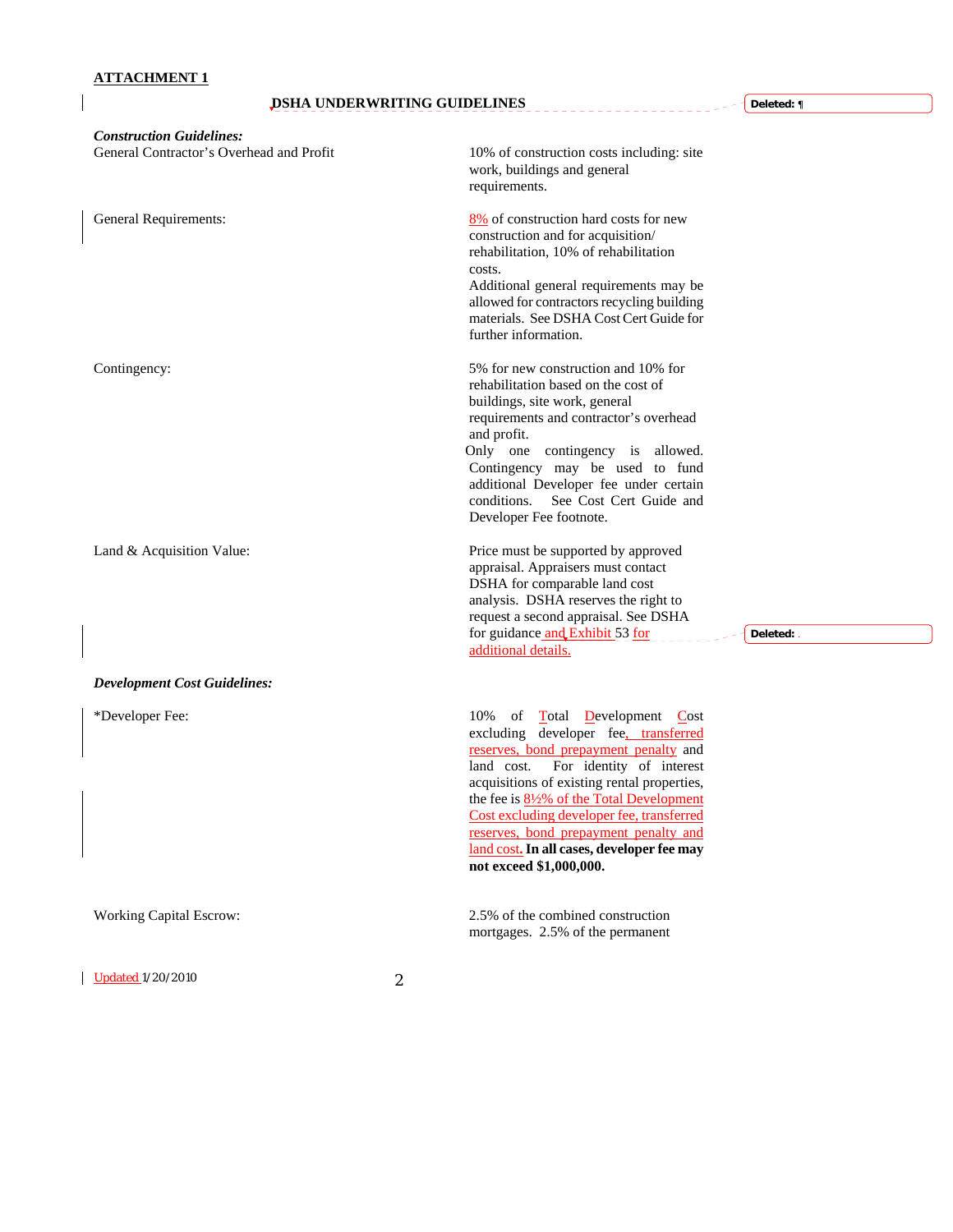mortgages. This will reduce to 1.6% one year after permanent closing and 0.8% two years after permanent closing and released after year three.

Operating Reserve Escrow: Four months of operating expenses, including debt service and replacement reserves. Must be funded at construction closing for acquisition/rehabilitation developments.

 $\overline{\phantom{a}}$ 

\*NOTE: If applying for HDF funding, please review the HDF Supplement for further definition.

DSHA may consider an increase in the Developer's Fee at permanent loan closing in an amount up to 12.5% of the original Contingency line item as recorded in the DSHA Building Loan Agreement executed at construction closing (or in the absence of such document, as indicated in the DSHA approved proforma) provided that the following conditions are met:

- 1. There are sufficient unexpended funds in the contingency to reduce the DSHA permanent loan(s) by the same amount as being paid in additional developer's fee or if there are no DSHA permanent loan(s), to reduce the total development costs by the same amount as being paid in additional developer's fee; and
- 2. The original construction contract amount and increases in the construction contract amount required by approved change orders have been fully paid as indicated by the contractor's and mortgagor's cost certifications; and
- 3. The contingency funds are not otherwise required to fund approved development costs including but not limited to, required reserves or escrows; and
- 4. No funds have been transferred from other approved line items to the contingency and
- 5. Payment of any additional developer fee and subsequent reduction in DSHA permanent loans or the total development costs will not result in a decrease in the annual amount of Tax Credits or decrease in the amount of LIHTC equity contributed to the development.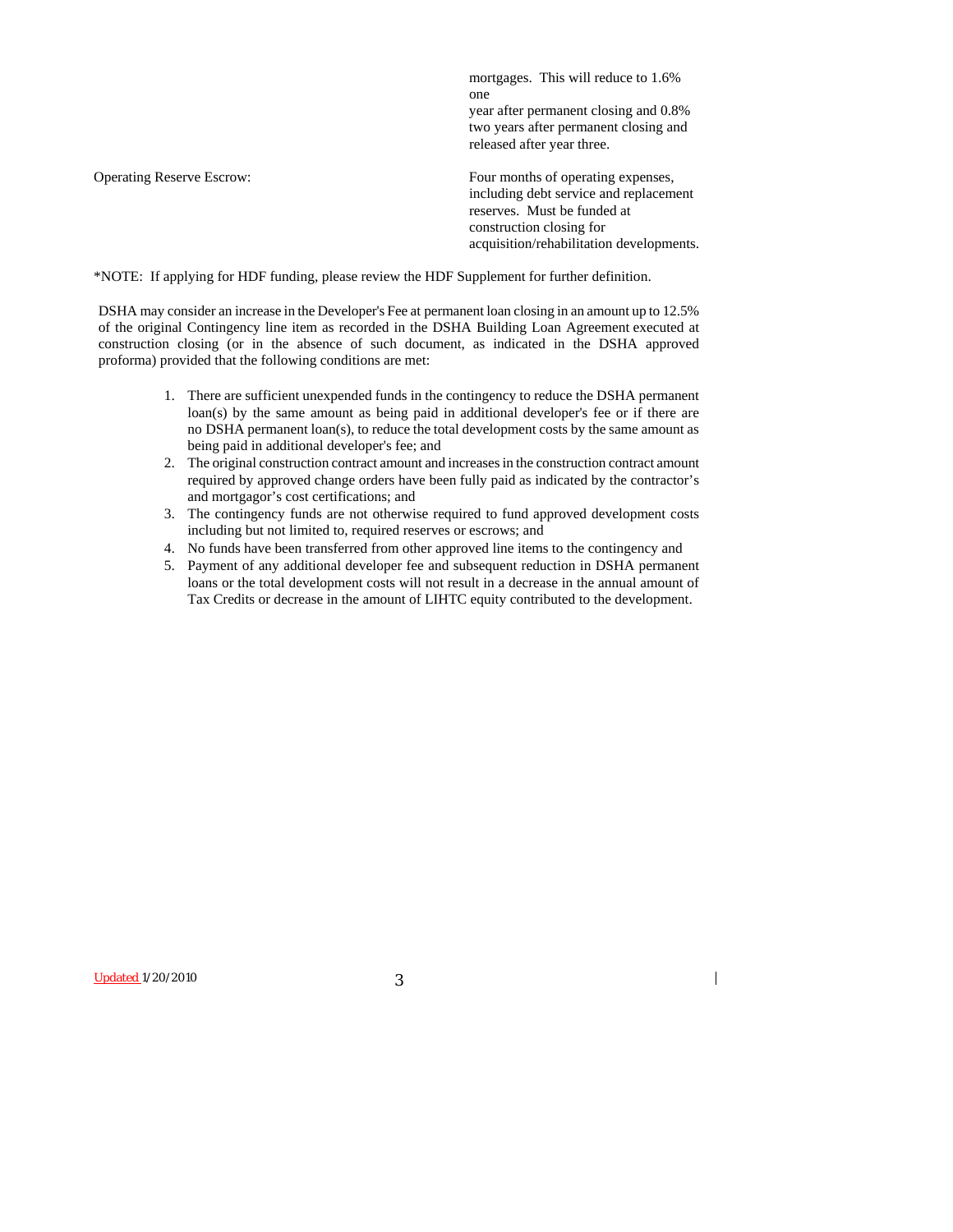#### **ATTACHMENT 1 (CONTINUED)**

Updated 1/20/2010 4

Equity Factor: During the underwriting phase, DSHA will conduct a review of competitive rates within the market to establish an equity factor. DSHA reserves the right to amend this amount due to changing market conditions. Net equity is defined as all equity raised for the development less syndication fees imposed by syndicator and allowances by DSHA (i.e., legal/accounting fees, 1% allocation/carryover fees and monitoring fee amounts. Excess may be used to fund investor/DSHA-required operating reserves and transition/subsidy reserves upon consent of DSHA). DSHA will underwrite and allocate acquisition credits based on the applicable rate issued by the Treasury Department one (1) month prior to application submission.

Relocation: All state and federally financed, federally and state subsidized, or conversion properties must follow all Federal Uniform Relocation Act regulations as applicable and DSHA's Relocation Policy. Relocation assistance must be included as part of construction costs. DSHA must approve all relocation plans and correspondence to residents. At the time of application, the applicant may assume the risk for overincome residents and apply for the full amount of credits needed. However, at the carry-over allocation, verifications/certifications of current residents' income must be analyzed for eligibility. If the applicable fraction from application to construction closing/carryover allocation changes due to over-income residents that results in a loss of credits, the difference in any equity reduction will be the responsibility of the owner not DSHA.

Bond Prepayment Fees: Bond prepayment fees shall be included as part of the seller's costs and included in the acquisition price.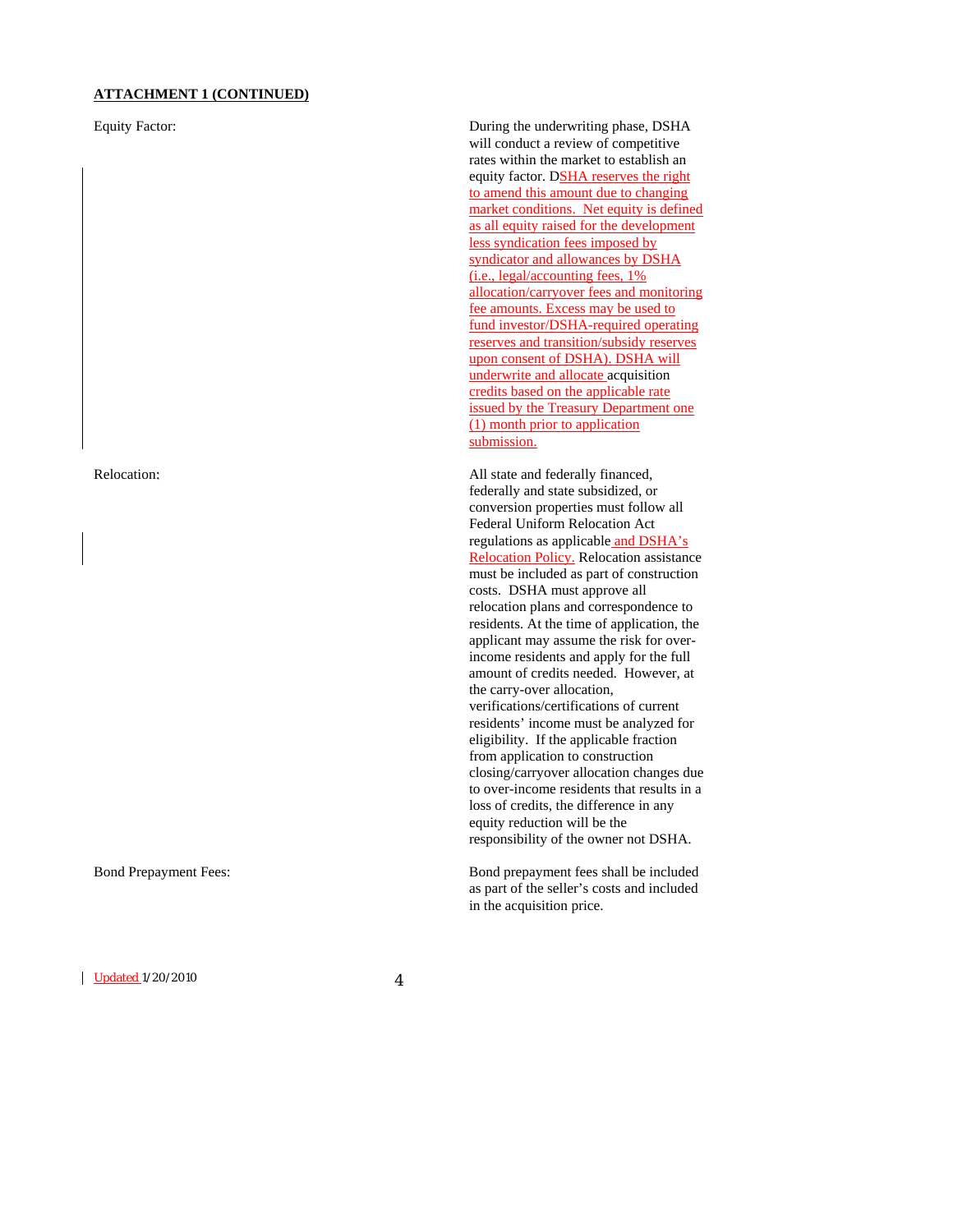| <b>Operating Proforma Underwriting Guidelines:</b> |   |                                                                                                                                                                                                                                                                                                                                                      |  |
|----------------------------------------------------|---|------------------------------------------------------------------------------------------------------------------------------------------------------------------------------------------------------------------------------------------------------------------------------------------------------------------------------------------------------|--|
| Operating Income:                                  |   | Must include rents and laundry income.<br>Other income must be supported with<br>written documentation.                                                                                                                                                                                                                                              |  |
|                                                    |   | Rents should be affordable for the<br>market area. Please contact DSHA for<br>comparable tax credit rents in the area of<br>the proposed development.                                                                                                                                                                                                |  |
|                                                    |   | For federally financed or subsidized<br>properties, the contract rents approved<br>by HUD/Contract Administrator must<br>be used for the contract period. Tax<br>Credit rents must be used after any<br>subsidy period expires.                                                                                                                      |  |
|                                                    |   | Interim income can only be used for<br>HUD/DSHA approved operation<br>expenses of the property and not for<br>construction expenses except by written<br>consent by HUD and DSHA as the case<br>may be. For Subsidized Developments,<br>existing escrows and interim income<br>may be used to fund required reserves<br>(contact DSHA for Guidance). |  |
| <b>Operating Expenses:</b>                         |   | Between \$4,200-\$4,600 per unit (for<br>non-subsidized properties).                                                                                                                                                                                                                                                                                 |  |
|                                                    |   | Between $$5,200$ and $$5,800$ per unit (for<br>federally subsidized properties).                                                                                                                                                                                                                                                                     |  |
|                                                    |   | (See DSHA for guidance).                                                                                                                                                                                                                                                                                                                             |  |
| Debt Coverage Ratio:                               |   | 1.15:1 Loan to Value ratio of 50% or<br>less.<br>1.20:1 Loan to Value ratio of $51\% - 80\%$ .                                                                                                                                                                                                                                                       |  |
|                                                    |   | No Negative cash flow within first 20<br>years of loan will be accepted. All first<br>mortgages must have a term of 20 yeas<br>or more unless otherwise approved by<br>DSHA.                                                                                                                                                                         |  |
| Annual Replacement Reserves:                       |   | New Construction: .006 of cost of<br>Buildings or \$500/unit for properties<br>with 32 units or less.<br>Rehabilitation: \$500 - \$1500 per unit.*                                                                                                                                                                                                   |  |
| <b>Replacement Reserves</b>                        |   | Existing federally financed or<br>subsidized properties that have                                                                                                                                                                                                                                                                                    |  |
| <b>Updated 1/20/2010</b>                           | 5 |                                                                                                                                                                                                                                                                                                                                                      |  |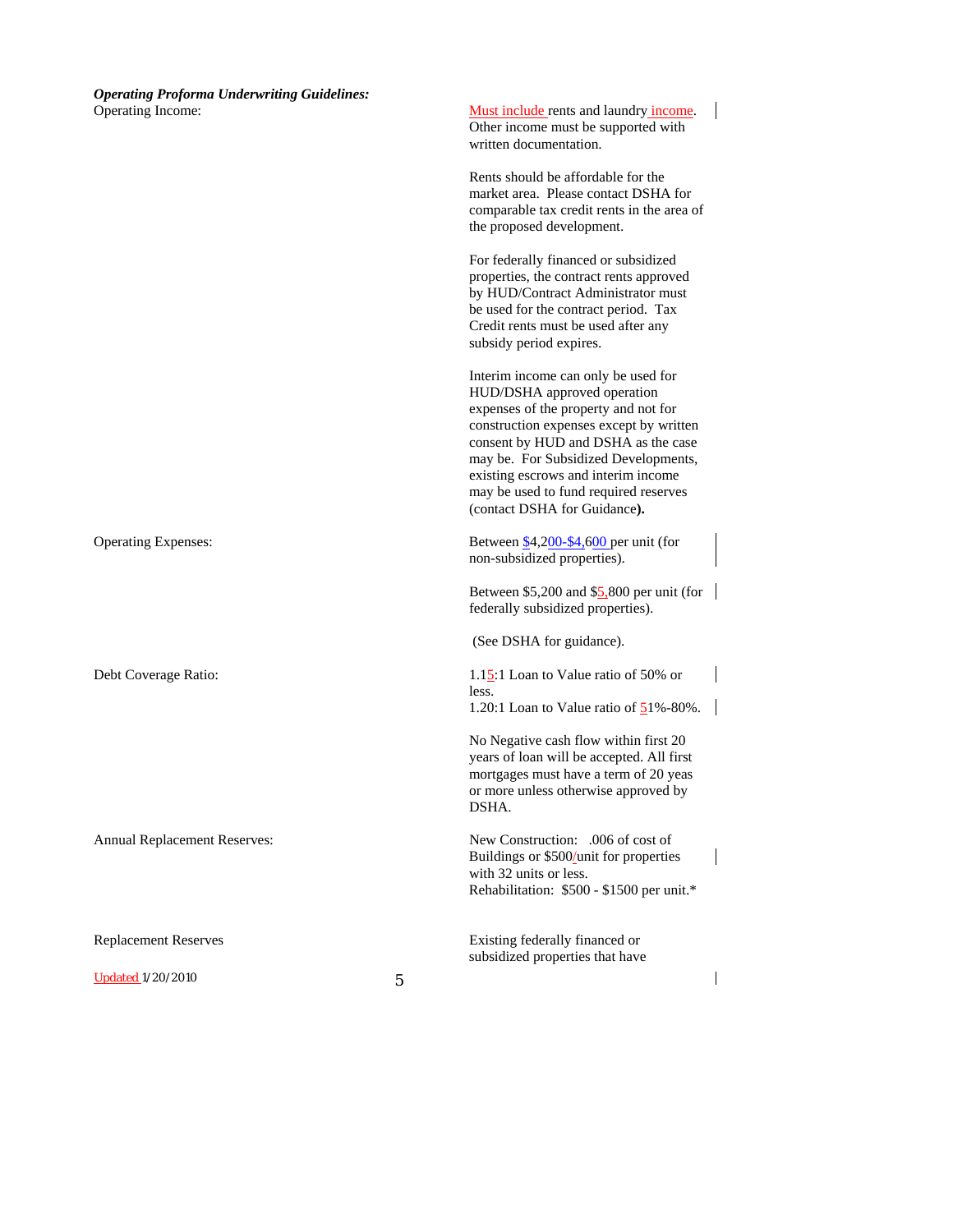|                              | These existing funds may be used for<br>capital improvements (rehabilitation<br>expenses) or to re-establish new reserve<br>escrows. Note: Reserve funds cannot<br>be counted towards eligible basis.                                                                                               |
|------------------------------|-----------------------------------------------------------------------------------------------------------------------------------------------------------------------------------------------------------------------------------------------------------------------------------------------------|
|                              | *\$1,500 per unit replacement reserve<br>can be established during construction.<br>Interim Income can be used to establish<br>the reserve. If at permanent closing the<br>\$1,500 per unit balance has been met,<br>the annual replacement reserve per unit<br>cost will reduce to \$500 per unit. |
| Trending (20-year proforma): | Income:<br>3%<br>Expenses: 4%                                                                                                                                                                                                                                                                       |
|                              | Section 8 Properties: Trending must be<br>approved by Contract Administrator<br>prior to application submission.                                                                                                                                                                                    |
| Vacancy Rate:                | 5-7% (contact DSHA for guidance)                                                                                                                                                                                                                                                                    |
| Management Fee:              | 8% of gross income (exceptions made<br>for subsidized developments)                                                                                                                                                                                                                                 |
| <b>Operating Proforma:</b>   | Must be approved by<br>Development's management entity and<br>for federally subsidized properties, the<br>contract administrator must also approve<br>the proforma.                                                                                                                                 |

replacement reserve funds in escrow.

Note: Deviations from the above guidelines must be submitted in writing and approved by DSHA.

Updated 1/20/2010 6

 $\overline{\phantom{a}}$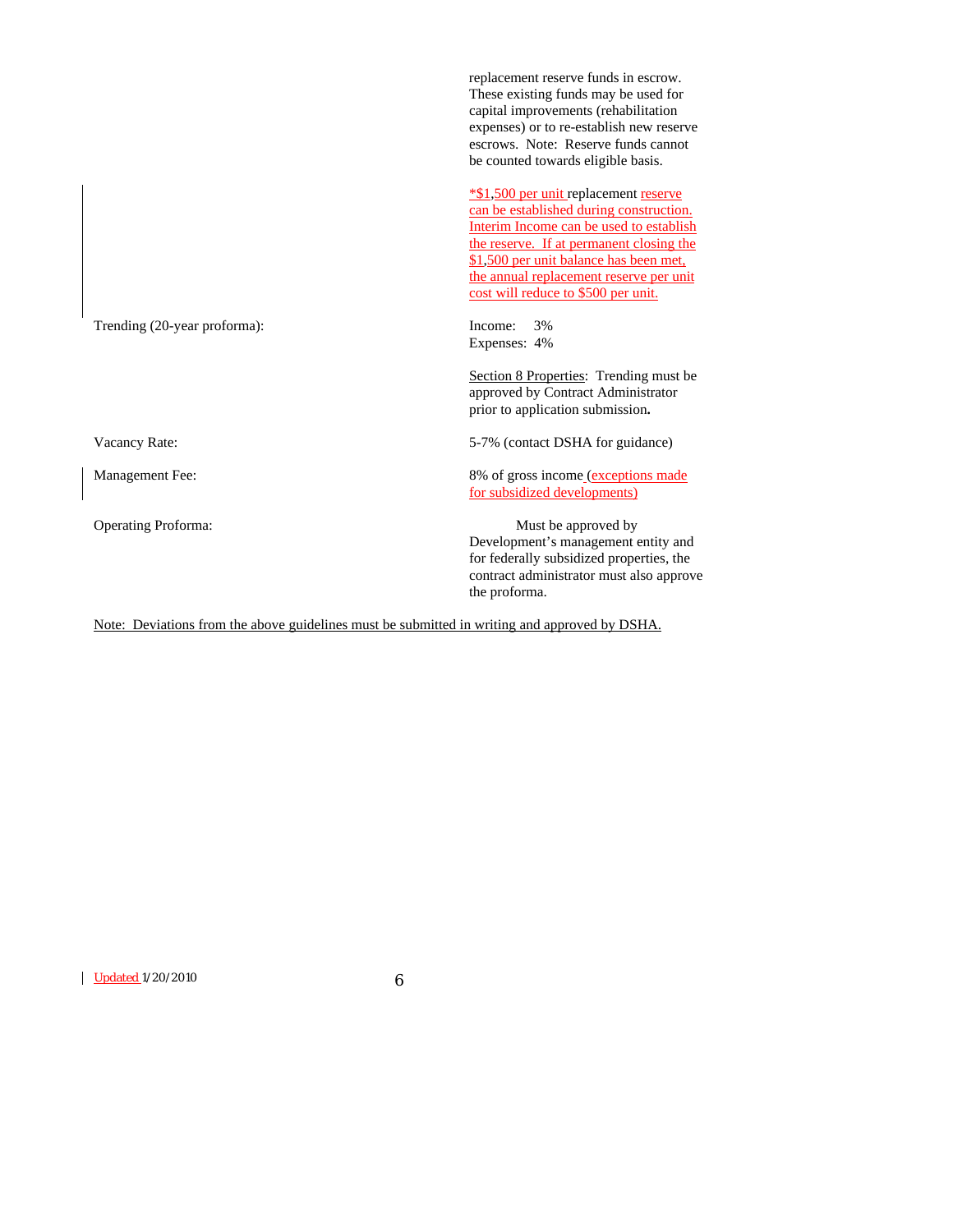#### **2009 DIFFICULT DEVELOPMENT AREAS FOR DELAWARE**

Statutorily Mandated Designation of Difficult Development Areas and Qualified Census Tracts for Section 42 of the Internal Revenue Code of 1986:

The United States Department of Housing and Urban Development makes new Difficult Development Area designations annually and makes Qualified Census Tract designations due to changes in Section 42 of the Code.

In determining a Difficult Development Area, HUD compared incomes with housing costs based on 2000 Census Data.

The following County has been identified as a Difficult Development Area for the State of Delaware:

**There are presently no counties in Delaware that qualify as Difficult Development Areas** 

Under Section 42 of the Code, developments located in Difficult Development Areas are allowed to increase their eligible basis by 130% with DSHA approval only.

Updated 1/20/2010 7

.

 $\overline{\phantom{a}}$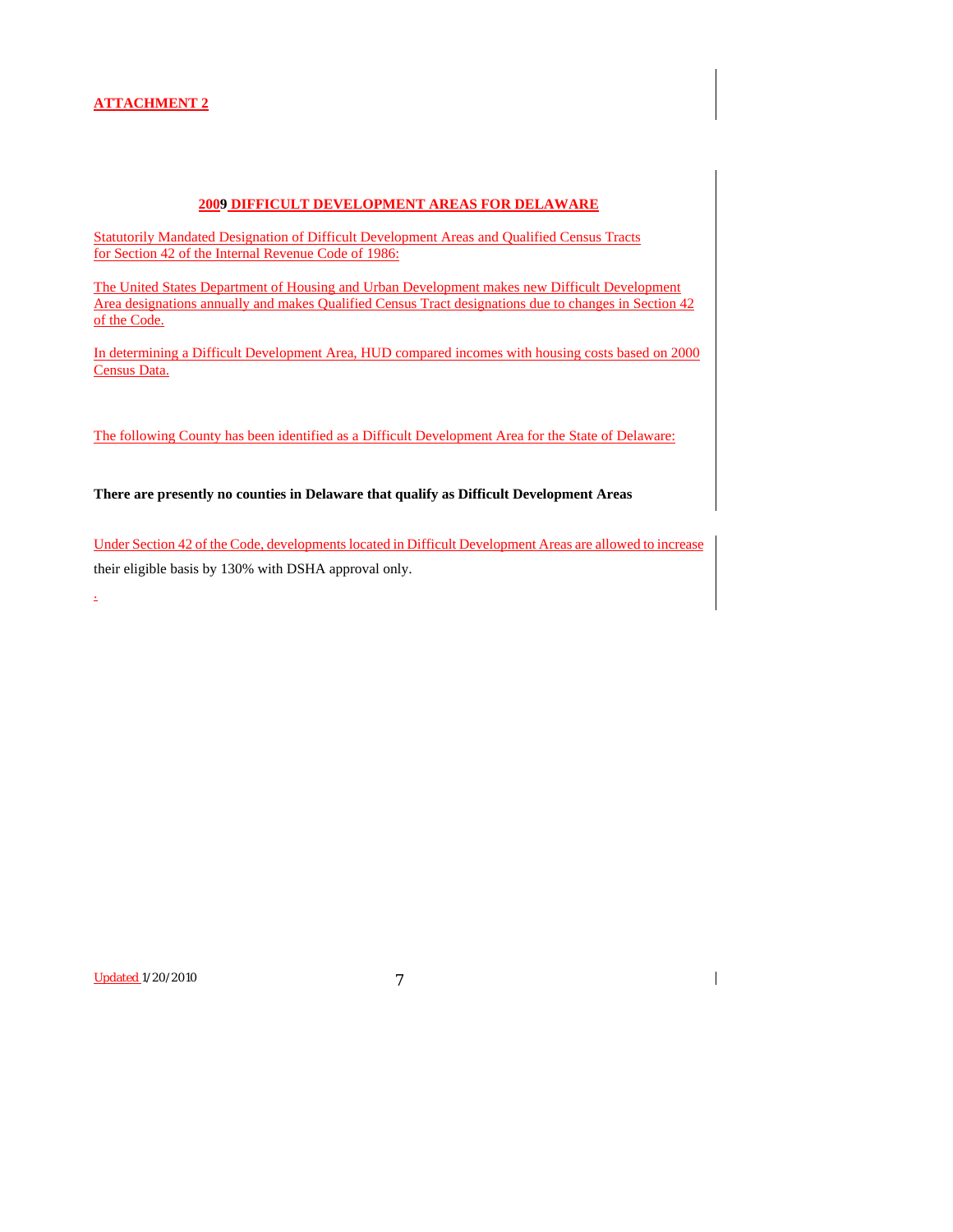#### **QUALIFIED CENSUS TRACTS**

New legislation signed into law in December 2000 expanded the definition of Qualified Census Tracts to include those census tracts in which there exists a poverty rate of 25% or greater.

The following are Qualified Census Tracts:

| Wilmington | Tracts | 6.01           |
|------------|--------|----------------|
|            |        | 6.02           |
|            |        | $\overline{7}$ |
|            |        | 8              |
|            |        | 9              |
|            |        | 16             |
|            |        | 17             |
|            |        | 19             |
|            |        | 20             |
|            |        | 21             |
|            |        | 22             |
|            |        | 23             |
|            |        |                |
| Newark     | Tracts | 144.03         |
|            |        | 145.01         |
|            |        | 145.02         |

Attached are maps demonstrating the expanded Qualified Census Tracts for the State of Delaware.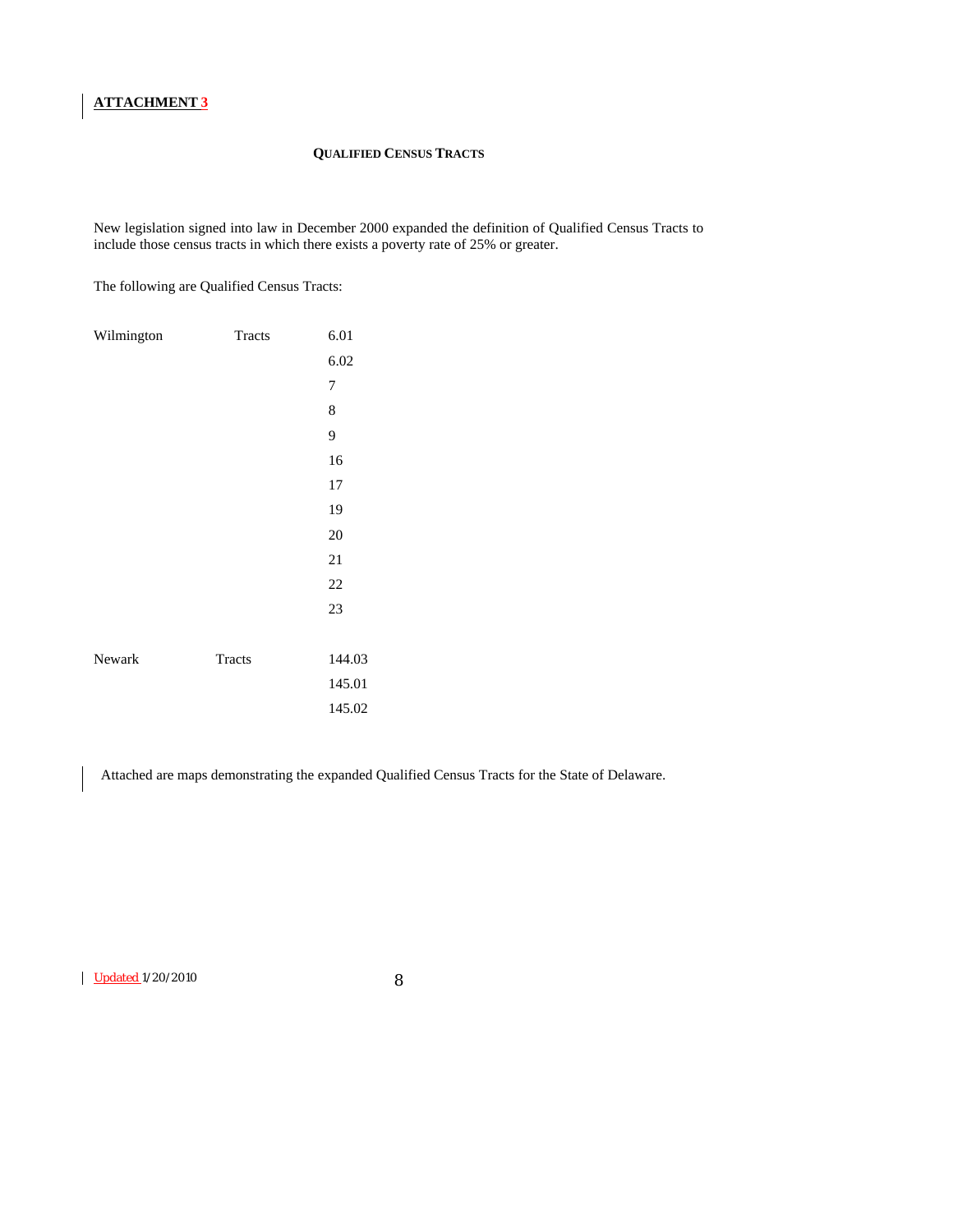## **ELIGIBLE BASIS LIMITS\***



\*Replication of HUD 221(d) 3 limits effective as of 01/01/09

Updated 1/20/2010 9

 $\mathbf{I}$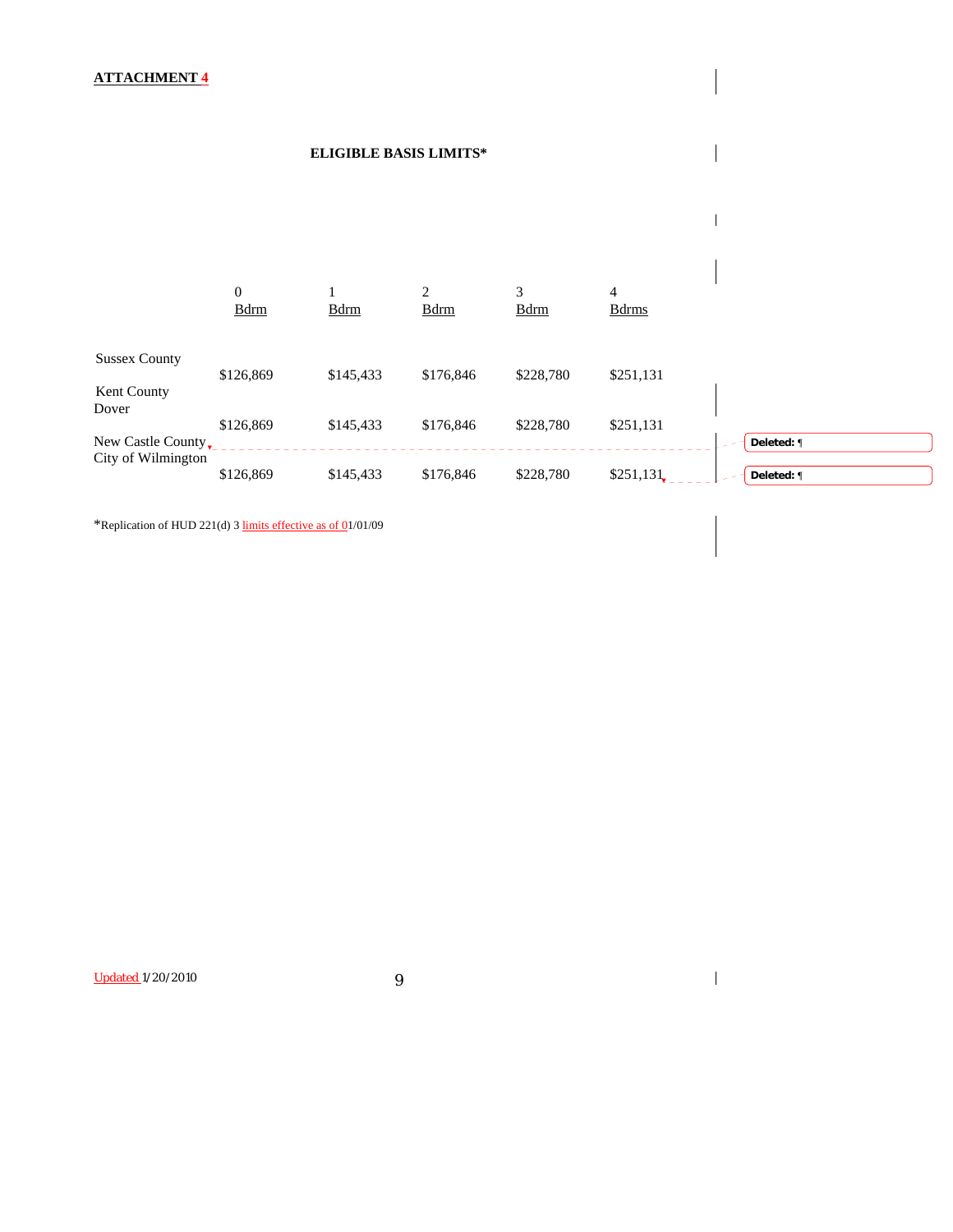## **LIVABLE DELAWARE MAPS AND STRATEGY AREAS**

Livable Delaware Strategies and Maps can be accessed on the web at <http://stateplanning.delaware.gov/strategies/strategies.shtml>

NOTE: The Livable Delaware Maps are not property specific for properties that appear to border more than one type of growth area. If property location is not clear, DSHA will make the final determination.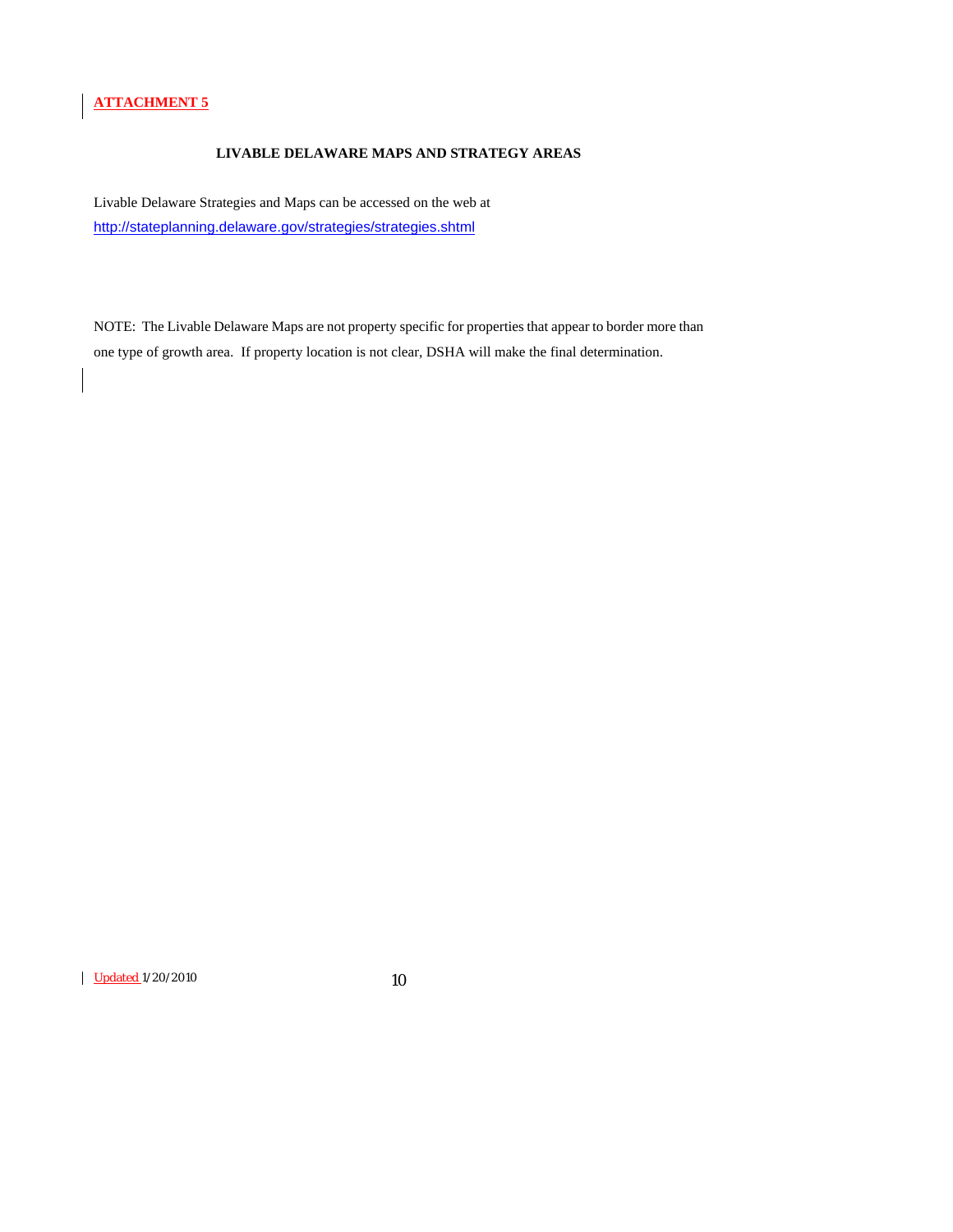LEAVE BLANK (Map will be inserted here)

Updated 1/20/2010 11

 $\overline{\phantom{a}}$ 

 $\overline{\mathbf{I}}$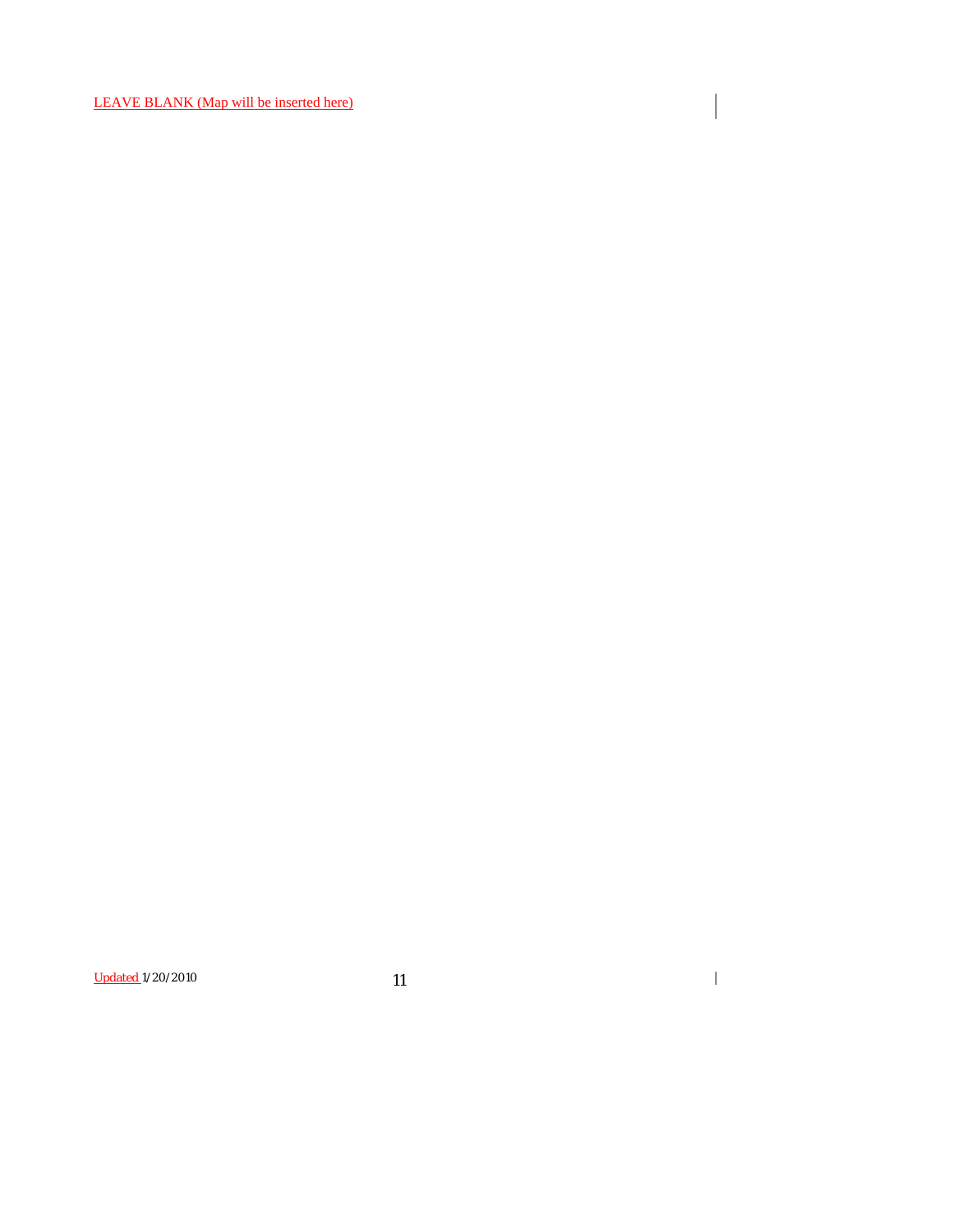#### DELAWARE STATE HOUSING AUTHORITY LOW INCOME HOUSING TAX CREDIT PROGRAM

#### **Application Checklist**

The following exhibits must accompany the Low Income Housing Tax Credit Application. Those exhibits marked with an asterisk (\*) may be omitted at the time of application and the application will still be considered a complete package for competitive purposes only. Please note, however, that DSHA requires submission of applicable exhibits listed below before making a Tax Credit allocation. Please be sure each exhibit is labeled with the appropriate number.

#### **DEVELOPMENT TEAM**

| *Exhibit 1 | Articles of Incorporation, Limited Liability Company Agreement, By-laws,<br>Partnership Agreements, and Tax Status.                                                                                                                                                                                                                                                                                                                                  |
|------------|------------------------------------------------------------------------------------------------------------------------------------------------------------------------------------------------------------------------------------------------------------------------------------------------------------------------------------------------------------------------------------------------------------------------------------------------------|
| Exhibit 2  | Non-Profit Status - Documentation of Section 501 (c)(3) or (4) status, which states<br>exempt purposes including the fostering of low-income housing, charitable<br>purpose.                                                                                                                                                                                                                                                                         |
| Exhibit 3  | Verification of General Partner Ownership, through a written agreement. (For<br>non-profits only.)                                                                                                                                                                                                                                                                                                                                                   |
| Exhibit 4  | Joint Venture Agreement, if applicable. Applicant must submit an agreement to<br>DSHA, outlining the current and long-term roles of the partners. An unqualified legal<br>opinion must be submitted with the application that states the joint venture meets the<br>requirements of Section 42 and DSHA as it relates to being considered eligible to<br>compete in the Non-Profit Pool.                                                             |
| Exhibit 5  | Background and Experience of Board Officers and Staff. Resumes and/or lists of<br>officers are required.                                                                                                                                                                                                                                                                                                                                             |
| Exhibit 6  | <b>Resolution</b> - Documentation of Applicant's governing body approving tax credit<br>application and/or loan request must be submitted. (For non-profits only.)                                                                                                                                                                                                                                                                                   |
| Exhibit 7  | <b>Developer Experience - Complete the Real Estate owned/developed schedule by</b><br>listing all previous multi-family housing development experience and that of any<br>principals of the organization. For each development, include the name, number of<br>units, type of financing and whether subsidized (type of subsidy) or unsubsidized.<br>Please use the attached DSHA Real Estate Development Schedule attachment in the<br>Application. |
| Exhibit 8  | Current Financial Statement for each Principal Owner, Developer and/or General<br>Partner. If the ownership entity is an existing organization, the most recent and prior<br>year's audited financial statements must be included.                                                                                                                                                                                                                   |
| Exhibit 9  | Resumes of Surveyor, Architect, and Marketing Agents and Other Members of the<br><b>Development Team.</b>                                                                                                                                                                                                                                                                                                                                            |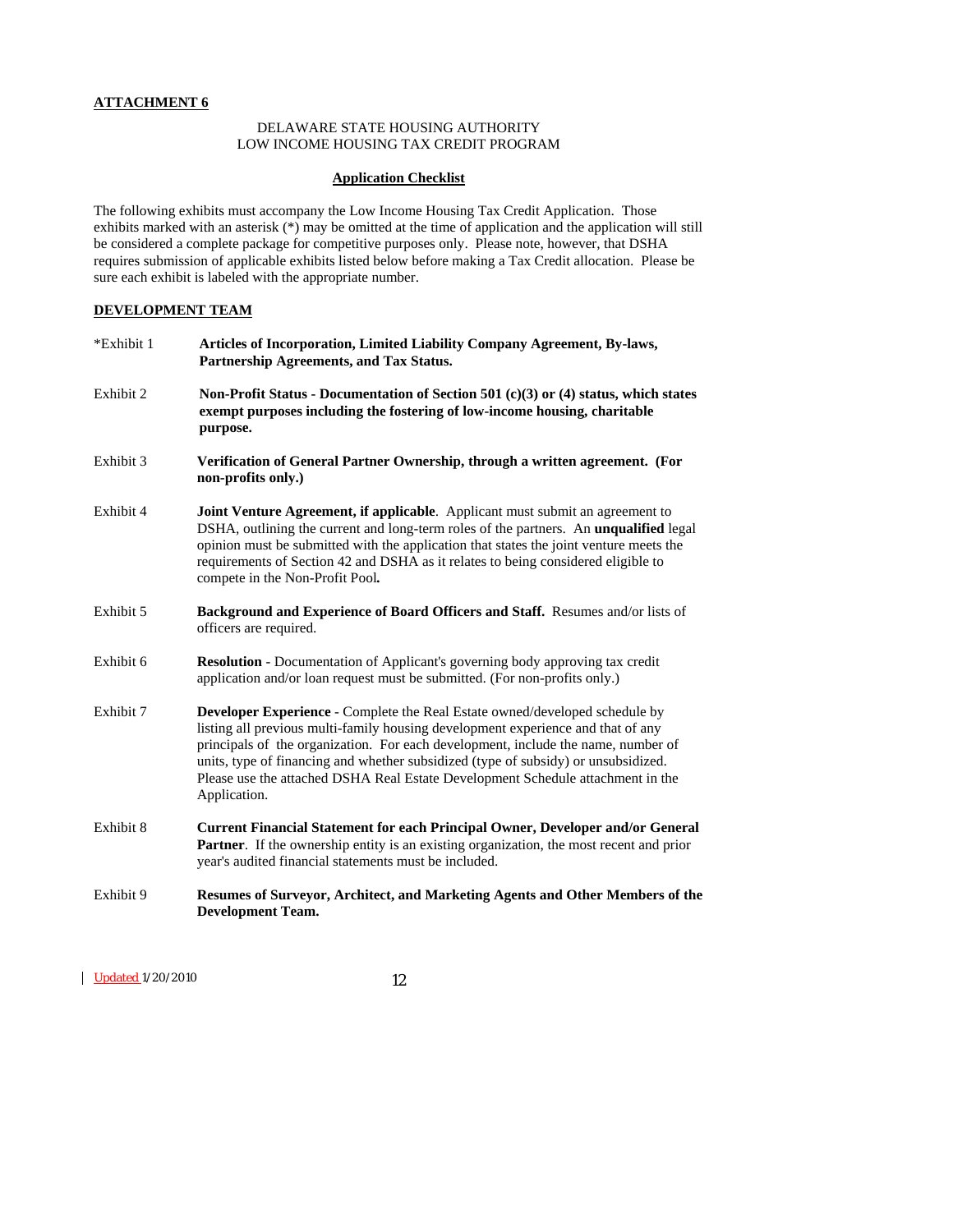Exhibit 10 **Management Agent Qualification Application** - include all required attachments (i.e., management plan, audited financial statements, copy of marketing plan explaining in detail the procedures to be utilized in renting up the units). Please attach the Affirmative Fair Housing Marketing Plan with this Exhibit. (NOTE: All management agents must meet DSHA's management agent's requirements).

#### Exhibit 11 **IRS Form 8821, Tax Information Authorization.**

## **OTHER MINIMUM THRESHOLD INFORMATION**

Exhibit 12 **Local and Community Notice for Acquisition/Rehabilitation** - Applicants must notify, via certified mail, the county executive, the local state senator, and the local state representative or if in a municipality, the local mayor/council president and the local state senator and the local state representative that an application has been submitted. Applicant must also notify, via certified mail, all neighborhood associations, civic groups and community organizations within 1/4 mile of the proposed development, after submitting the application. In New Castle County or Wilmington, the New Castle County Office of Community Governing or the Community Organization Guide, City of Wilmington, Office of Planning are possible sources for a listing of neighborhood associations. A Copy of the Civic Association Directory for New Castle County is available through the New Castle County Office of Community Governing (302 395-5532). Or in the case of sites located in Wilmington, a copy of the Community Organization Guide is available from the City of Wilmington, Office of Planning. DSHA claims no responsibility regarding the inclusion or exclusion of civic groups, neighborhood associations and or community organizations listed in the above referenced guides. For all Kent and Sussex counties, if said lists do not exist, developer must exercise due diligence and make specific contact with their local legislators to obtain information on specific and legitimate groups in notifying the appropriate surrounding communities. Legitimate (organized with by-laws) neighborhood associations, civic groups and community organizations must be in existence at the time of notification. All letters providing notice pursuant to this section shall be substantially in the same form as provided in the LIHTC application. Applicants/sponsors must certify to compliance with this section, as well as document proof of compliance in the form of U.S. Postal certified mailing receipts, stamped green cards and certification letter submitted to DSHA by 4:00 pm **April 19, 2010.** Failure to submit the above-referenced certification, stamped receipts and green cards to DSHA by the deadline will result in disqualification of the sponsor's application. DSHA reserves the right to reject any application where the notice does not conform to the form notice as provided by DSHA and/or otherwise failing to comply with the provisions of the local government and community notice requirements. New construction applications are exempt from this notice requirement.

*NOTE: Applicants that successfully earn full points within the Community Outreach Notice scoring category shall be considered as meeting the Local and Community Notice for Acquisition/Rehabilitation Developments minimum threshold requirement.* 

Exhibit 13 **Letter of Support from Local Public Housing Authority** - A letter of support that indicates that local public housing waiting lists and/or Section 8 existing waiting lists will be used when marketing the property.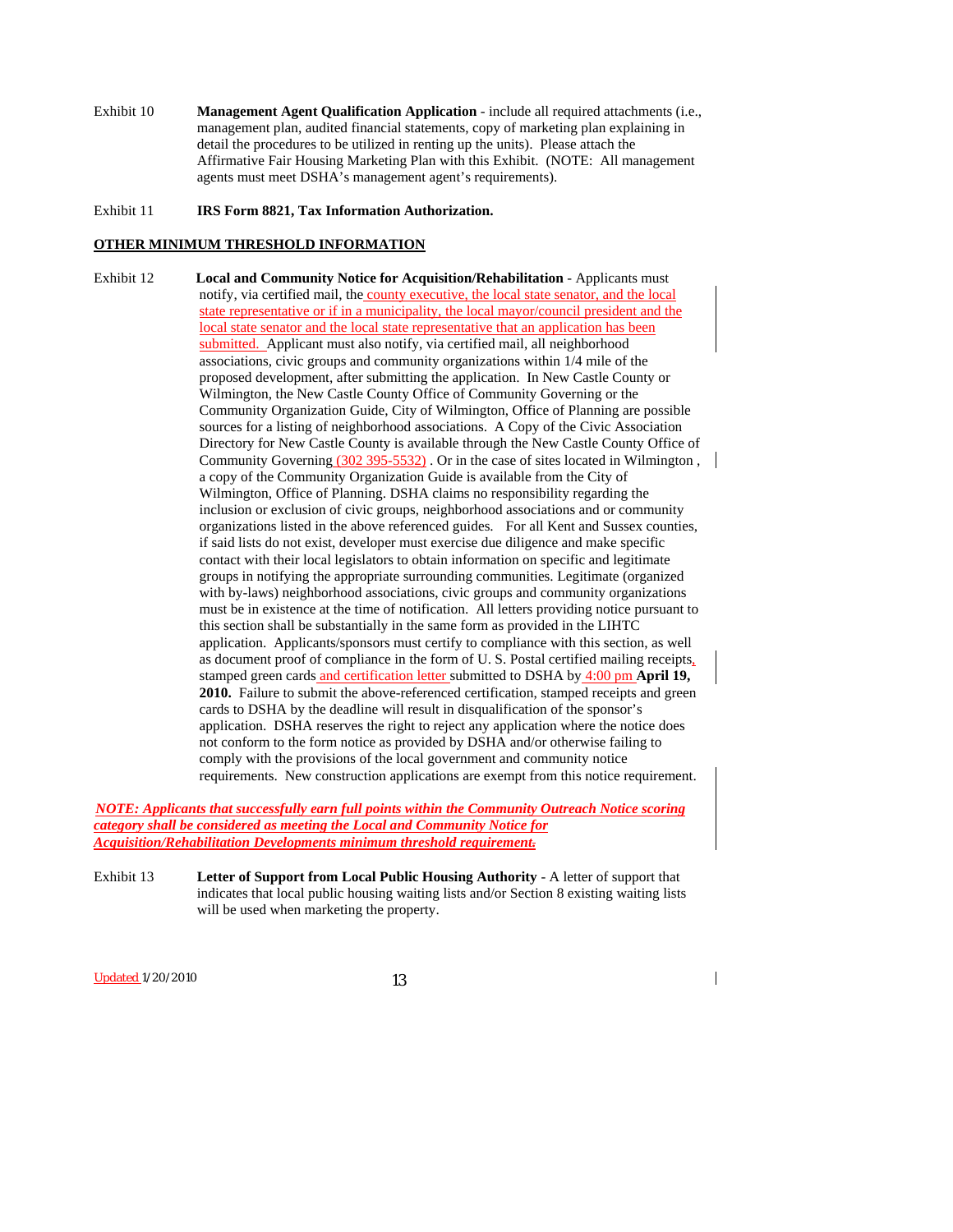| <b>Updated 1/20/2010</b> | 14                                                                                                                                                                                                                                                                                                                                                                                                                                                                                                                                                                                                                                                                                                                                                                                                                                                                                                                                                                                                                                                                                         |
|--------------------------|--------------------------------------------------------------------------------------------------------------------------------------------------------------------------------------------------------------------------------------------------------------------------------------------------------------------------------------------------------------------------------------------------------------------------------------------------------------------------------------------------------------------------------------------------------------------------------------------------------------------------------------------------------------------------------------------------------------------------------------------------------------------------------------------------------------------------------------------------------------------------------------------------------------------------------------------------------------------------------------------------------------------------------------------------------------------------------------------|
| Exhibit 19               | Certification for Community Revitalization- See Attachment 11.                                                                                                                                                                                                                                                                                                                                                                                                                                                                                                                                                                                                                                                                                                                                                                                                                                                                                                                                                                                                                             |
| Exhibit 18               | Social Services Verification - The provision of social and support services is an<br>integral part of any attempt to improve the quality of life of the residents of the<br>development. Services must be affordable, appropriate, available, and accessible on a<br>regular basis to the development's tenants. Services should be actively linked to the<br>residents and not simply provided to the community at large and must be provided on-<br>site. Please include the following with this exhibit: qualifications of the social service<br>organizations that will be utilized at the property, including their history, capacity and<br>experience; program description including the details and goals of the programs for the<br>residents; contracts or commitment letters detailing costs of services from each social<br>service provider. Details concerning the source of funds used for social services must<br>be included. NOTE: Fees may be charged to residents for social services (and not be<br>included in the gross rent) as long as the services are OPTIONAL. |
| Exhibit 17               | Special Needs Verification - Developers that will rent units in the development to one<br>or more of the targeted special needs populations must make available a minimum of<br>three services specifically addressing the needs of the identified group. One hundred<br>percent (100%) of the property must be made available for the special needs population.<br>A minimum of three (3) appropriate services must be provided free of charge to the<br>residents. Documentation of what these services are and how these services will be<br>paid for must be provided. Contracts and or letters of agreements must be attached.                                                                                                                                                                                                                                                                                                                                                                                                                                                        |
| Exhibit 16               | Conversion to Homeownership - A detailed marketing plan must be submitted which<br>includes a statement from the applicant that the Declaration of Restrictive Covenants<br>shall reflect a right of first refusal is granted by the owner to the residents. Units must<br>be offered at their fair market value at the time of the <i>original</i> residents initial<br>occupancy of the unit, that the applicant will agree to total costs per unit subject to the<br>limits of Section 221 (d)(3)(ii). A detailed marketing plan, projections on maintenance,<br>tenant reserve funds, homeownership training, continued affordability, sales price<br>calculation, lease/purchase agreements including rules and regulations, etc must also be<br>included with the application. The plan will be evaluated for feasibility and compliance<br>with all regulations (Section 42, Fair Housing, and all other funding sources<br>requirements). All syndication documents must reflect the conversion.                                                                                   |
|                          | <b>Additional Information</b>                                                                                                                                                                                                                                                                                                                                                                                                                                                                                                                                                                                                                                                                                                                                                                                                                                                                                                                                                                                                                                                              |
| Exhibit 15               | Letter of Government Support – Documentation from the local government<br>indicating its support of the development and endorsing the development in the current<br>round of competition. This letter must be from The Chief Executive Officer of the<br>municipality in which the development is located and must precisely reflect the<br>development as submitted without modification or qualification.                                                                                                                                                                                                                                                                                                                                                                                                                                                                                                                                                                                                                                                                                |
| Exhibit 14               | <b>Independent Market Study-Document of sufficient scope to determine if Low</b><br>Income<br>Housing is in demand and is feasible for the proposed location. Market Study must<br>include, but not necessarily be limited to, the information noted in the attached Market<br>Study Requirements Outline. Additionally, the market study shall clearly indicate<br>distances to services, which include but are not limited to, retail/commercial facilities,<br>employment, daycare and public transportation. List and describe separately how each<br>of these services that the development has access to improves the quality of life for the<br>residents. DSHA must pre-approve the preparer of every market study. Minimum<br>requirements for the preparer are also noted on this outline. (Please supply three<br>copies).                                                                                                                                                                                                                                                      |
|                          |                                                                                                                                                                                                                                                                                                                                                                                                                                                                                                                                                                                                                                                                                                                                                                                                                                                                                                                                                                                                                                                                                            |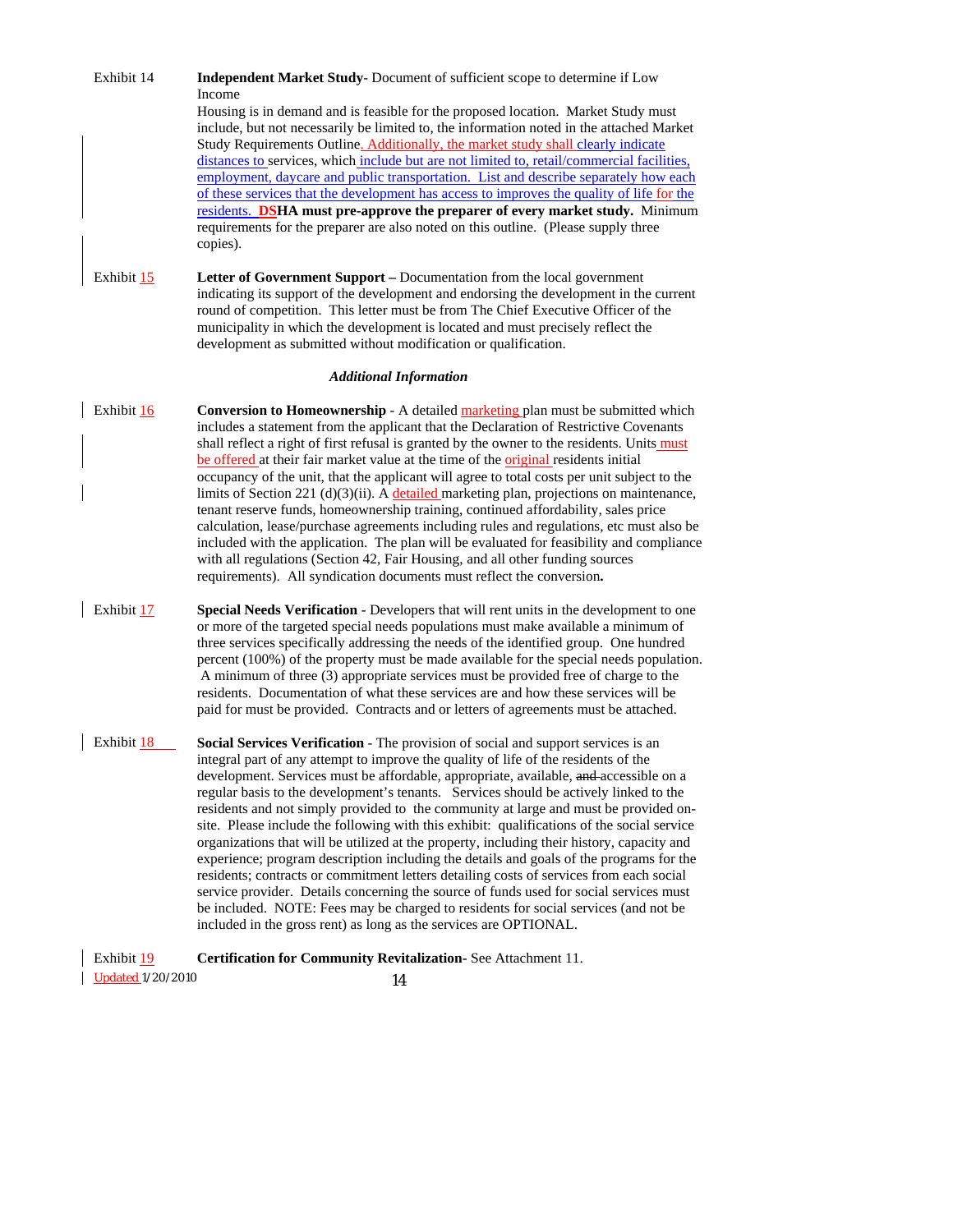| Exhibit 20                                                                           | Amenities/ Energy Efficiency and Fair Housing and ADA units                                                                                                                                                                                                                                                                                                                                                                                                                                                                  |  |  |  |
|--------------------------------------------------------------------------------------|------------------------------------------------------------------------------------------------------------------------------------------------------------------------------------------------------------------------------------------------------------------------------------------------------------------------------------------------------------------------------------------------------------------------------------------------------------------------------------------------------------------------------|--|--|--|
|                                                                                      | Amenities/Fair Housing and ADA units- Documentation by the architect through<br>preliminary plans and/or specification of new amenities and ADA units claimed for<br>points. Details covering costs of upgrades must be included also.                                                                                                                                                                                                                                                                                       |  |  |  |
|                                                                                      | <b>Energy Efficiency-Documentation</b> by the architect of all new design features that<br>exceed the minimum construction/rehabilitation standards for energy efficiency. See the<br>table on page 47 of the Minimum Construction/Rehabilitation Standards for a list of<br>minimum energy standards. Details covering costs of upgrades must be included also.<br>Items that are standard building practices (i.e. caulking) or are required by building or<br>rehabilitation codes will not receive points.               |  |  |  |
| Exhibit 21                                                                           | <b>Community Outreach</b> – Documentation that the following occurred by<br>March 09, 2010.                                                                                                                                                                                                                                                                                                                                                                                                                                  |  |  |  |
|                                                                                      | Notification to community organizations within one-quarter mile of the<br>1)<br>development, the county executive, the local state senator and the local state<br>representative or if in a municipality, the local mayor/council president, the local<br>state senator and the local state representative by certified mail. Post office<br>stamped green cards and receipts must be attached.                                                                                                                              |  |  |  |
|                                                                                      | Documentation of meetings/presentations with the local community. Copy of<br>2)<br>sign-in sheets, newspaper notices and details of notification methods (i.e. flyers,<br>emails, other correspondence) to existing tenants and surrounding community<br>must be submitted with application in order to receive points.                                                                                                                                                                                                      |  |  |  |
| <b>SITE INFORMATION</b>                                                              |                                                                                                                                                                                                                                                                                                                                                                                                                                                                                                                              |  |  |  |
| Exhibit 22                                                                           | <b>Site Control</b> - Site control can be demonstrated by recorded deed, recorded long term<br>lease, municipal or county disposition and development agreement, an option to<br>purchase or lease, or a purchase contract. The sales agreement or lease agreement and<br>all pertinent terms therein must be submitted at the time of application. DSHA reserves<br>the right to determine a development is ineligible to compete for tax credits if site<br>control documentation is amended after application submission. |  |  |  |
| Exhibit 23<br>Utility Availability - Please include the following with this exhibit: |                                                                                                                                                                                                                                                                                                                                                                                                                                                                                                                              |  |  |  |
|                                                                                      | Verification of adequate sewer and water capacity, gas, electric, and storm water.<br>1)                                                                                                                                                                                                                                                                                                                                                                                                                                     |  |  |  |
|                                                                                      | 2) Proof from utility company that the building has not been occupied for at least three<br>years, if applicable.                                                                                                                                                                                                                                                                                                                                                                                                            |  |  |  |
|                                                                                      | 3) Written verification of utility allowances for all tenant paid utility costs from Public<br>Housing Authority, RHS, or local utility company estimates.                                                                                                                                                                                                                                                                                                                                                                   |  |  |  |
| Exhibit 24                                                                           | Zoning - Please include the following with this exhibit:                                                                                                                                                                                                                                                                                                                                                                                                                                                                     |  |  |  |
|                                                                                      | Verification of zoning classification, re-zoning, or variance application request.<br>1)                                                                                                                                                                                                                                                                                                                                                                                                                                     |  |  |  |
| <b>Updated 1/20/2010</b>                                                             | Census Tract Verification.<br>2)<br>15                                                                                                                                                                                                                                                                                                                                                                                                                                                                                       |  |  |  |
|                                                                                      |                                                                                                                                                                                                                                                                                                                                                                                                                                                                                                                              |  |  |  |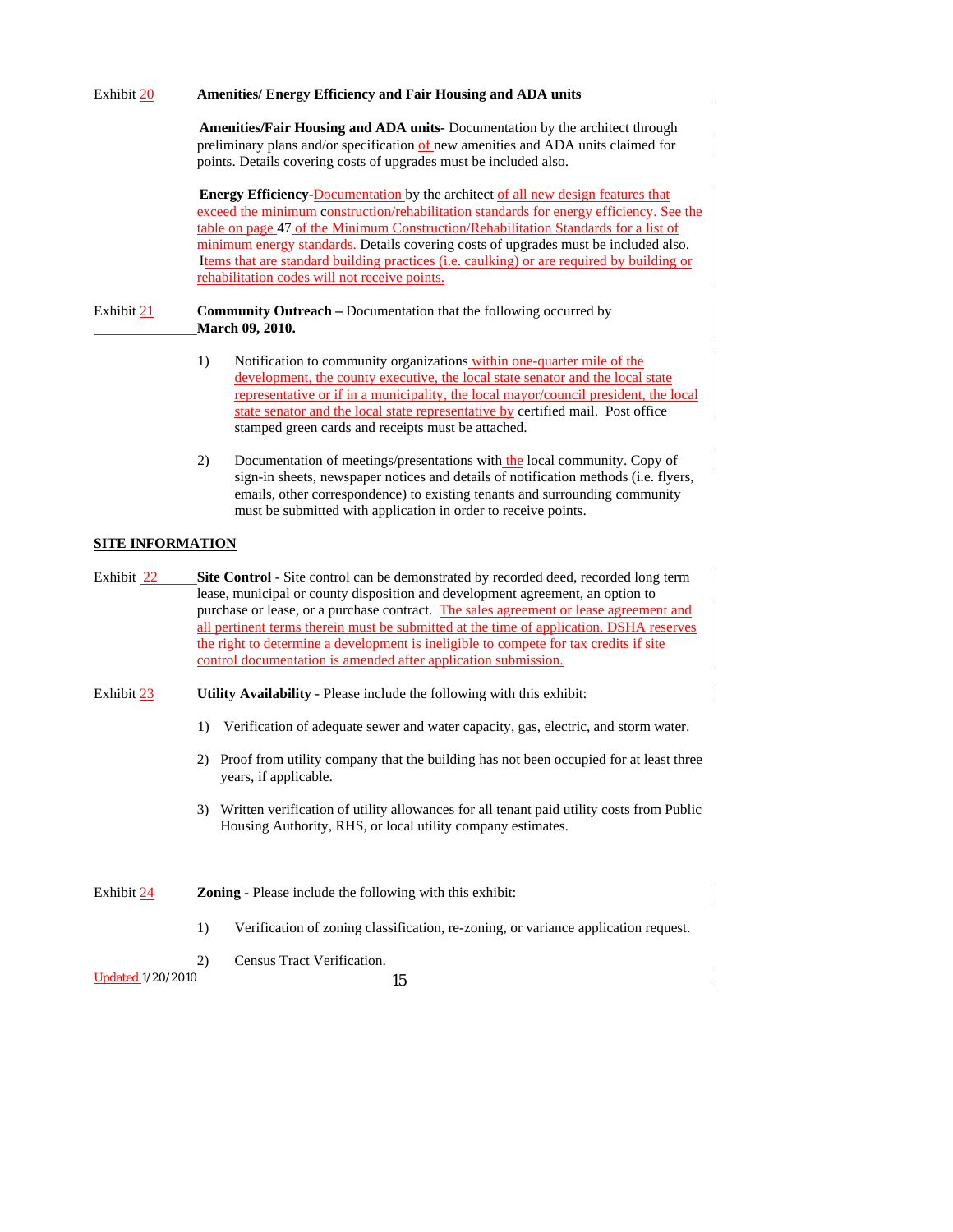- 3) Livable Delaware location verification.
- Exhibit 25 **Location Map.**
- Exhibit 26 **Photograph of Property.**

#### Exhibit 27 **Phase I Environmental Audit and Phase I Environmental Site Assessment.**

 All developments require a Phase I Environmental Site Assessment (ASTM E1527-05). Developments with existing structures on the property require both a Phase I Environmental Site Assessment *and* a Phase I Environmental Audit that addresses all structures on site and the existing materials/conditions of the structures (i.e. lead, asbestos, PCBs etc.). Applicant must also complete the 'Environmental Review Checklist" provided in the LIHTC Application - Part II, Attachment F.

#### Exhibit 28 **Verification of Flood Plain and Wetlands Status and Other Unusual Site Features or Notice of Non-Applicability.**

#### **ACQUISITION/REHABILITATION PROPERTY INFORMATION**

- Exhibit 29 **Current Operating Budget, if applicable.**
- Exhibit 30\_\_\_\_\_**Improvements** Documentation of all rehabilitation/improvements done to the property in the previous ten (l0) years, if applicable. Please include with this Exhibit, the Rehabilitation Checklist that is an attachment in the Qualified Allocation Plan.
- Exhibit 31 **Relocation** Description of relocation plans and cost, if applicable. In addition, documentation of preliminary income certifications for residents residing in occupied units demonstrating that they are tax credit income eligible or a certified letter from said residents indicating their willingness to be relocated is required for units that will be counted as tax credit eligible. Verifications/certifications of current residents income must be included with the application.
- Exhibit 32 **Preservation/Rehabilitation**  (A.) Tax Credits: Any tax credit housing development, which has completed its compliance period, that is in (1) need of substantial rehabilitation or (2) at risk of losing its affordability; or, (B). Subsidized: Any currently occupied *subsidized* housing development (see Subsidized Housing definition in the QAP) in (1) need of substantial rehabilitation or (2) at risk of losing its affordability or (C) Conversion: Any non-subsidized, non-tax credit housing development considered substandard in need of substantial rehabilitation that may be converted into newly restricted and assisted affordable housing rental units. To receive points in the preservation category, for the definitions (A) or (B), the applicant must submit written confirmation from the contract administrator and/or other documentation of imminent expiration of affordability controls. To compete in the preservation/rehabilitation pool, the applicant must provide documentation that the development meets one of the above definitions.
- Exhibit 33 **Historic Preservation**  Documentation that individual property is listed on National Historic Register.
- Exhibit 34 **Federally-Assisted Distressed Property** Summary of how the property qualifies as a distressed federally assisted property, if applicable.

Updated 1/20/2010 16

.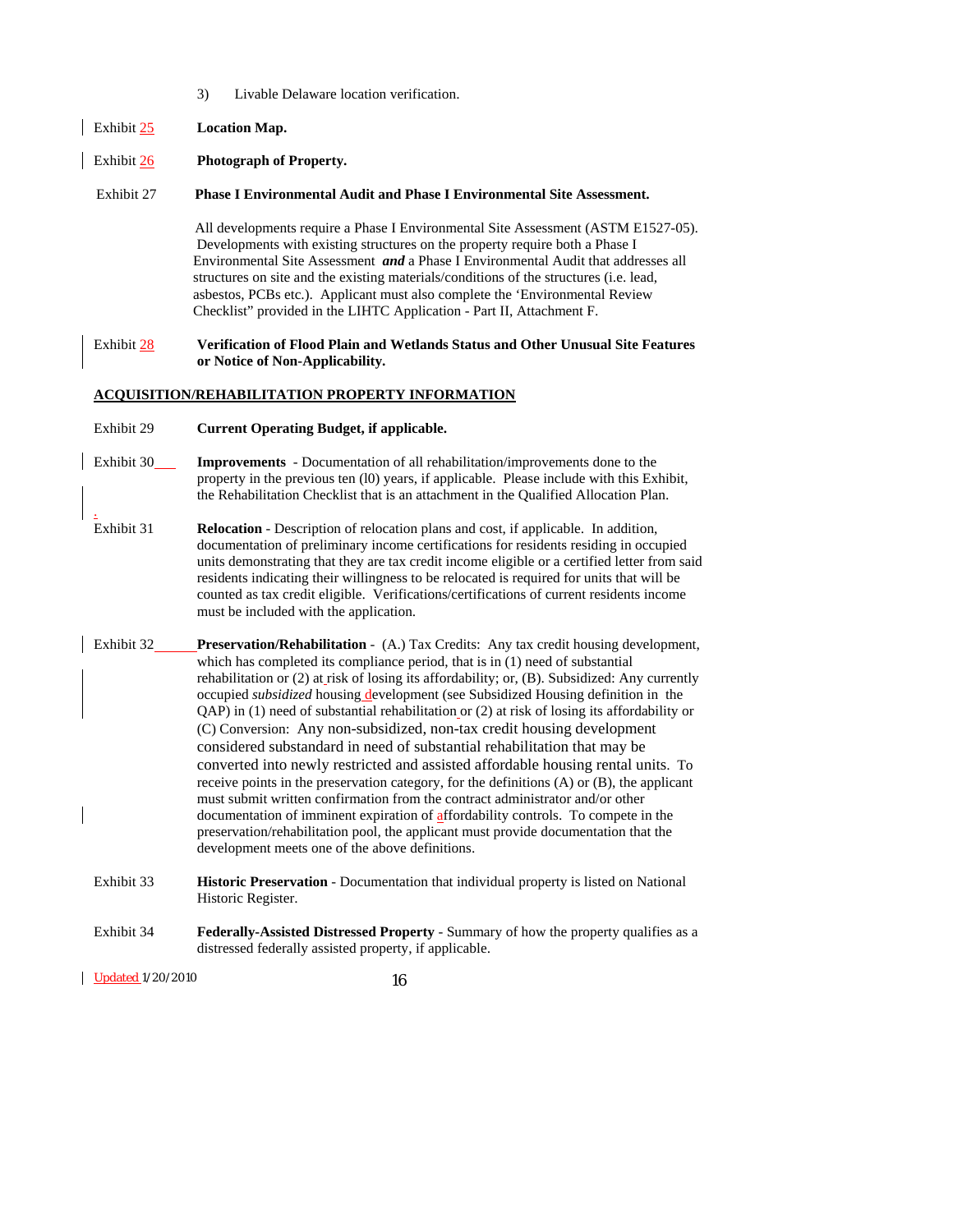Exhibit 35 **Ten-Year Rule.** A sworn statement that property has not transferred ownership within the last ten years.

#### **CONSTRUCTION INFORMATION**

- Exhibit 36 **Physical Needs Assessment** must be completed by a licensed architect and include an energy audit completed by a certified energy rater.
- Exhibit 37 **Minimum Square Footage and Bedroom Mix** Preliminary plans of adequate detail to verify that units satisfy minimum square footage requirements, bedroom size, and mix. *For City of Wilmington applications, per 2003 International Building Code, City of Wilmington definition of Single Room Occupancy (SRO) / Efficiency is as follows:*

 *1208.4 Efficiency dwelling units. An efficiency unit shall conform to the requirements of the code except as modified herein:* 

- *1. The unit shall have a living room of not less than 220 square feet (20.4 m) of floor area. An additional 100 square feet (9.3 m) of floor area shall be provided for each occupant of such unit in excess of two.*
- *2. The unit shall be provided with a separate closet.*
- *3. The unit shall be provided with a kitchen sink, cooking appliance and refrigeration facilities, each having a clear working space of not less than 30 inches (762 mm) in front. Light and ventilation conforming to this code shall be provided.*
- *4. The unit shall be provided with a separate bathroom containing a water closet, lavatory and bathtub or shower.*

Exhibit 38 **Detailed Preliminary Plot Plan.**

- \*Exhibit 39 **Architect/Artist's Rendering of Site and Proposed Development.**
- \*Exhibit 40 **Department of Natural Resources and Environmental Control** Documentation regarding National Pollutant Discharge Elimination System - Notice of Intent.
- \*Exhibit 41 **National Emission Standard for Hazardous Air Pollutant**.
- \*Exhibit 42 **Erosion and Sedimentation Control Plan.**
- \*Exhibit 43 **DELDOT Entrance Permit, if applicable.**
- \*Exhibit 44 **Model Energy Code** Building compliance.
- \*Exhibit 45 **Fire Marshal Conditional Approval.**
- \*Exhibit 46 **Architectural Accessibility Board Approval.**
- \*Exhibit 47 **Site Plan with Easements Notated (ALTA).**
- \*Exhibit 48 **Building Permit.**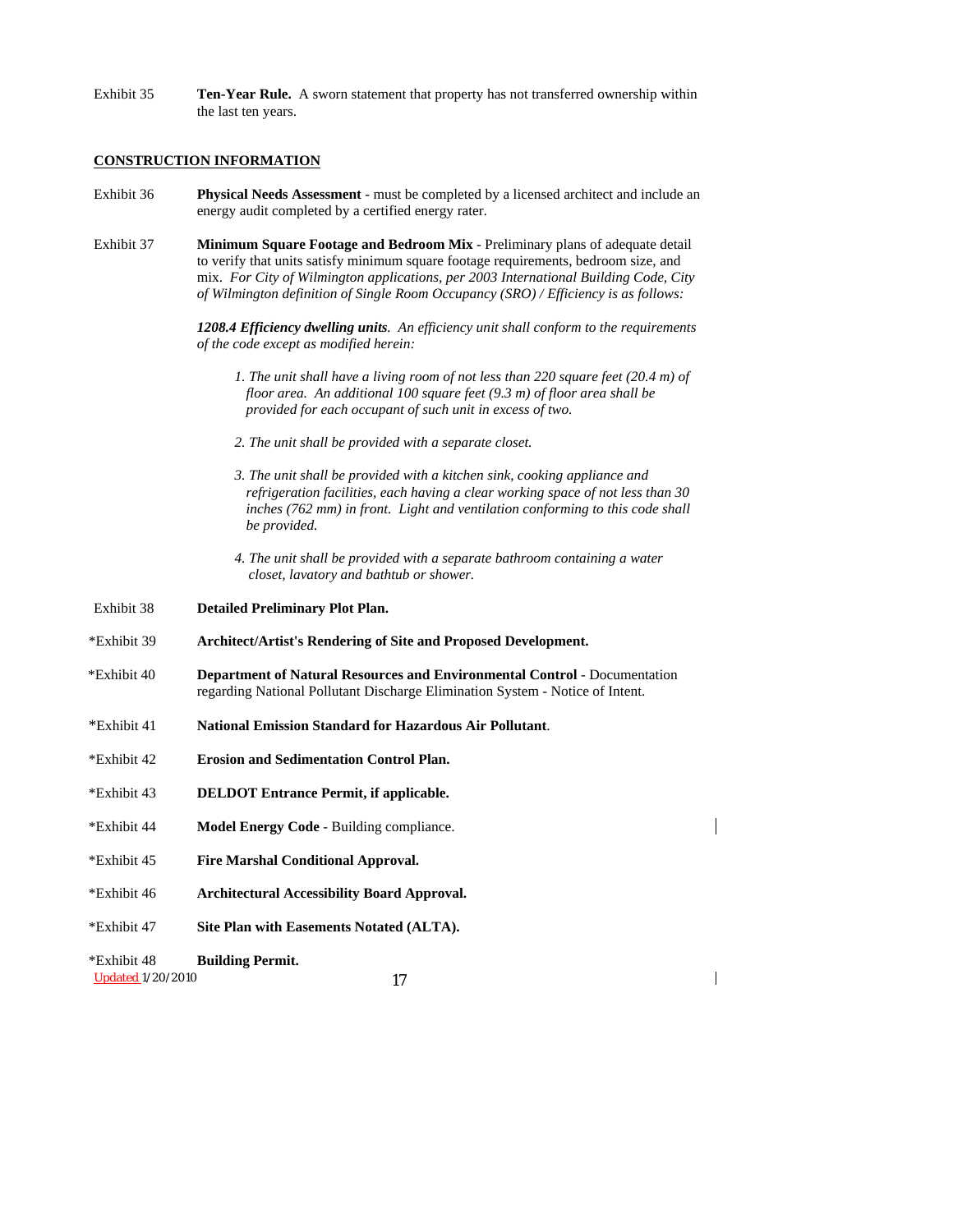#### \*Exhibit 49 **Plans and Specifications (include sprinkler system requirements)**.

\*Exhibit 50 **Realty Transfer Tax – Title 30 §5401 (8) c (See DSHA for form).**

#### **LEVERAGING AND FINANCING INFORMATION**

#### Exhibit 51 **Developers Proposed Cash Flow Proforma.**

- Exhibit 52 **Details of Debt Financing.** At time of Tax Credit application, proof must be provided that construction and permanent financing applications have been made. Sponsors must provide letters from the lending/funding entities, which include items, such as: date of application, amount of financing, interest rate, term and a statement that the application appears to be in good order. Financing commitment letters from all funding entities are due by **08/20/10.** The sponsor must submit documentation with the commitments, which outlines the position of each funding source. Developments, which have funding commitments at the time of application, need only submit the commitment letters and documentation outlining the position of each funding source.
- Exhibit 53 **Appraised Land Value/Project Value** A Summary Appraisal Report, from a qualified professional appraiser, of the unimproved land value. For all projects, the acquisition price must meet the following standards: For an arms length transaction, the maximum acquisition price must be the lesser of the contract price or the 'as is" appraised value of the property. For transactions involving a change in use, appraisals must include an "as is" value and an "after rehabilitation" value under its projected use. In such cases, the acquisition cost may not exceed the lesser of the two values or any lower value, defined in the QAP, page 22 and 24. For a related party transaction where the property was acquired less than two years before the application date, the maximum acquisition price may not exceed the lesser of the 'as is' appraised value of the property, or the original acquisition price plus carrying costs acceptable to DSHA. For a related party transaction where the property was acquired two or more years before the application date, the maximum acquisition price may not exceed the "as is" appraised value of the property. Prior to allocation, a property appraisal and, if applicable, a copy of the settlement sheet will be required. Appraisers are required to contact DSHA for a list of comparable LIHTC properties, which are to be included as comparables within property appraisal report. NOTE: The Summary Appraisal Report and the Property Appraisal should not be more than six months old.
- \*Exhibit 54 **Details of Equity Financing** including written description of syndication details and copy of agreement (if applicable), award letter of grant, etc. NOTE: If claiming points for leveraging additional net equity, a detailed letter of intent must be submitted.
- Exhibit 55 **Details of Leveraging** Please describe, in detail, the calculations on how DSHA controlled funds, including tax credits, HOME funds and Housing Development Funds, are used to leverage other funding sources. NOTE: If claiming points for leveraging additional net equity, a detailed letter of intent must be submitted.
- Exhibit 56 **Verification of Local Government Contribution, if applicable**. Documentation of approved contribution from the municipality or local government detailing the dollar amount of the waiver or contribution that financially reduces the development and/or operating cost of the developments over a five-year period (i.e., tax abatement, waiver of fees, donation of land, etc).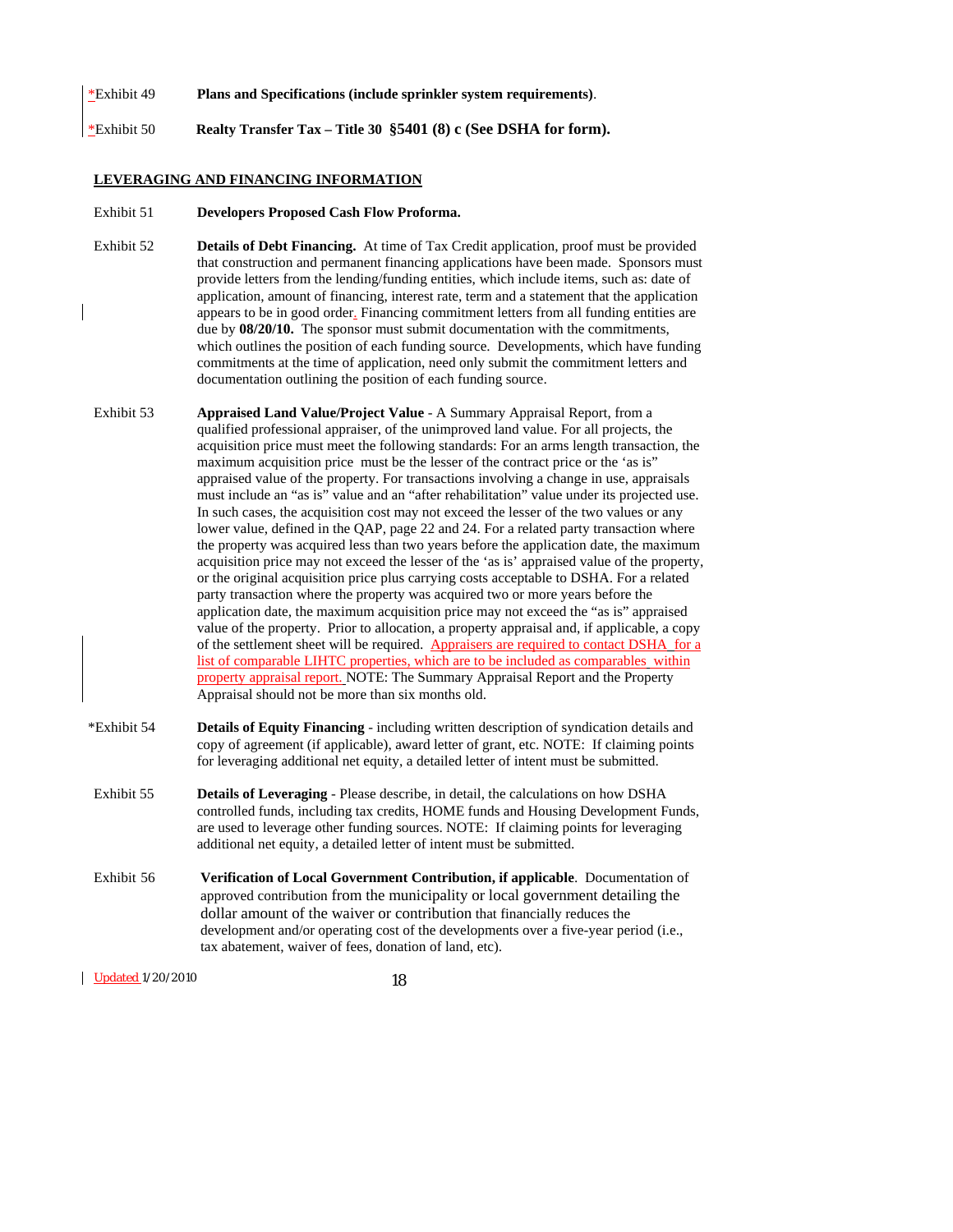| Exhibit 57   | <b>Preservation Developments, including Section 8, RHS Section 515 Multi-Family</b><br>Program and RD's 514-516 Farm Labor Housing - Proof that an application for<br>rental assistance as well as capital assistance has been made and received by Rural<br>Development or HUD.                                                                                                                                                                                                                                                                                                                                                                                                                                                                                                                                                                                                                                                                                                                                          |
|--------------|---------------------------------------------------------------------------------------------------------------------------------------------------------------------------------------------------------------------------------------------------------------------------------------------------------------------------------------------------------------------------------------------------------------------------------------------------------------------------------------------------------------------------------------------------------------------------------------------------------------------------------------------------------------------------------------------------------------------------------------------------------------------------------------------------------------------------------------------------------------------------------------------------------------------------------------------------------------------------------------------------------------------------|
| Exhibit 58   | Verification of New Rental Assistance or Federal Subsidy – Proof of commitment<br>or contract for new rental assistance or subsidy contract from Rural Development,<br>HUD or local municipality.                                                                                                                                                                                                                                                                                                                                                                                                                                                                                                                                                                                                                                                                                                                                                                                                                         |
| Exhibit 59   | <b>Developer Blank Points Work Sheet - Developers should score themselves on the</b><br>attached form. (Must also be completed by tax-exempt bond properties.)                                                                                                                                                                                                                                                                                                                                                                                                                                                                                                                                                                                                                                                                                                                                                                                                                                                            |
| <b>OTHER</b> |                                                                                                                                                                                                                                                                                                                                                                                                                                                                                                                                                                                                                                                                                                                                                                                                                                                                                                                                                                                                                           |
| Exhibit 60   | <b>Government Jurisdiction</b> - Names and addresses of the following individuals in<br>whose district/jurisdiction the development is to be located: State Senator, State<br>Representative and Chief Executive Officer. In addition, names and addresses of all<br>neighborhood associations, civic groups and community organizations within one-<br>quarter mile of the proposed development.                                                                                                                                                                                                                                                                                                                                                                                                                                                                                                                                                                                                                         |
| *Exhibit 61  | Cost Certification – Note: The cost certification will be due ninety (90) days after the<br>substantial completion date as defined by DSHA. The substantial completion date is<br>defined as the date DSHA acknowledges through written documentation that 100% of<br>the units are completed and ready for occupancy or the date of certificate of<br>occupancy for the last completed building, whichever occurs later. If the cost<br>certification is submitted after the deadline date, a \$5,000 penalty fee plus an<br>additional \$500 penalty fee for each additional week that the cost certification remains<br>outstanding will be assessed to the Applicant. The penalty fee cannot be paid from<br>loan(s) or equity proceeds, a 2% fee (of the credit allocation amount) will be due<br>prior, to the issuance of the IRS form 8609, Low Income Housing Credit Allocation<br>Certification for any-building. The cost certification must be completed by Borrower<br>and Contractor. (See DSHA for forms). |
| Exhibit 61   | Points Worksheet                                                                                                                                                                                                                                                                                                                                                                                                                                                                                                                                                                                                                                                                                                                                                                                                                                                                                                                                                                                                          |

**Comment [DU1]:** 

 $\begin{array}{c} \hline \end{array}$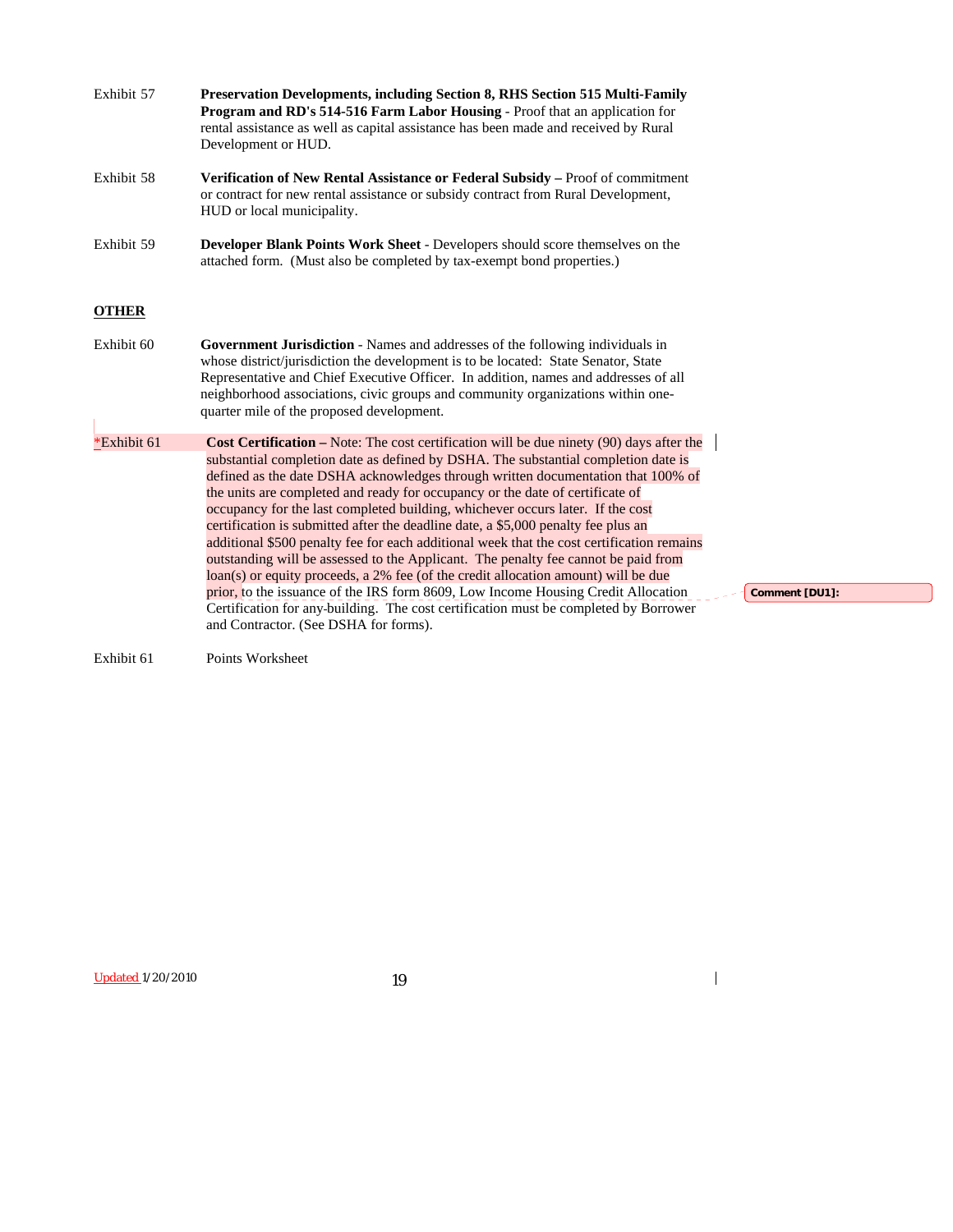## **MARKET STUDY REQUIREMENTS CHECKLIST**

Low Income Housing Tax Credit Program Market Study Requirements Checklist

A market study of the population to be served by a Tax Credit assisted complex must include recent data about employment, demographic and housing trends for the defined market area.

While the below checklist outlines the study's requirements, a market study is not complete unless it also includes an analysis of the data. The data and analysis must clearly document sufficient demand in the market to support the proposed property without negatively impacting the concentration of existing tax credit developments and other affordable housing developments within the same market area. The study must identify any data sources, assumptions, estimates, projections, and models used in the analysis. *The study must contain a signed statement by the preparer that they have read DSHA's market study requirements, agreed to perform the market study in accordance with DSHA market study requirements, and attests to the ability of the market to support the proposed housing units based upon market conditions.* **DSHA must pre-approve the preparer of every market study.**

\_\_\_\_ *Description of Proposed Property*

Describe the proposed property and the expected target population, which should be defined by presenting a demographic profile in terms of age, income, household composition, and current living situation. This description should also identify all proposed rent and amenities to be offered within the proposed property. Describe how the characteristics of the proposed property including unit mix, rent levels, proximity to services, and amenities will meet the needs of the target market.

\_\_\_\_ *Site Assessment* 

Evaluate the proposed site with regard to: physical features of the site and adjacent parcels; accessibility to markets, services, employment, and educational institutions; and compatibility of surrounding neighborhoods and land uses.

**The market study shall provide under a separate exhibit, a map indicating the name(s) and distances of the features listed below:**

**Features Retail facilities. Daycare facilities and schools (for family developments). Medical centers. Bus Line(s). Town Centers. Entertainment venues, i.e. movie theaters, restaurants, etc. Market rate rental housing. Other low-income housing.** 

**The exhibit shall also include detail describing the proposed site and its proximity to major roads, the economic mix of the area, as defined by census data, and employment opportunities.**

\_\_\_\_ *Define Market Area* 

Using geographic, demographic, and mobility factors, define the geographic area from which the majority (typically 60% to 90%) of potential residents of the proposed property are likely to move.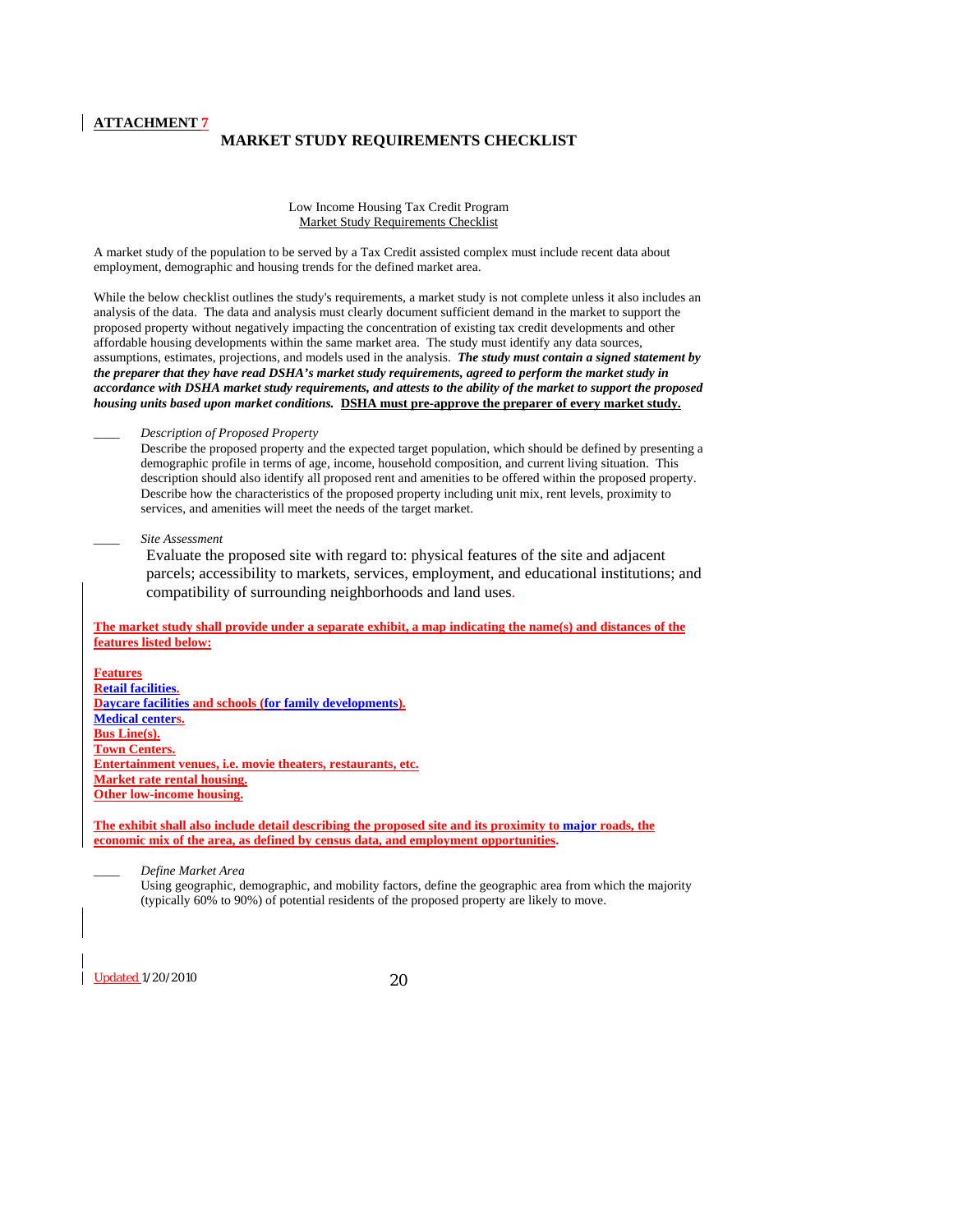\_\_\_\_ *Market Area Characteristics* 

- \_\_\_\_ *Demographic Trends* Information to include: population by age cohorts, household formation rates by age of head of household; household income distributions by age of household; owner/renter ratios by age of head of household, and the likelihood of presence of children by age of household. This information is to determine household composition (age, income, and presence of children) and housing demand for ownership and rental units.
- \_\_\_\_ *Economic Trends* Information to include: number of jobs by various occupational categories; major employers, number of jobs, salary ranges and location, median household incomes; and economic development activities.
- \_\_\_\_ *Housing Supply* Information to include: number of owner and rental units by cost (value or rent) and quality; for sale housing and rental vacancy rates; estimate of owner and rental unit needs for current year and next three (3) years.

\_\_\_\_ *Market Area's Competitive/Comparable Housing Analysis:*

 $\overline{\phantom{a}}$ 

The market study should identify and consider existing, as well as planned competition, that is within or proximate to the defined market area. Analysis should be based upon the specifics of the proposed property, such as target population, rent levels, bedroom mix, with any other type of housing the analyst deems competitive within the defined market area. This analysis should compare how existing sites meet the market demand and how these sites will be impacted by the proposed property. The analysis should include:

- Property name, address and age;
- Number of units by unit types (efficiency, one, two bedroom etc.);
- Monthly gross rent by unit type;
- Units size;
- Monthly rent per square foot;
- Vacancy rates;
- Five-year rent increase history:
- Services and amenities included in rent;
- Subsidized units or income-restricted units (federally or state-assisted).
- Occupancy levels, turnover and extent of waiting list;
- Development amenities.

#### \_\_\_\_ *Market Demand / Needs Analysis:*

Evaluate the need for the proposed property within the defined market area by determining the eligible population that would potentially be willing to move into the proposed site. Existing and proposed competition identified in the competitive analysis must also be deducted from the available net demand, to arrive at an unaccommodated demand pool, which the proposed site must penetrate.

The study should clearly describe the methodology and assumptions utilized to demonstrate that the market is deep enough to support the proposed property. It is important that the assumptions, particularly those regarding target population, income levels, be consistent with the proposed property and the specific market being targeted.

#### *\_\_\_\_ Absorption Analysis:*

The market study must provide a time schedule for absorption for the proposed property by analyzing and discussing the characteristics and depth of the target market which justify the estimated rate of absorption. Turnover potential of competitive existing sites must be included in this analysis.

NOTE: ANY RELATIONSHIP BETWEEN THE PREPARER AND THE PROPERTY SPONSOR MUST BE DISCLOSED.

#### **ATTACHMENT 8**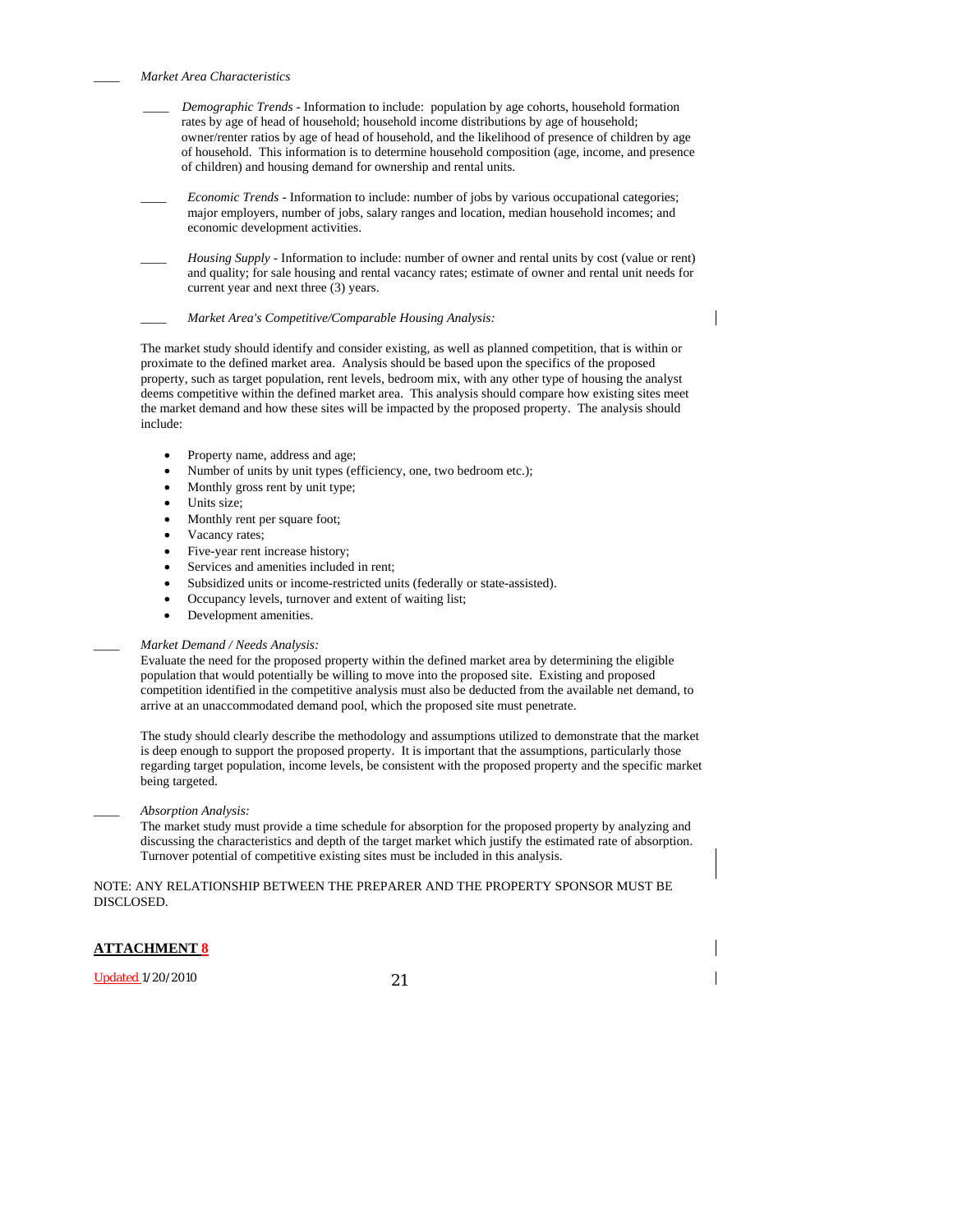#### **CONTACTS FOR CIVIC ASSOCIATIONS**

**\*New Castle County and Wilmington: (1)** *Civic Association Directory* 

**(2)** *Community Organizational Guide*   **City of Wilmington Office of Planning Neighborhood Planning Council** 

Kent County: **- Contact local legislators** 

**Sussex County:**  $\qquad \qquad$  **Contact local legislators** 

\*New Castle County developers are encouraged to contact New Castle County to access their internal database of civic groups and neighborhood associations, as a Freedom of Information Act (FOIA) is required. The NCC contact is Norman Spector, Supervisor of the County Customer Information & Assistance group as well as its Office of Community Governing. His phone is (302) 395-5532.e-mail address: **[NSpector@co.new-castle.de.us](mailto:NSpector@co.new-castle.de.us).** As an alternative NCC Civic League maintains a list. Developers may obtain the list by visiting their website at: [www.civicleagueforncc.orge.](http://www.civicleagueforncc.orge/) and clicking on Civic Assoc. Directory. DSHA claims no responsibility regarding the inclusion or exclusion of civic groups, neighborhood associations and or community organizations listed in the above referenced guide.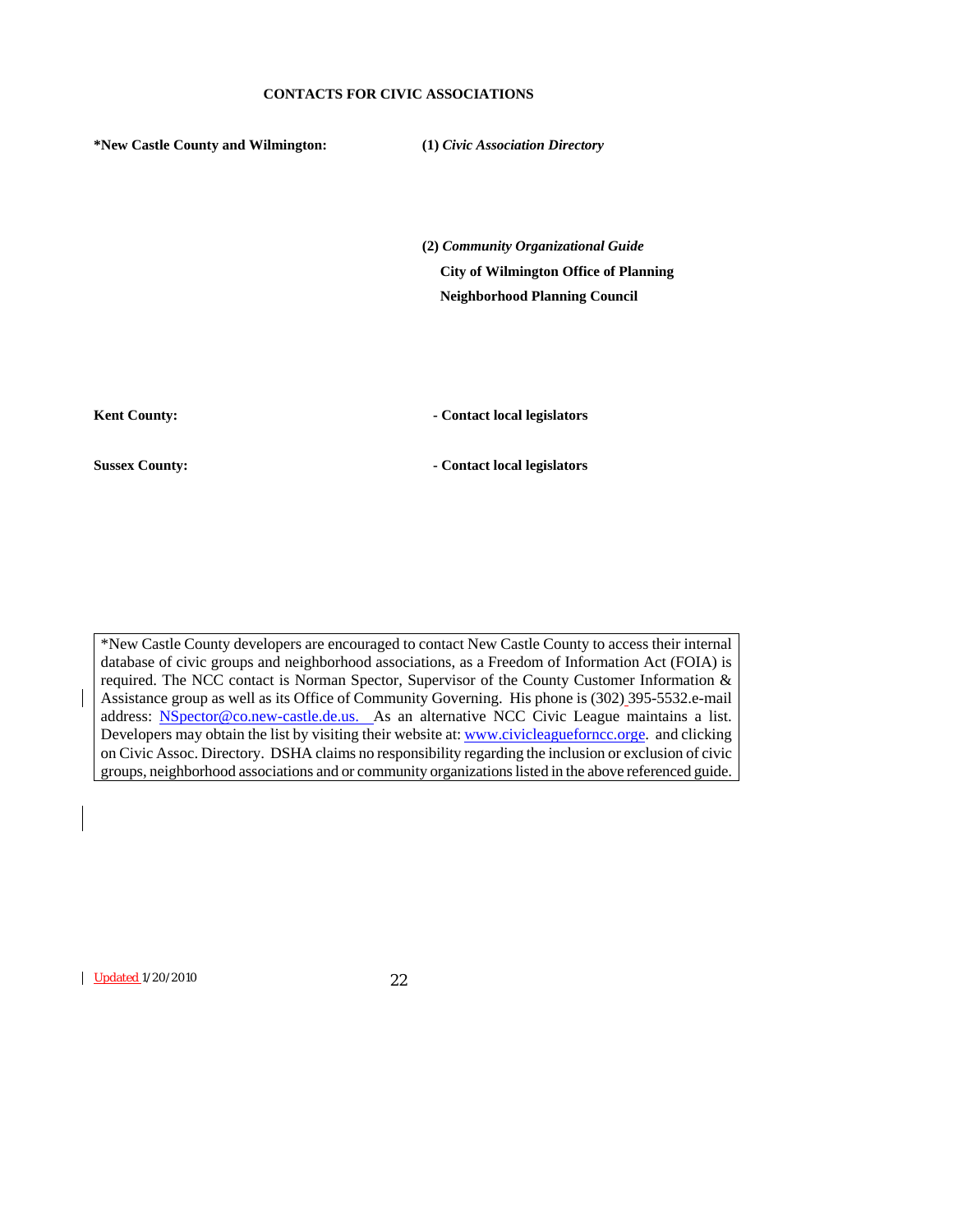| <b>Local Community Notice For Points</b>   | Completed by  |
|--------------------------------------------|---------------|
| Notice to: Community organizations,        | March 9, 2010 |
| neighborhood groups, civic association 1/4 |               |
| mile within proposed development, elected  |               |
| County Executive, local State Senator,     |               |
| local State Representative, Mayor, if in a |               |
| municipality. $(2 points)*$                |               |
| Community meetings (3 points)              | March 9, 2010 |
|                                            |               |

**\***If claiming points, this notification will satisfy the QAP threshold requirement for local and community notice for acquisition/rehabilitation developments. All notice requirements must be completed by certified mail. Please read QAP for full details.

Note: By April 19, 2009 Community organizations, neighborhood groups, civic associations within ¼ mile of the proposed development, elected County Executive, local State Senator, local State Representative and Mayor (if in a municipality) must be notified. In New Castle County, the New Castle County Office of Community Governing or the Community Organization Guide, City of Wilmington, Office of Planning are possible sources for a listing of neighborhood associations. If located in Kent and Sussex counties and if lists do not exist, developer must exercise due diligence, including specific contact with local legislators to obtain information on specific and legitimate groups in notifying the appropriate surrounding communities of the proposed development. DSHA claims no responsibility regarding the inclusion or exclusion of civic groups, neighborhood associations and or community organizations listed in the above referenced guides.

Updated 1/20/2010 23

 $\overline{\phantom{a}}$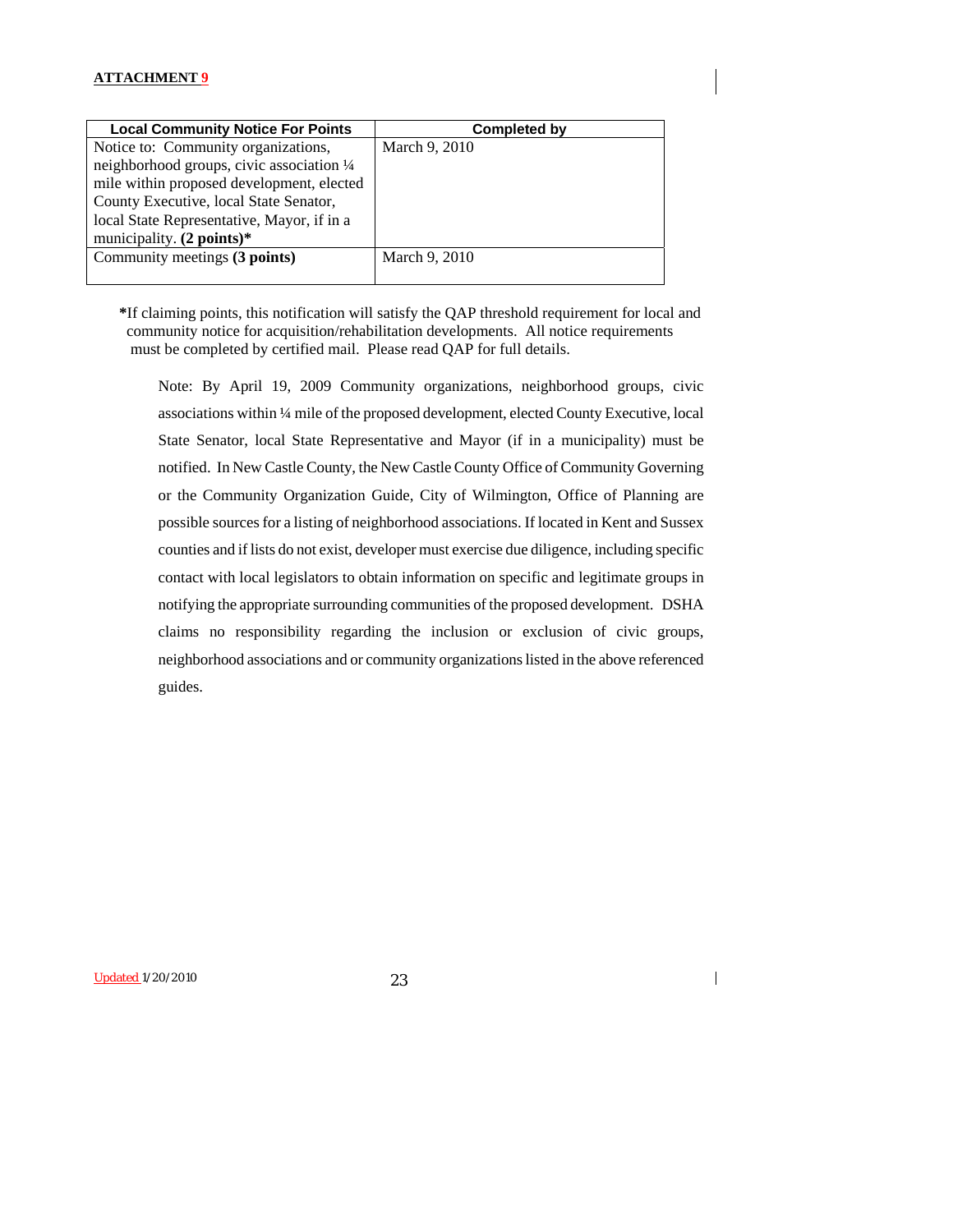#### **ATTACHMENT 9 (CONTINUED)**

# **COMMUNITY NOTIFICATION FORM OF NOTICE**

#### DEVELOPER STATIONERY

#### CERTIFIED & REGULAR MAIL

Date:

Re: Housing Tax Credit Application Notification

Dear

\_\_\_\_\_\_\_\_\_\_\_\_\_\_\_\_\_\_\_\_\_\_\_\_\_\_\_\_ would like to inform you that we have made an application to

(Name of Developer or Development Entity)

Delaware State Housing Authority for Low Income Housing Tax Credits and/or Housing Development

Fund financing for an apartment complex located \_\_\_\_\_\_\_\_\_\_\_\_\_\_\_\_\_\_\_\_\_\_\_\_\_\_\_\_\_\_\_\_\_

(in your jurisdiction or your neighborhood)

We have attached a development summary for your information. Please call if you have any questions. We can be reached at: \_\_\_\_\_\_\_\_\_\_\_\_\_\_\_\_\_\_\_\_\_\_\_\_\_\_\_\_\_\_\_\_\_\_\_\_\_\_.

(Address and Phone No.)

Sincerely,

Attachment (ATTACHMENT TO NOTICE)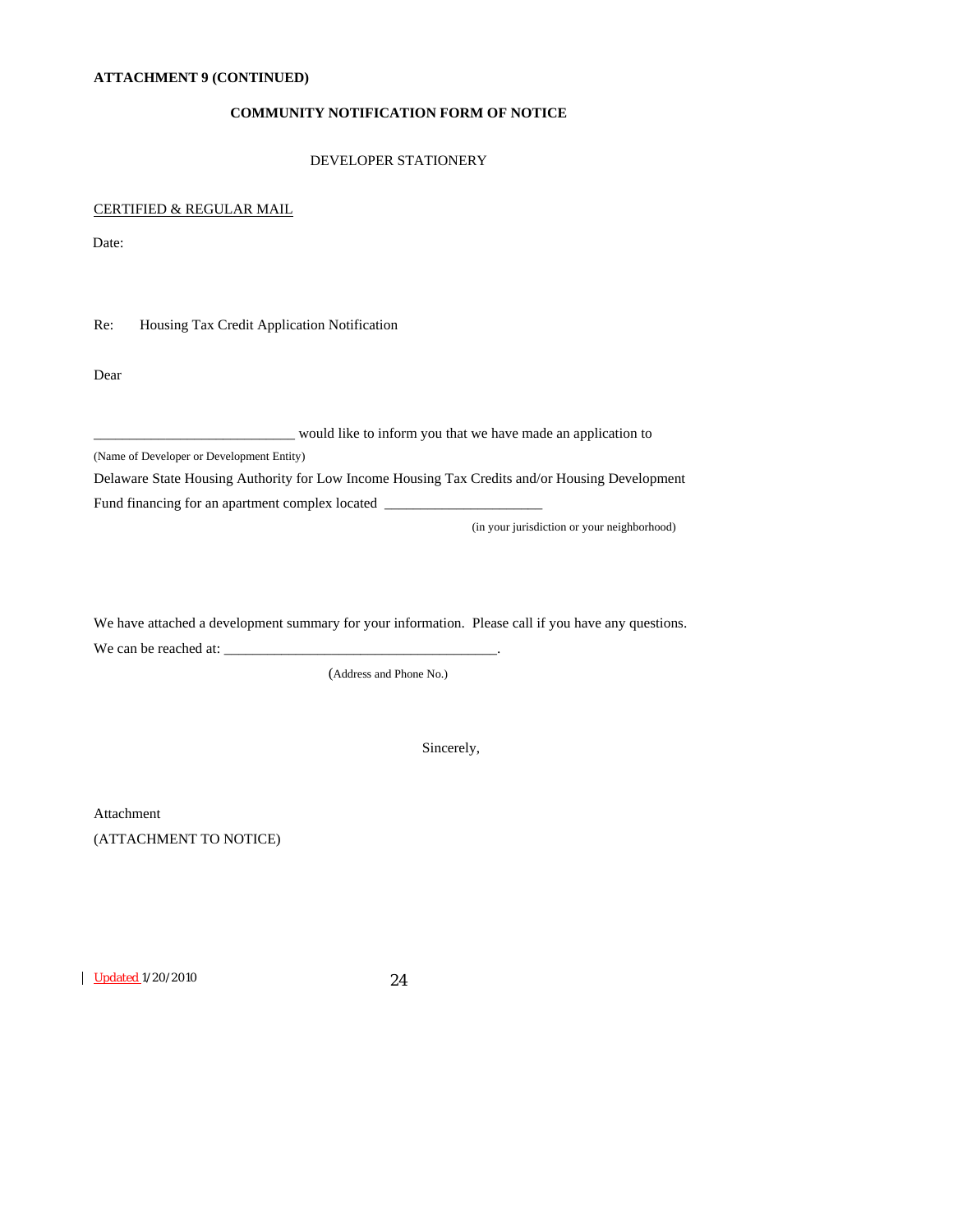# DEVELOPMENT SUMMARY

| Sponsor:                          |  |
|-----------------------------------|--|
| Development Name:                 |  |
| <b>Development Location:</b>      |  |
|                                   |  |
| <b>State Funds Requested:</b>     |  |
| <b>Housing Credits Requested:</b> |  |
| Other Funding:                    |  |
|                                   |  |
| Type of Property:                 |  |
| Number of Units:                  |  |
| <b>Development Beneficiaries:</b> |  |
| <b>Development Description:</b>   |  |
|                                   |  |
|                                   |  |
| Other Information:                |  |
|                                   |  |
|                                   |  |
|                                   |  |

**Updated 1/20/2010** 

25

 $\overline{\mathbf{I}}$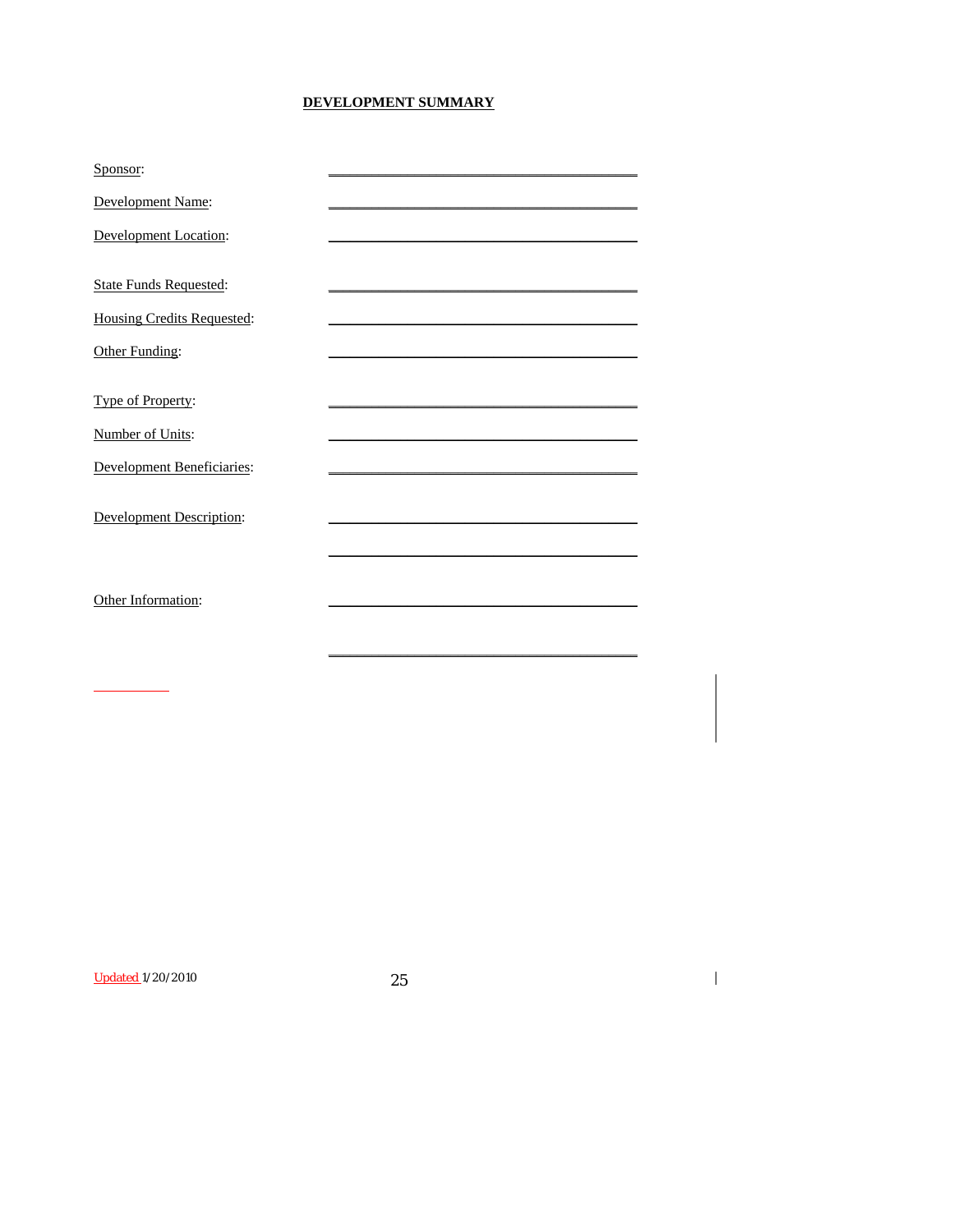# **Miscellaneous Checklists**

# Delaware State Housing Authority Low Income Tax Credit Program

The attached lists are to be followed for construction/rehabilitation activities:

• Minimum Construction Standards

• DSHA Recommended Carpet

For rehabilitation projects, the "Rehabilitation Standards Checklist" must be completed or the application will be considered incomplete and will not be scored.

The "Plans/Specifications Review Checklist" is to be used as a guide for various governmental submissions and/or approvals DSHA requires prior to loan approval.

12/09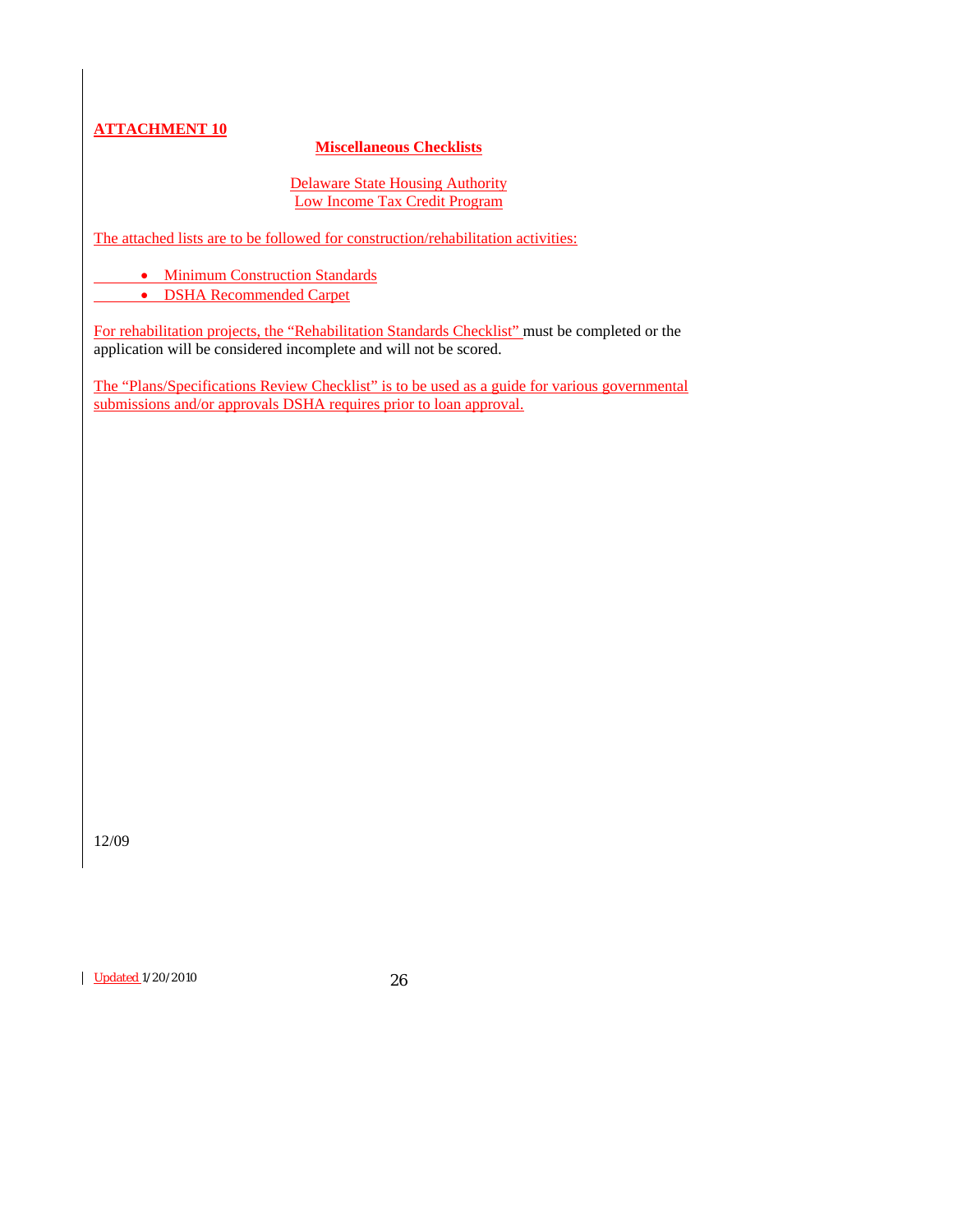## Delaware State Housing Authority State of Delaware

# **LOW INCOME HOUSING TAX CREDIT/ HOUSING DEVELOPMENT FUND/HOME PROGRAMS**

# MINIMUM CONSTRUCTION /REHABILITATION STANDARDS

Delaware State Housing Authority ("DSHA") and DSHA staff have specifically relied on the representations contained in the documents provided by the Developer, Borrower and their respective professionals, including but not limited to, their architects, contractors, engineers, surveyors and attorneys (collectively "Developer"). The Developer is responsible for complying with DSHA's minimum construction and rehabilitation standards along with all rules, ordinances and laws of all legal entities and authorities having jurisdiction over the development, and the construction and/or alteration of the development, whether or not such requirements are specifically addressed in the plans and specifications or by DSHA's review. DSHA's agreement to proceed with closing on a loan or other transaction shall not constitute in any manner whatsoever a final approval of the construction/rehabilitation of a development.

#### **Fair Housing Amendments Act:**

All projects are required by law to meet the handicap-accessibility standards outlined in the Fair Housing Laws, including the Federal Fair Housing Amendments Act of 1988 (the "Act"). The law provides that failure to design and construct certain residential dwelling units to include certain features of accessible design will be regarded as unlawful discrimination.

# **The Americans with Disabilities Act:**

All projects are required by law to meet the handicap accessibility standards outlined in the Americans With Disabilities Act (ADA). The law provides that failure to design and construct certain public accommodations to include certain features of accessible design will be regarded as unlawful discrimination.

 ADA Legislation was passed in July 1990 and became effective on July 26, 1992. Title III deals with non-discrimination on the basis of disability by public accommodations and in commercial facilities. Public accommodations includes all new construction effective January 26, 1993 and impacts any rental office, model unit, public bathroom, building entrances, or any other public or common use area. Existing public accommodations must be retrofitted or altered beginning January 26, 1992, unless a financial or administrative burden exists.

 The ADA guidelines do not impact residential units, since these are covered under Fair Housing and Section 504 laws**.**

# **- Delaware State Accessibility Standards:**

 All projects are required by law to meet the handicap accessibility standards as outlined in the Delaware State Accessibility Standards. The design and construction guidelines are enforced by state and/or local building code officials. Compliance with these guidelines is mandatory in order to receive a Certificate of Occupancy for your proposed development.

## **Energy:**

**Builders/Contractors shall be Delaware Energy Star Partners** *and/or* **Builders. New construction and rehabilitation properties shall be Energy Star rated.**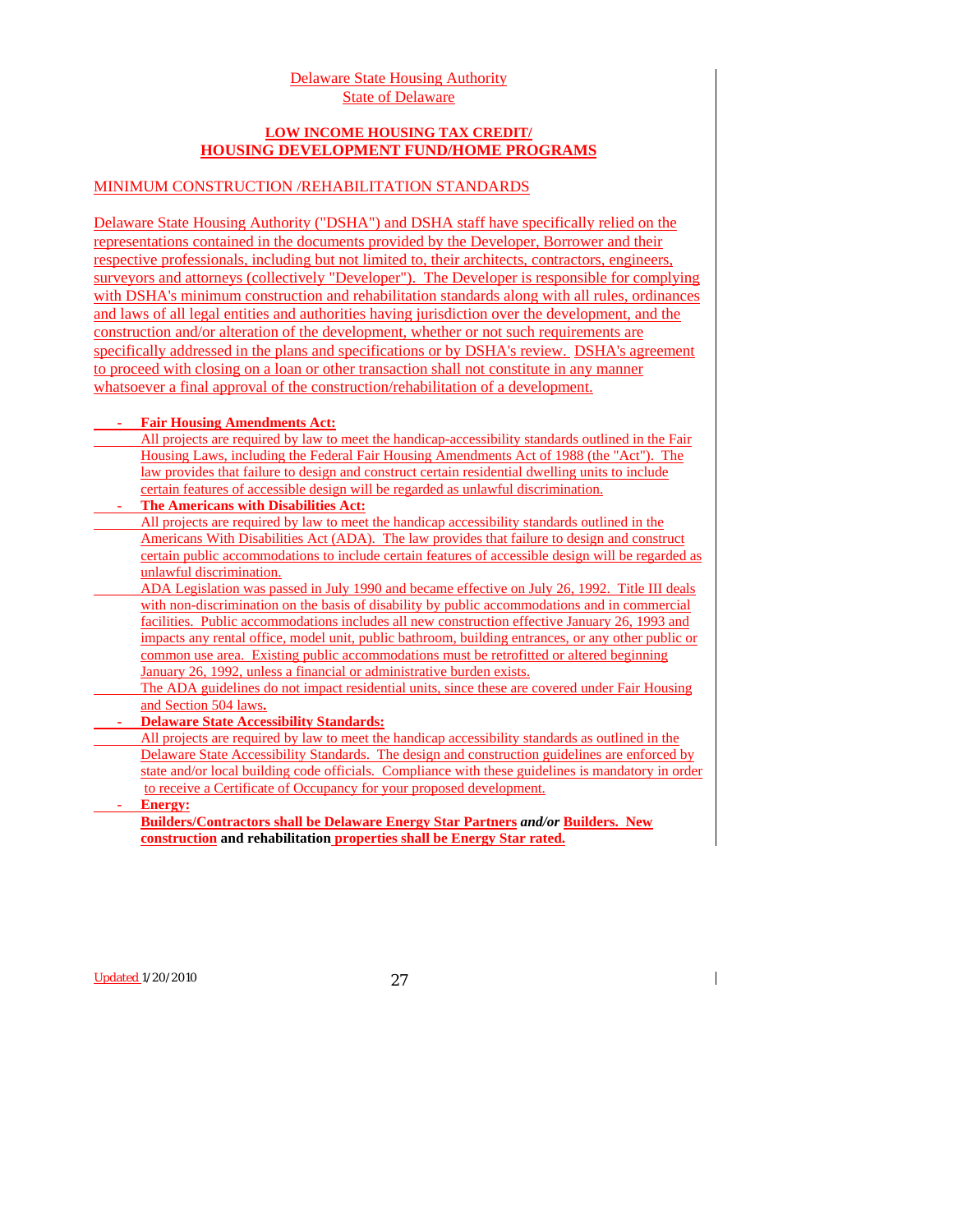#### **- Bidding Protocol:** All DSHA financed projects and projects receiving Tax Credits shall invite a minimum of three (3) qualified builders to provide bid estimates for the proposed projects. The bids shall be sent to the architect of record in a sealed envelope, clearly marked with the project name and date stamped. Faxed or e-mailed bids shall not be accepted. The bids shall be privately opened, tallied and the results forwarded to DSHA and Developer. Qualified Bidders shall provide the following information to DSHA 30 days prior to invitation: 3 years financial statements and/or Tax returns 3 Business/Bank References 3 Customer References Bonding capacity letter from Surety Insurance documentation Business license, EI# Evidence of capacity or successful completion of projects with similar scope of work Letter for authorization for DSHA to request credit report for both personal and business accounts Bids shall be awarded to the lowest bidder unless low bid is incomplete. DSHA requires review/approval of bid documents prior to release for bidding. 1. Site Work- **-** All new construction shall be designed to obtain 100% accessible routes to all units. New construction and rehabilitation/conversion developments (includes common areas, rental offices, *playgrounds,* etc.) shall comply with State Architectural Accessibility Standards, Fair Housing, and ADA. Most stringent requirements will apply**.** All landscaped areas shall have warrantied weed barriers installed under mulch and maintain 12" buffer between vinyl siding and grass areas, unless siding (fabric only) is at least 8" above finished grade. Minimum landscaping budgets of \$500 per residential dwelling unit are required. This allowance is for **installation of** *mulch beds, plantings and new trees* only. It may **NOT** be used for fine grading, seeding and/or straw and sod or tree trimming. This is for curb appeal and beautification of the property. **Allowance is not to be used for tree removal or trimming.** - A grading and landscaping plan shall be provided for all projects prior to closing**.** - Tot lots and/or a designated recreation area shall be provided. Family developments must provide playground on site. Designated play areas and playgrounds are considered "common areas" and must be on an accessible route. Large parking lots shall include planting areas. At a minimum, all parking areas shall be seal coated and striped, if physical needs assessment and/or civil engineer shall so determine. However, the condition of existing parking areas may require additional courses of action. - All condenser units shall be landscaped to avoid mowing and trimming around unit **and provided with concrete or fiberglass pad.** If underground sprinkler system is not provided, hose bibs shall be provided on each front and rear of building with lockable boxes. *Depending on building size, additional hose bibs may be required for ease of maintenance for landscape areas.* - No portable storage buildings allowed. Incorporate into building design as a maintenance area. Storm water management ponds shall be designed to state standards, bio retention ponds are optimum. If storm water management pond is designed to be wet, it shall have a perimeter fence for safety of tenants. **Minimum fence material shall be post and rail with** *quality* **coated wire fence material on interior of rails.** *Minimum height of 48" AFF.* **Make every effort to match new pond fencing with project fencing. Formatted:** Bullets and Numbering **Formatted:** Bullets and Numbering **Formatted:** Bullets and Numbering

All sites shall provide permanent enclosures for garbage dumpsters or trash receptacles consistent with the appearance of the dwelling units. Refuse collection areas must be on an accessible route. If parking area does not have a curbed sidewalk area adjacent to parking, parking bumpers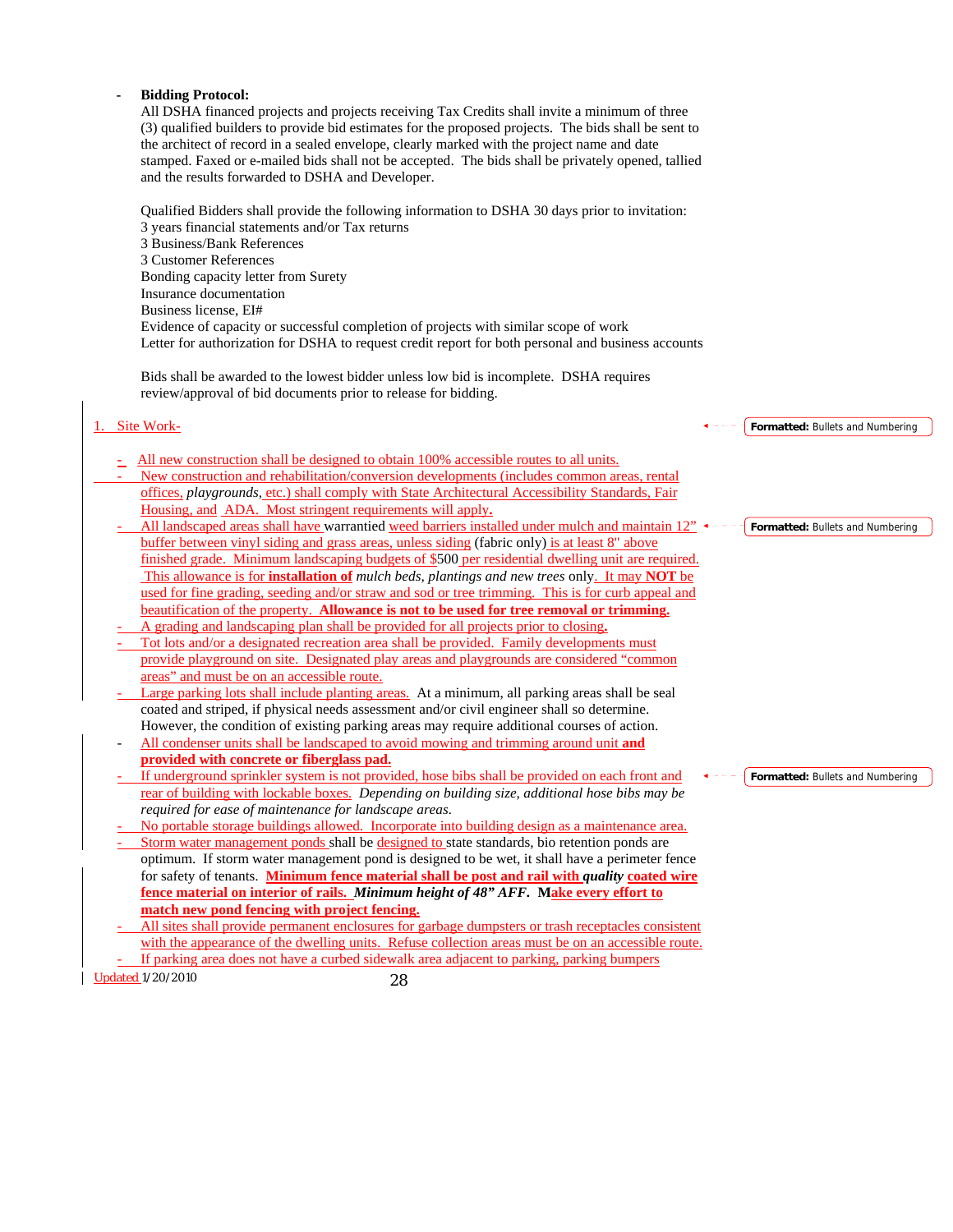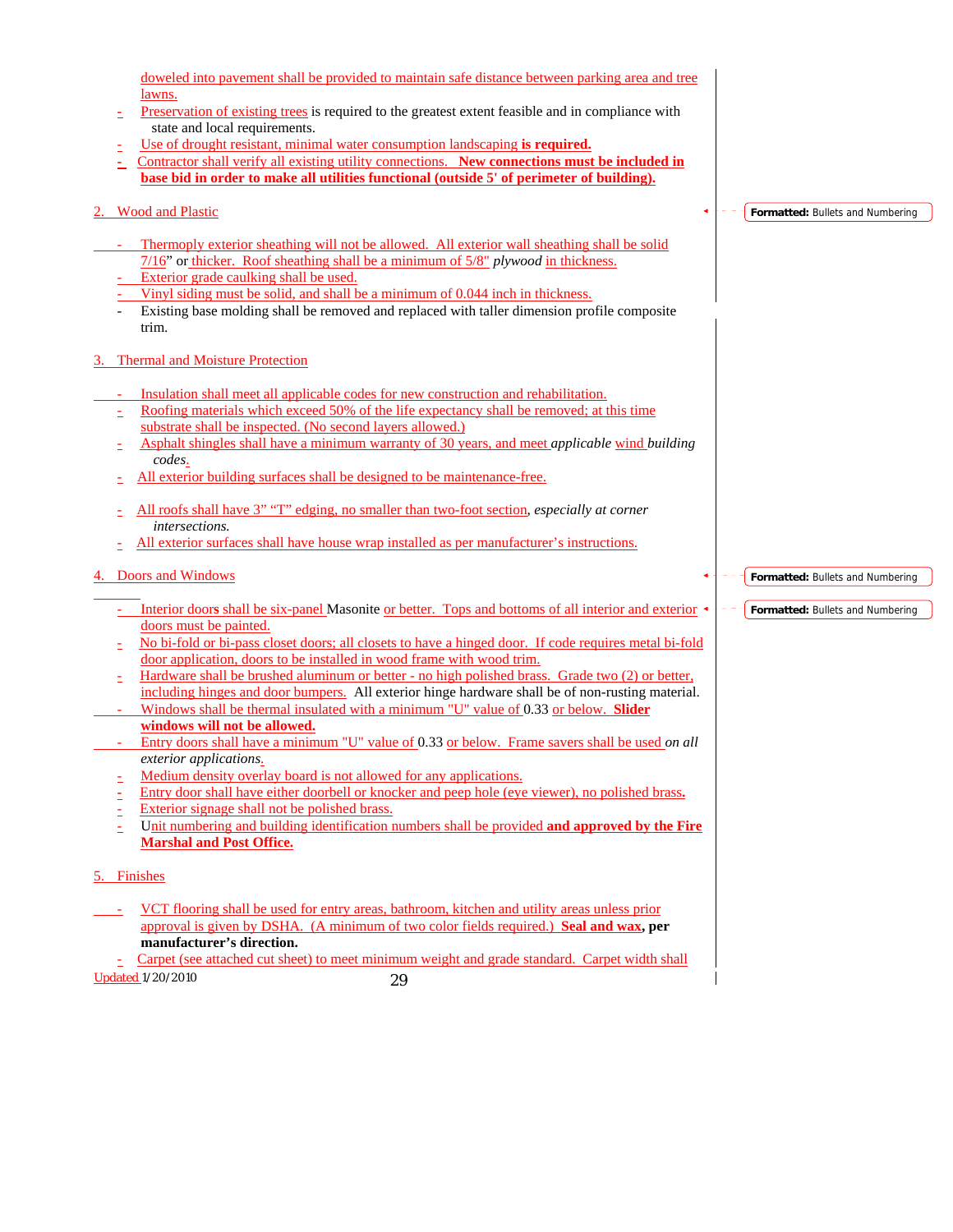be 15' wide to minimize seams in high traffic areas. (No Berber allowed). **Padding is required and shall be a minimum of 6# density. See attached carpet specification as quality standard.**

- Drywall shall be glued and screwed. Moisture resistant drywall shall be used in all locations where plumbing penetrates walls, or building code whichever is more stringent. Mold resistance drywall shall be used for all exterior applications and core wall applications. Grade 4 finishes shall be provided for all drywall finishes. **If ceramic tile is used, cementious board shall be provided as underlayment.**
- Paint shall be an Egg Shell or low luster semi-gloss. Kitchens and bathrooms shall be semi-gloss. **NO FLAT PAINT WILL BE ALLOWED.** Other paints must be approved by DSHA. Minimum three  $(3)$  coats - one  $(1)$  primer and two  $(2)$  finish coats. Shall meet requirements of manufacturer.

Preparation required to obtain level 4 finish: For rehabilitation projects, if a level 4 cannot be achieved, overlay of existing wall with 3/8 inch drywall should be used. Rehabilitation properties shall have primer similar to "Kilz" enamel or oil based type sealer/primer for application on existing drywall or approved primer to adhere to existing drywall conditions.

- Doorstops shall be rubber disk type or half moon type. All other types must be approved by DSHA. All stop finish to match door hardware.
- Kitchen counter top shall be provided with end splash for adjacent or end walls.
- No self-edge counter tops except for pass thru applications.

# 6. Specialties

- Cultured marble tops for vanities with slide splashes when adjacent to wall--no laminated tops with drop in bowl type fixtures.
- One-piece bathtub unit. If space constraints will not allow, rigid fiberglass surrounds Swanstone RM-58, or equal will be used in conjunction with tub. No plastic surrounds will be allowed. Select style based on adaptability. **Base shall have composite, rot proof material. If gap is present quarter round** *rot proof* **moulding to be installed.** Tub liners are acceptable with full **height** wall surrounds.
- Exhaust fans for all bathrooms shall be low speed/low noise continuous exhaust fan (hard wired), similar to Panasonic Quiet Whisper model or single switch exhaust fan light combination that meets all applicable building codes and approved by DSHA and the architect.
- Mini blinds shall be of quality construction. Each window shall be provided with one blind, i.e., twin window shall have (2) two blinds. Install center support brackets provided with blind for all blinds wider than 36". Maximum blind size no wider than 42".
- Shower rod to be surface mounted, no tension rods allowed.
- 2.0 g.p.m. Showerheads.
	- 0.5 g.p.m. Faucet aerators.
	- *Vertical blinds shall be of quality construction. Each exterior door assembly (French door, slider or any combination) shall be provided with vertical blinds for privacy.*

# 7. Equipment

# Appliances:

- All appliances will be Energy Star.
- Refrigerators shall be frost free--minimum of 15 cubic feet**.**
- Ovens shall be self-cleaning. (Utilize U.L. listed stainless steel connectors for gas stoves.)
- Exhaust fan, duct to exterior. Re-circulating charcoal filter type model may be used if approved by DSHA.
- Back splashguard shall be wall mounted behind range. If range located in corner, install additional splashguard on adjacent wall.

Updated 1/20/2010 30 - Washer and dryer hook-up shall be designed for side-by-side set up with a minimum depth of 30" **Formatted:** Bullets and Numbering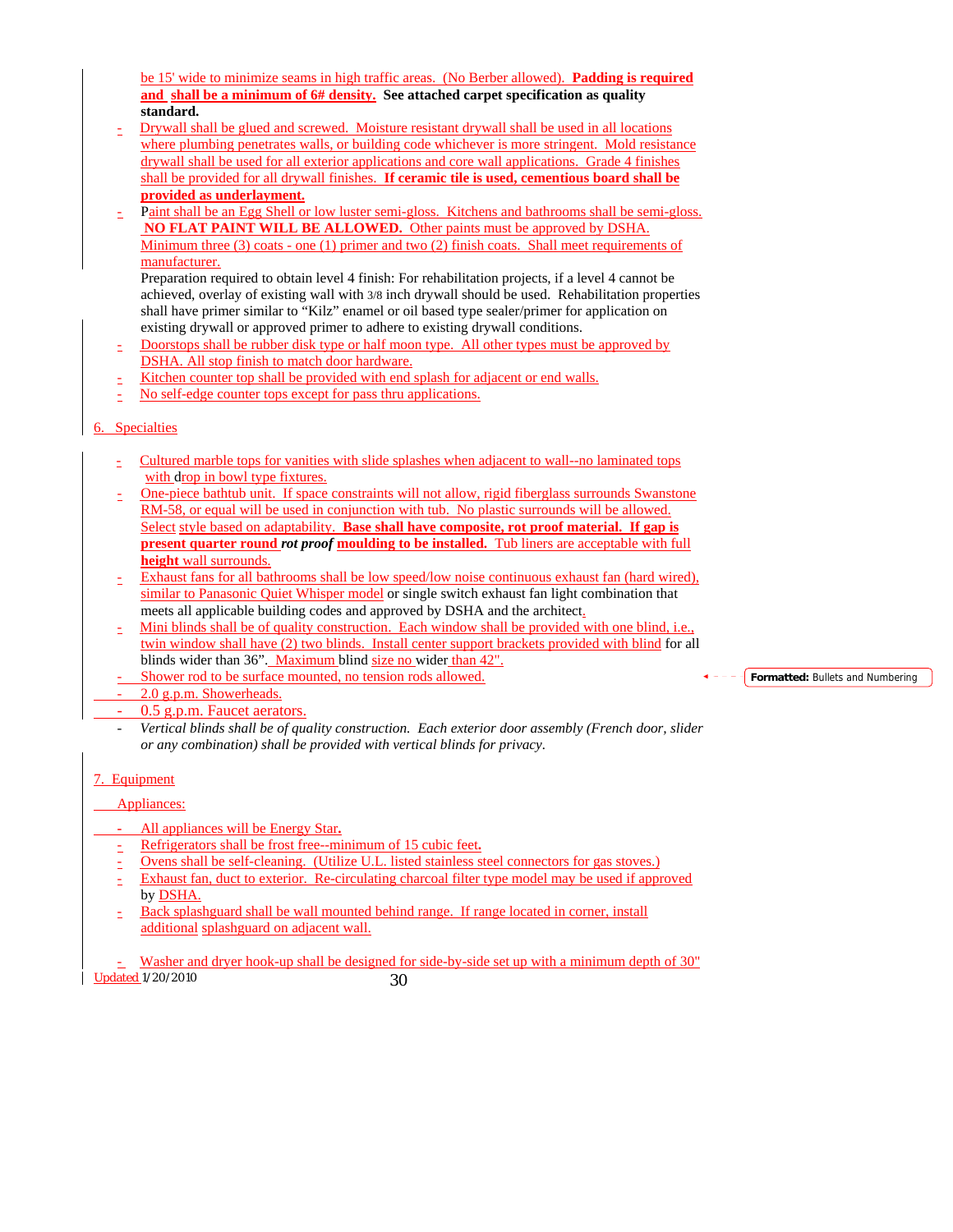**(vented to exterior)**.

- Garbage disposals are not recommended due to high maintenance. If used, disposal shall be 1/2 hp motor with a stainless steel shank. For ADA units, a lowered switch within reach range shall be provided.
- Dishwashers are to be provided. If venting on unit is located adjacent to counter top, underside of counter top edge must be laminated.

#### 8. Furnishings

- Kitchen cabinets and vanities doors, fronts, and boxes shall be solid wood construction with concealed door hinges. No high-density laminates will be allowed. Provide, at a minimum, one drawer base for each kitchen layout. *If cabinet is not designed with recessed edge, hardware shall be provided.*
- Medicine cabinet shall be installed in lieu of mirrors, surface mount, heavy gauge steel construction with stainless steel frame or molded bodies, rust resistant, soft tone baked enamel interiors, shatter resistant, polystyrene shelves.
- Hardware shall be provided for all cabinet drawers and doors per ADA requirements. NO BRIGHT BRASS FINISHES.

#### 9. Mechanical

- Non-mercury programmable thermostats.
- If natural gas is available for site, full gas package to be installed unless otherwise approved by DSHA (i.e. all appliances, hot water heater and furnace). Provide hard wire Carbon Monoxide detector with gas package.
- Condensate lines shall drain correctly with exterior grade and/or foundation. (Pumps shall be provided when needed.) Existing condensate lines shall be checked and free flowing if lines will be reused. Contractor to check discharge location **and eliminate all pooling water.**
- No polybutylene piping allowed.
- High efficiency HVAC units. Furnace efficiency =  $90\%$  or better. Min. SEER = 13.0.
- Hot water heater shall have integral R = 16 insulation. No blankets will be allowed. *Minimum warranty period is 5 years.*
- Provide pans for all hot water heaters. Any heat or coil unit located in attic area shall have a pan and condensate line draining to the exterior.
- No through the wall HVAC units.
- Tub and shower faucets shall have anti-scald protection provided.
- Sealed combustion, direct vent furnace and water heater.
- **Existing utility connections shall be field verified to receive new equipment.** *Existing condensate lines shall be cleaned, tested, and discharge connections verified.*

# 10. Electrical

- **All building codes shall be incorporated into each project, any item to make project code compliant shall not be an extra or change order. All incidentals shall be included.**
- Energy Star fluorescent lighting package.
- Overhead ceiling fixture for living room/dining area in lieu of swag fixture.
- Exterior fixtures shall not have brass finish.
- Overhead ceiling fixtures shall be installed in all bedrooms. Wall sconces may be installed due to existing conditions.
- Bathrooms shall provide minimum of one ceiling fixture and one wall fixture.
- ARC Fault Circuit Interrupter must be provided on all bedroom circuits.
- Provide one telephone and cable outlet in each bedroom and one other telephone and cable outlet *if possible use combination box/plate*.
- Energy Star fluorescent porch lights with photocell.

Updated 1/20/2010 31

**Formatted:** Bullets and Numbering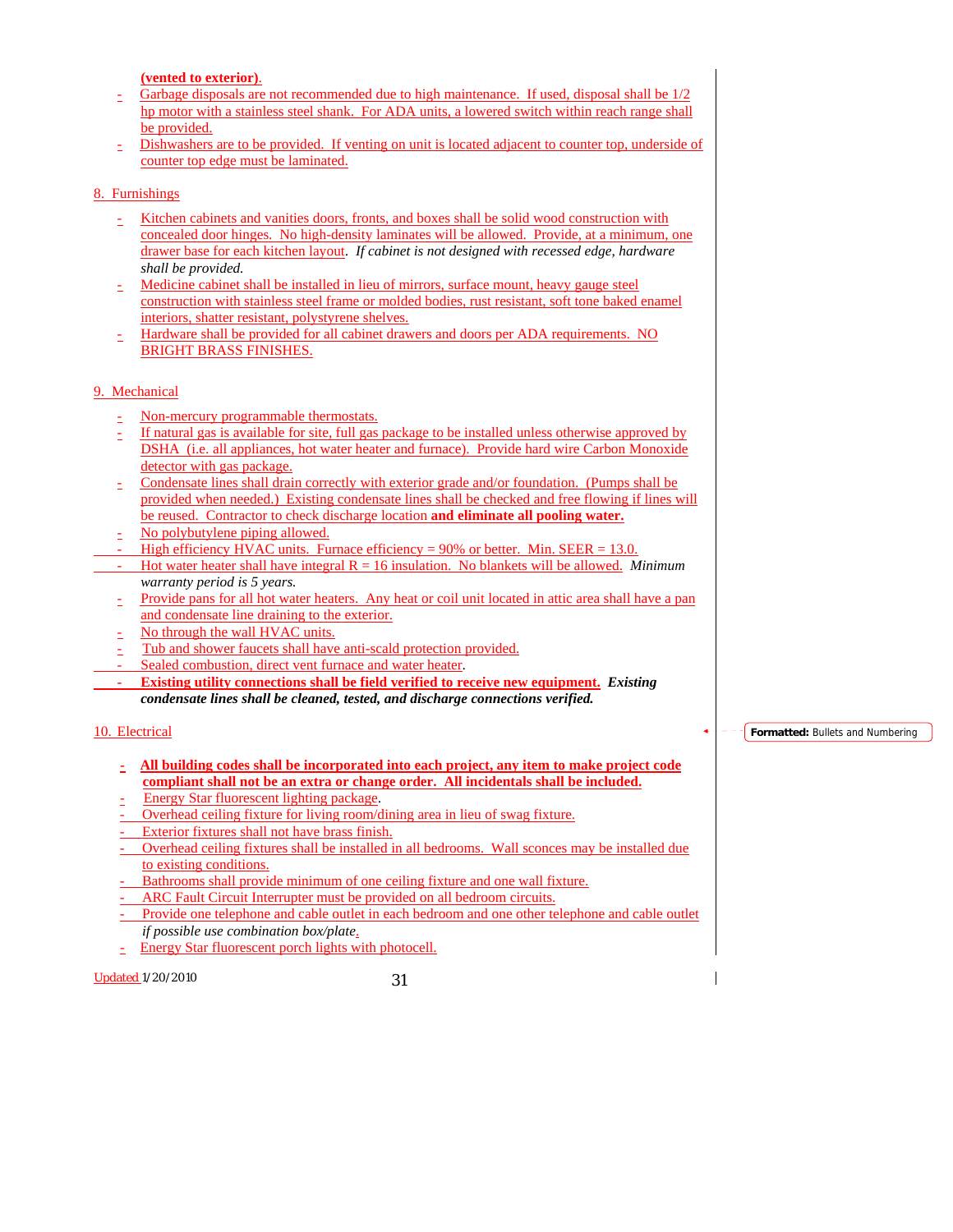- **Electrical services shall be field verified, service loads shall be calculated prior to any equipment upgrades and all necessary components made a part of the contract price.**
- **Contractor shall verify existing utility conditions and include into base bid of contract.**

## 11. Miscellaneous

- If common hallways are designed, no carpet. VCT to be installed in common hallways with two colors required.
- Shelving shall be vinyl coated wire units. Provide all intermediate supports needed.
- Contractor shall supply rechargeable 2.5 ABC fire extinguishers for each unit minimum.
- All developments consisting of eighteen (18) residential dwelling units or more must have a site office of at least 200 square feet (inclusive of handicap toilet facility) and a maintenance room of at least 100 square feet.
- A termite inspection and certificate shall be provided for all rehabilitation projects prior to closing
- Termite pre-treat of soils is required for all new construction**.** *Certificates shall be part of the Operation and Maintenance Manual.*
- All developments must be provided with adequate laundry facilities on site or washer and dryer hook ups in each unit. Laundry facilities must meet ADA requirements for front-loading washing machines.
- Elderly dwelling units shall be provided with medical emergency pull chains in at least two locations that are connected to a central station. The two locations will be in the Master bedroom and full bathroom. The pull chains will be wired to an exterior warning device, which consists of a strobe light and audible alarm.
- Elderly dwelling units and fully accessible units shall have grab bars in all tub/shower units and at toilet location per State Architectural Accessible Standards and/or Federal Standard, more stringent will apply.
- High efficiency air filters for mechanical blower units.
- Use of ABS plastic in lieu of CPVC.
- Rehab: Contractor shall verify all substrates and/or flooring surfaces for suitability of new VCT and/or carpet installation. If homosote and/or gypcrete is present, expect to remove material prior to installation of new flooring material.
- Contractor shall make conservative effort to separate construction debris for recycling.

#### NOTE 1: Although most of the above standards are geared to new construction developments, rehabilitation of existing units must follow the same standards. **DSHA requires that a comprehensive physical needs assessment be submitted with the application if rehabilitation work is to be performed.** DSHA will also complete a site inspection **45 days** prior to submission of an application to assure that its standards are being met and reserves the right to require additions and/or amendments to the physical needs assessment.

NOTE 2: **The following Rehabilitation Standards Checklist must be completed and submitted with the application for developments involving rehabilitation**. Please verify actual lifespan of all components of existing structure. If not submitted/completed, application will be considered incomplete and will not be scored.

NOTE 3: The following "Plans/Specifications Review" checklist is for informational purposes as to the key areas DSHA will review for codes compliance and development approval.

NOTE 4: Any Multi-Family residential building, new construction or rehabilitation shall follow the Delaware State Fire Prevention Regulations to the fullest extent of the law. Please note Part VI, Chapter 3 for Apartment Buildings/Multi-Dwellings. No exception will be made for rehabilitation which will qualify for the 50% rule for grandfathering of any code. Entire Fire Prevention Regulations can be found at the following web page: http://www.delawarestatefiremarshal.com/.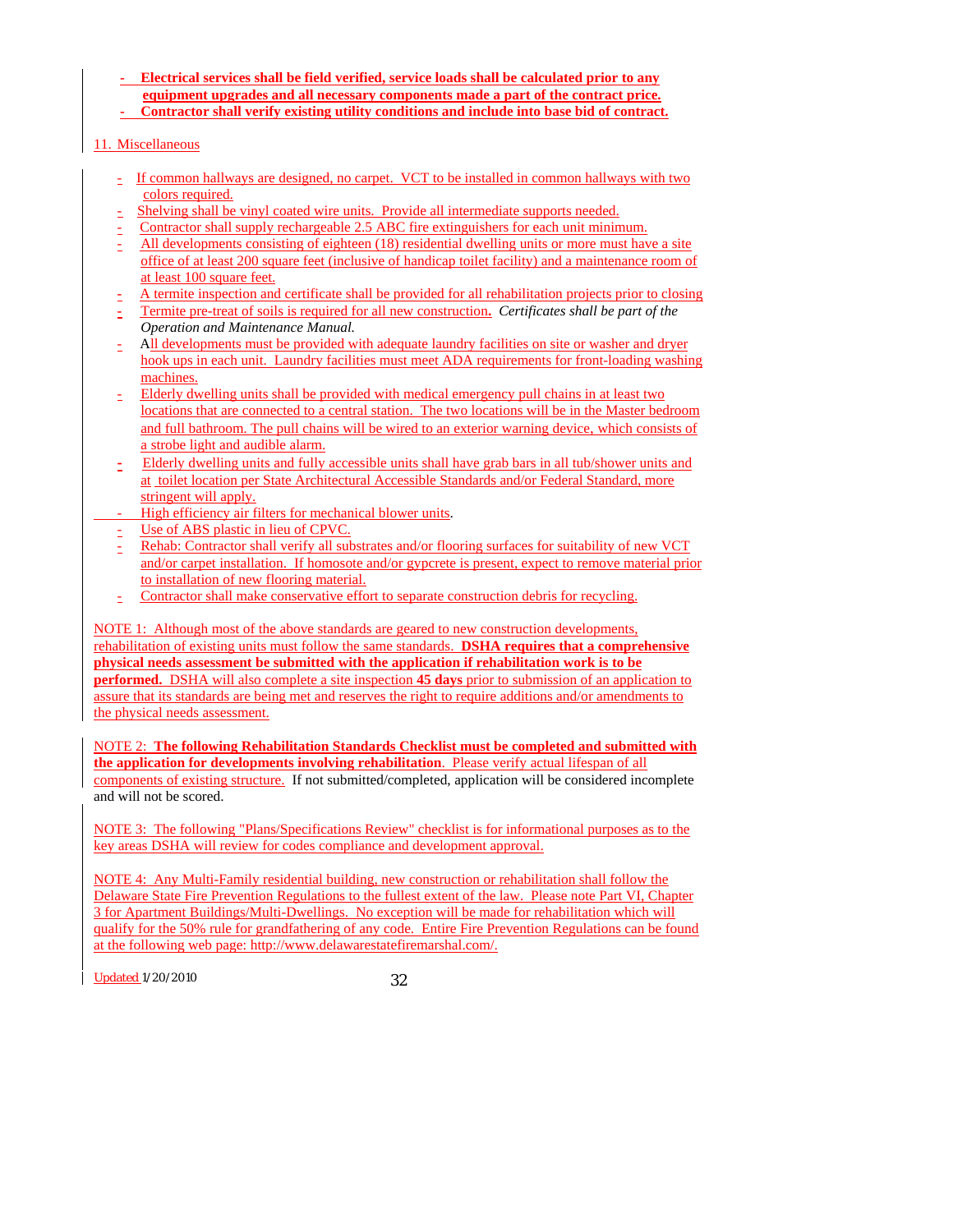NOTE 5: All projects with below grade habitable space (units, common space, laundry rooms) will require an assessment to determine possible water infiltration/moisture problem, which could directly affect the overall total development budget.

NOTE 6: All projects are to provide "AS-BUILTS" drawings and specifications at end of project. These "AS-BUILTS" are to be provided in both paper copy and available on CD's. This is also applicable to the "ALTA-Survey" for permanent closing. All CD's are to be in a .dwg format.

Updated: 11/09

Updated 1/20/2010 33

 $\overline{\phantom{a}}$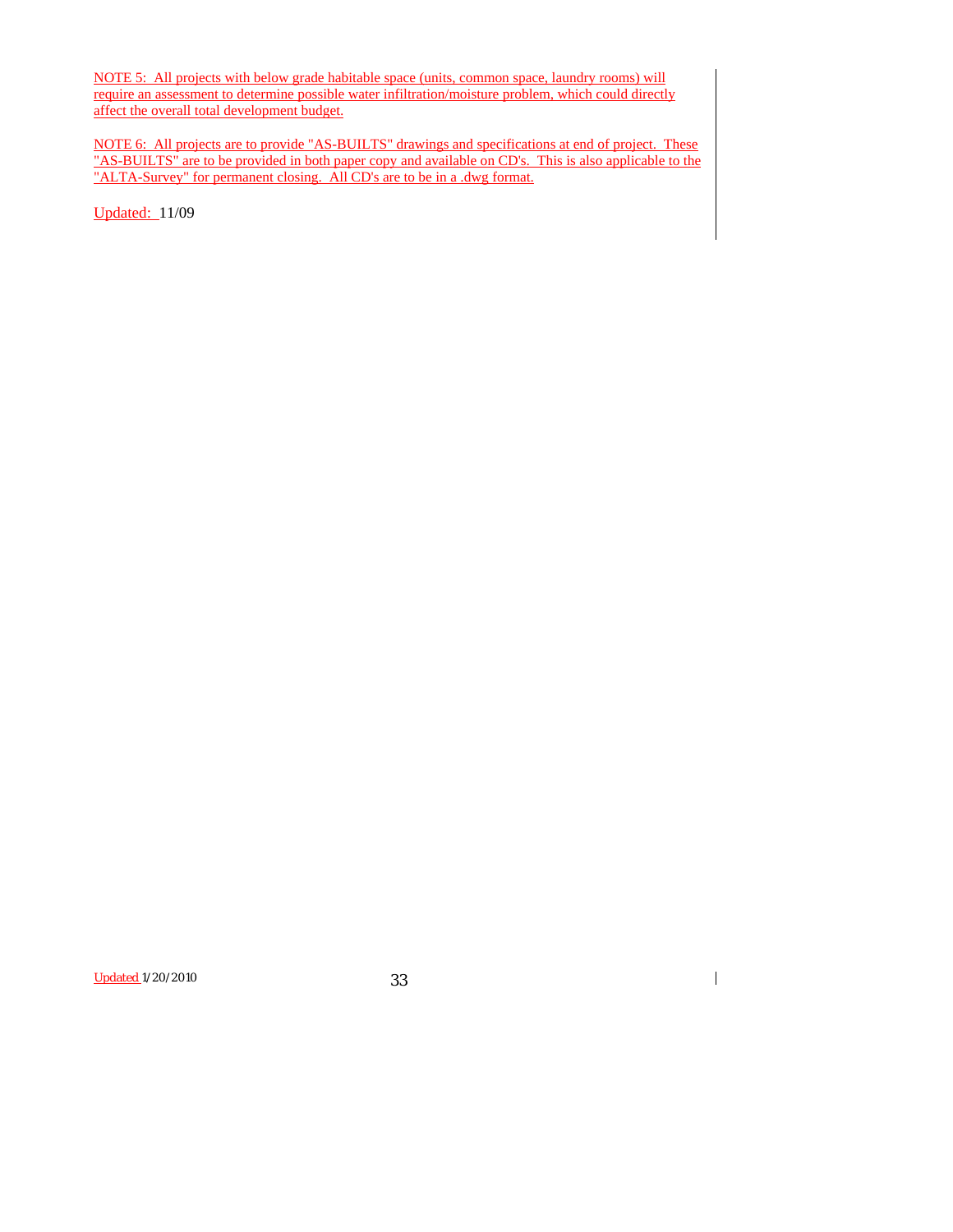

 $\overline{\phantom{a}}$ 

 $\cdot$ 

5081 Highway 114, Lyerly, GA 30730, Technical Assistance Line 888-387-9881

| Date:                 | September 28, 2009                                                                                                                                                                                                            |  |
|-----------------------|-------------------------------------------------------------------------------------------------------------------------------------------------------------------------------------------------------------------------------|--|
| Style:                | SP304<br>SP304                                                                                                                                                                                                                |  |
| Pile Yarn Content:    | FILAMENT 100% SMARTSTRAND TRIEXTA BCF                                                                                                                                                                                         |  |
| Yarn Twists per Inch: | 4.25X4.25                                                                                                                                                                                                                     |  |
| Fabric Type:          | TEXTURED CUT PILE                                                                                                                                                                                                             |  |
|                       | CONDOSTRATIONS INTO THE RESERVED TO THE RESERVED ON THE SERVE OF THE RESERVED OF A STREAM VEHICLE OF SERVE A GROUN WERE A HERE A GROUN BEFORE A SERVE A SERVE A SERVE A SERVE A SERVE A SERVE A SERVE A SERVE A SERVE A SERVE |  |

| Fiber Treatment:                  | SMARTSTRAND TRIEXTA BCF                             |
|-----------------------------------|-----------------------------------------------------|
| Gauge:                            | 5/32                                                |
| Pile Height:                      | .520                                                |
| Stitches per Inch:                | 7.50                                                |
| Certified Pile Weight: 29.40 ozs. |                                                     |
| Total Weight:                     | 63.47 ozs.                                          |
| Density:                          | 2035                                                |
| Dye Method:                       | FLUIDYE                                             |
| Primary Backing:                  | WOVEN POLYPROPYLENE                                 |
| Secondary Backing:                | WOVEN POLYPROPYLENE                                 |
| Pattern Repeat:                   | N/A                                                 |
| FHA Information:                  | MEA # 46691<br>Type: I<br>Class: 1<br>Texture: F    |
|                                   | Performance Appearance Retention (PAR) Rating: 3.00 |
| Indoor Air Quality #: GLP 1118    |                                                     |
| Flammability:                     | Pill Test - 16CFR-1630.4 (FF-1-70):<br>Равв         |

Note: All specifications are subject to normal manufacturing tolerances

Updated 1/20/2010 34

 $\sim$ 

 $\sim$ 

 $\label{eq:2} \frac{d\mathbf{r}}{dt} = \frac{d\mathbf{r}}{dt} \frac{d\mathbf{r}}{dt}$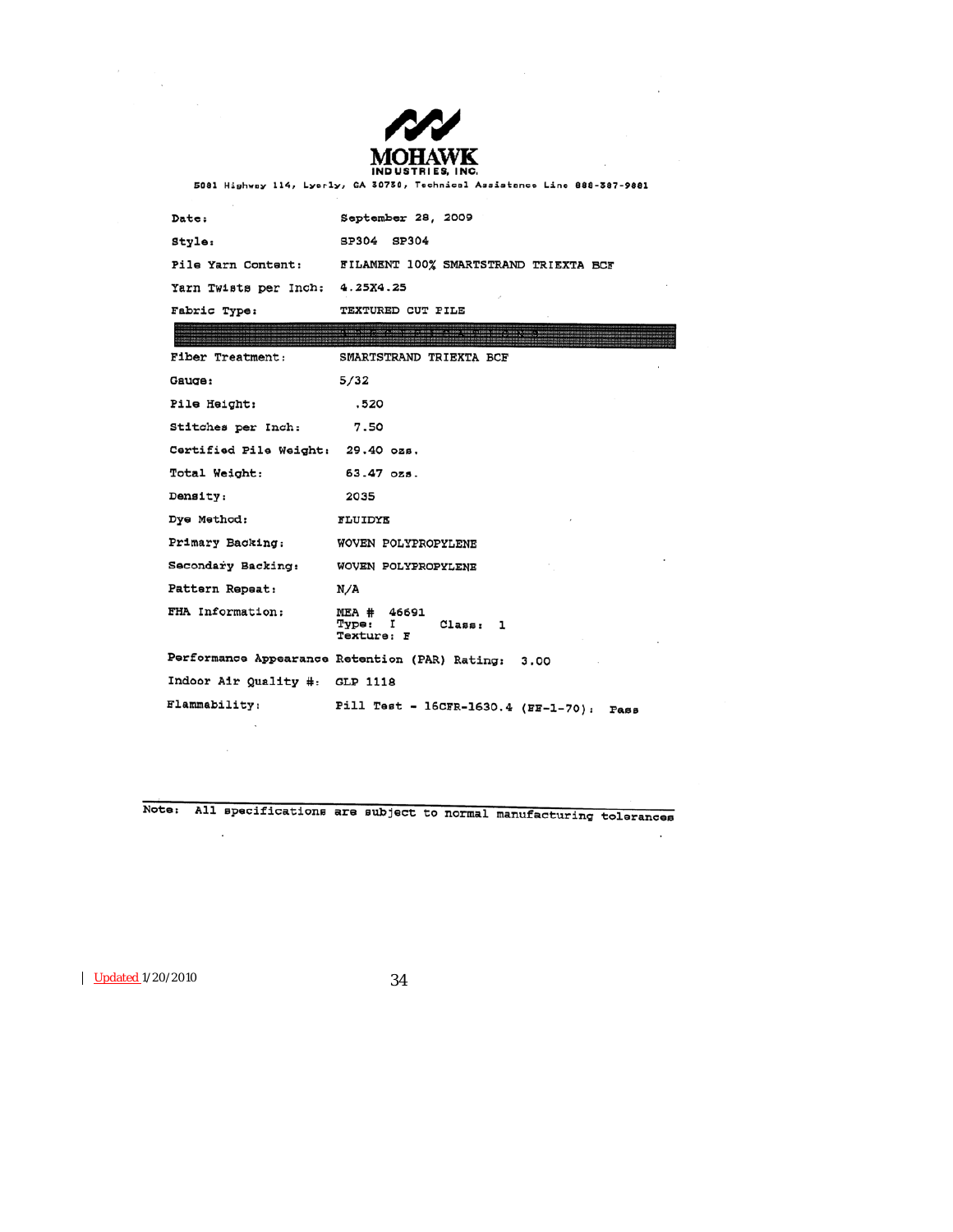**Project Name: \_\_\_\_\_\_\_\_\_\_\_\_\_\_\_\_\_\_\_\_\_\_\_\_\_\_\_\_\_\_\_\_\_\_\_\_\_\_\_\_\_\_\_\_\_\_\_ Date Built: \_\_\_\_\_\_\_\_\_\_\_\_\_\_\_\_\_\_\_\_\_\_\_\_\_\_\_\_\_\_\_\_\_\_\_\_\_\_\_\_\_\_\_\_\_\_\_**

**Date Last Rehabilitated, if applicable: \_\_\_\_\_\_\_\_\_\_\_\_\_\_\_\_\_\_\_\_\_\_\_\_\_\_\_\_** 

# **REHABILITATION STANDARDS CHECKLIST**

| EXTERIORS                                                                                                                                                                             | <b>APPROXIMATE AGE</b> |
|---------------------------------------------------------------------------------------------------------------------------------------------------------------------------------------|------------------------|
| Roof type/pitch:                                                                                                                                                                      | years                  |
| # of layers:                                                                                                                                                                          |                        |
| Substrate material                                                                                                                                                                    | years                  |
| $\boxed{\phantom{0}}$ Good $\boxed{\phantom{0}}$ Excellent $\boxed{\phantom{0}}$<br>Fair $\Box$<br>Condition:<br>Poor $\vert$                                                         |                        |
| Thickness<br><b>Insulation:</b> Type                                                                                                                                                  |                        |
| <b>Estimated R-value</b>                                                                                                                                                              |                        |
| Siding type:                                                                                                                                                                          | years                  |
| Window type:                                                                                                                                                                          | years                  |
| Does window meet egress requirements? Yes $\Box$ No $\Box$                                                                                                                            |                        |
| <b>Exterior Trim:</b>                                                                                                                                                                 |                        |
| Gutters/Downspouts                                                                                                                                                                    | years                  |
| Materials/type:                                                                                                                                                                       |                        |
| Condition: Poor Fair<br>$\boxed{\phantom{0} \text{Good} \phantom{\,}\overline{\phantom{0}} \phantom{\,}\text{Excellent} \phantom{\,}\overline{\phantom{0}}}$                          |                        |
| Fascia/Soffits                                                                                                                                                                        |                        |
| Materials/type:                                                                                                                                                                       | years                  |
| Fair $\Box$ Good $\Box$<br>Substrate Condition: Poor $\Box$<br>$\vert$ Excellent                                                                                                      |                        |
|                                                                                                                                                                                       |                        |
| Sidewalks:                                                                                                                                                                            |                        |
| Meets ADA compliance/ramping?                                                                                                                                                         | years                  |
| Condition: Poor $\Box$ Fair $\Box$ Good $\Box$ Excellent $\Box$                                                                                                                       |                        |
| Parking lot:                                                                                                                                                                          |                        |
| Condition: Poor Fair Good Excellent                                                                                                                                                   |                        |
| * Any parking lot surface with either fair and/or poor conditions shall have civil engineer<br>complete a survey as to the remaining lifespan. If determined to be in poor condition, |                        |
| shall include in needs assessment to replace pavement.<br>contractor<br>Curb Cuts: $Yes \nightharpoonup No$                                                                           |                        |
| Space provided/spaces required grandfathered                                                                                                                                          |                        |
| Handicap parking provided? Yes No                                                                                                                                                     |                        |
| Bumpers provided?<br>$Yes \Box No$                                                                                                                                                    |                        |
| Condition: Poor Fair Good Excellent                                                                                                                                                   |                        |
|                                                                                                                                                                                       |                        |
|                                                                                                                                                                                       |                        |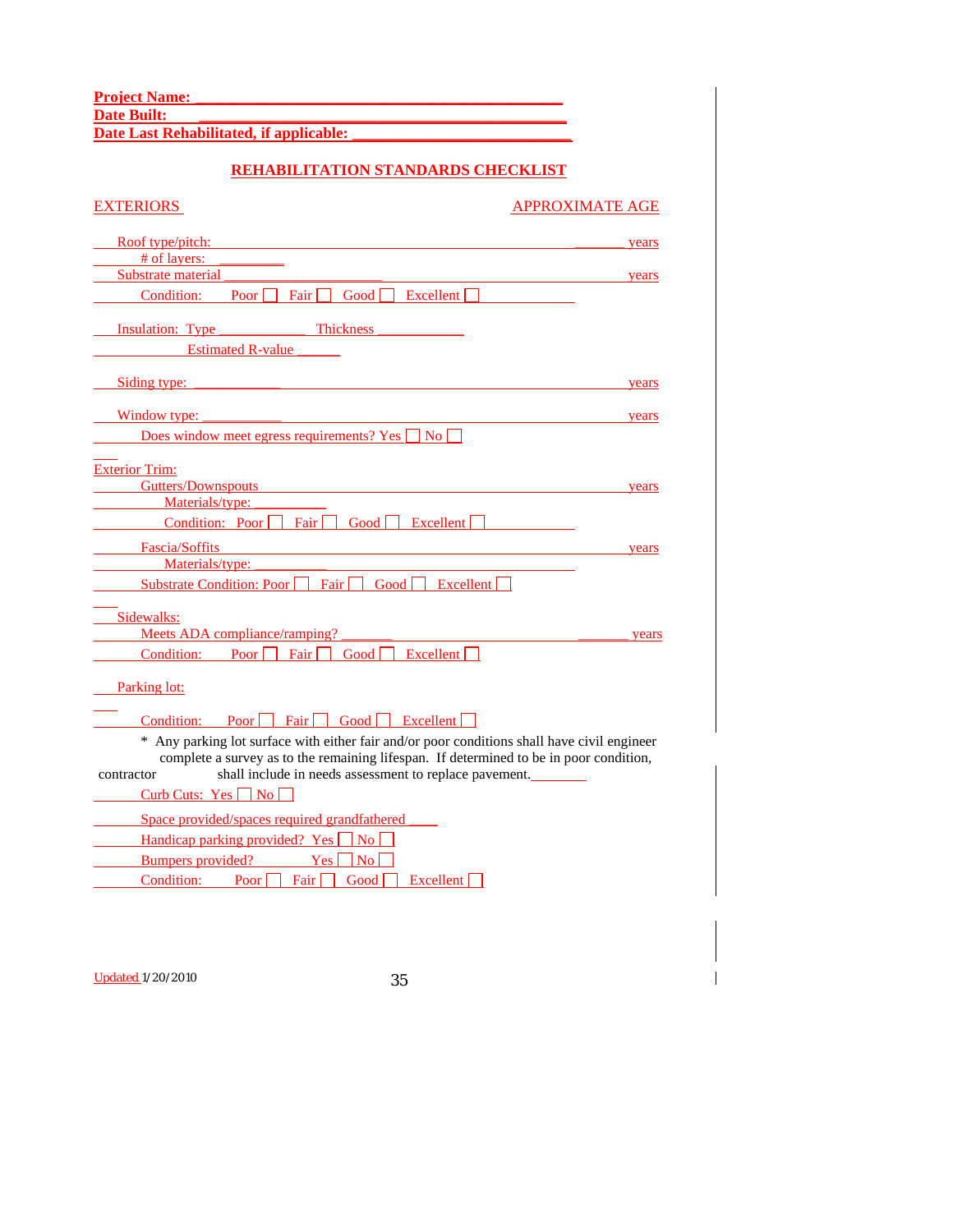# APPROXIMATE AGE

| Tied to house panel: $Yes \Box No \Box$<br><b>Exterior lighting type:</b>                               | years |
|---------------------------------------------------------------------------------------------------------|-------|
| Condition: Poor<br>Fair $\Box$<br>Good Excellent                                                        |       |
| <b>Security System</b>                                                                                  |       |
| Condition: Poor Fair Good Excellent                                                                     |       |
|                                                                                                         |       |
| <b>INTERIORS</b>                                                                                        |       |
| Kitchen:                                                                                                |       |
| Cabinets: Type                                                                                          | years |
| Counter tops: Type                                                                                      | years |
| Flooring: Type                                                                                          | years |
| Asbestos: $Yes \nightharpoonup No \nightharpoonup$                                                      |       |
| <b>Subflooring Material:</b>                                                                            |       |
| Condition: Poor Fair Good Excellent                                                                     |       |
| Appliances:                                                                                             |       |
| C.F.<br>Refrigerator:                                                                                   | years |
| Frost-free model: Yes<br>$\overline{N_{0}}$                                                             |       |
|                                                                                                         |       |
| Dishwasher:                                                                                             | years |
| Stove: $\Box$ Gas $\Box$ Electric $\Box$ U.L. gas connection                                            | years |
| Garbage Disposal: hp                                                                                    | years |
| Exhaust hood: Vented to exterior: Recirculating:                                                        |       |
| Washer: Type: Stack Side-by-Side                                                                        | years |
| Drain provided: Yes No                                                                                  |       |
| Dryer: $\Box$ Adequate Venting: Yes $\Box$ No $\Box$                                                    | years |
| Vent pipe material:                                                                                     |       |
| Miscellaneous:                                                                                          | years |
|                                                                                                         | years |
|                                                                                                         |       |
|                                                                                                         |       |
|                                                                                                         | years |
| Interior Doors type<br>Sliding Doors: Yes No<br>Hardware type<br>Patio Doors: Yes<br>$\overline{N_{0}}$ |       |

Updated 1/20/2010 36

APPROXIMATE AGE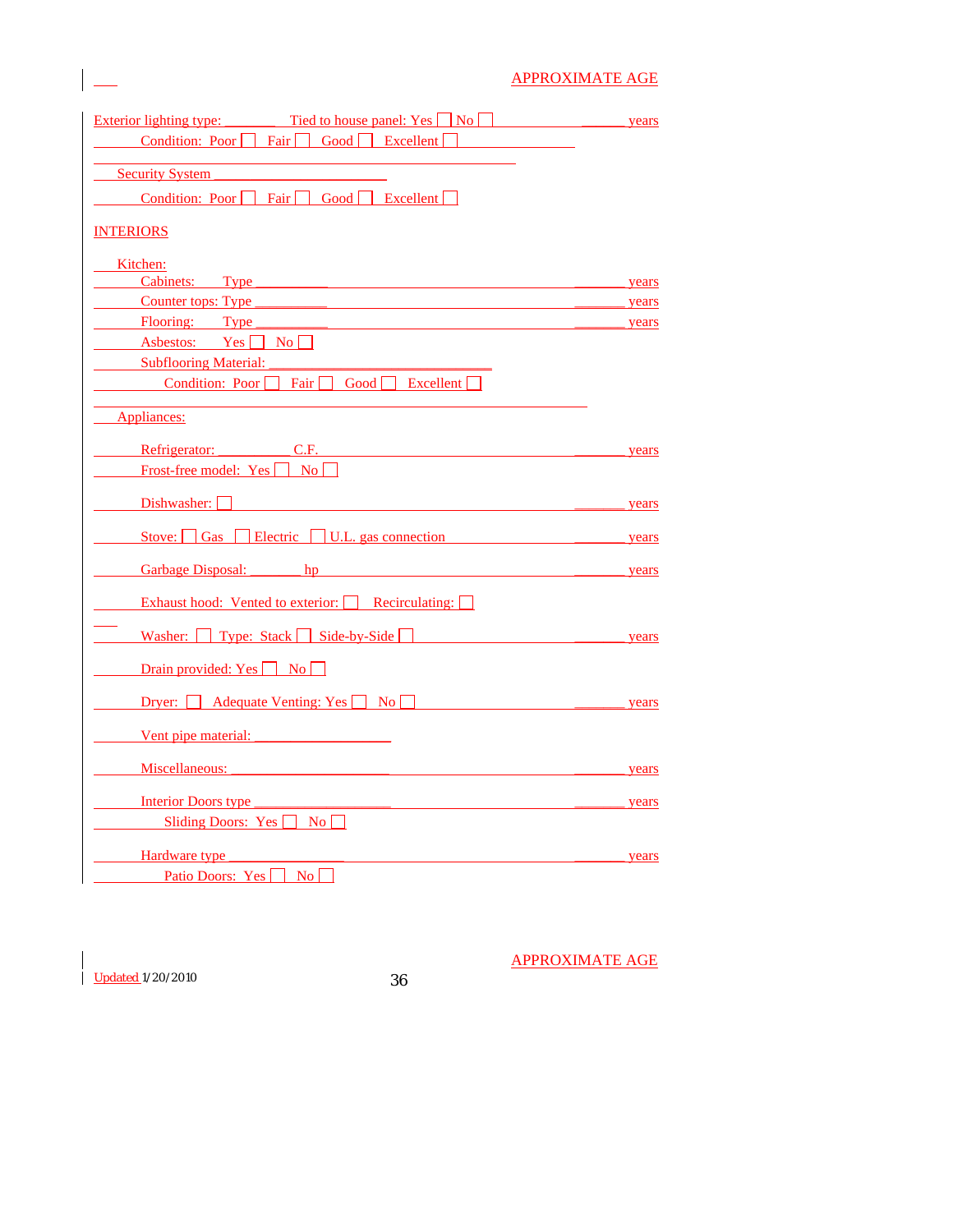# **Bathroom:**

| <b>Bathtub type:</b>                                                     | years |
|--------------------------------------------------------------------------|-------|
| Condition: Poor $\Box$ Fair $\Box$ Good $\Box$ Excellent $\Box$          |       |
| Tub Surround type:                                                       | years |
| Anti-scald valve: Yes No                                                 |       |
| Sink/vanity type:                                                        | years |
|                                                                          |       |
| Toilet type:                                                             | years |
| Water Saver: Yes $\Box$ No $\Box$                                        |       |
| Flange Condition: Poor     Fair     Good     Excellent                   |       |
| <b>Flooring:</b>                                                         |       |
| <b>Carpeting:</b>                                                        | years |
| Flooring Condition: Poor $\Box$ Fair $\Box$ Good $\Box$ Excellent $\Box$ |       |
| <b>Vinyl Composition Flooring:</b>                                       | years |
| Flooring Condition: Poor $\Box$ Fair $\Box$ Good $\Box$ Excellent $\Box$ |       |
| <b>Type of Sub floor:</b>                                                | years |
| Condition: Poor $\Box$ Fair $\Box$ Good $\Box$ Excellent $\Box$          |       |
|                                                                          |       |
| $\mathbf{H}_{\perp}$<br>Base Molding: Type: Height:                      | years |
| Good $\Box$ Excellent $\Box$<br>Condition: Poor     Fair                 |       |
| Exhaust Fan: Poor Fair Good Excellent                                    |       |
| Existing soft spots in flooring: Yes $\Box$ No $\Box$                    |       |
| Other:                                                                   | years |
| Asbestos present: Yes     No                                             |       |
|                                                                          |       |
| Walls: Type: $\frac{\ }{\ }$                                             | years |
| Good   Excellent  <br>Condition: Poor Fair                               |       |
| $\text{Mold/Mildew Present: Yes}$ No                                     |       |
| Ceilings: Type:                                                          |       |
| Texture: Yes     No                                                      | years |
| Textured: Condition: Poor Fair Good Bxcellent                            |       |
| <b>Active Staining Present: Yes</b><br>$\mathbf{No}$                     |       |
|                                                                          |       |
| <b>Shelving: Type:</b>                                                   | years |

APPROXIMATE AGE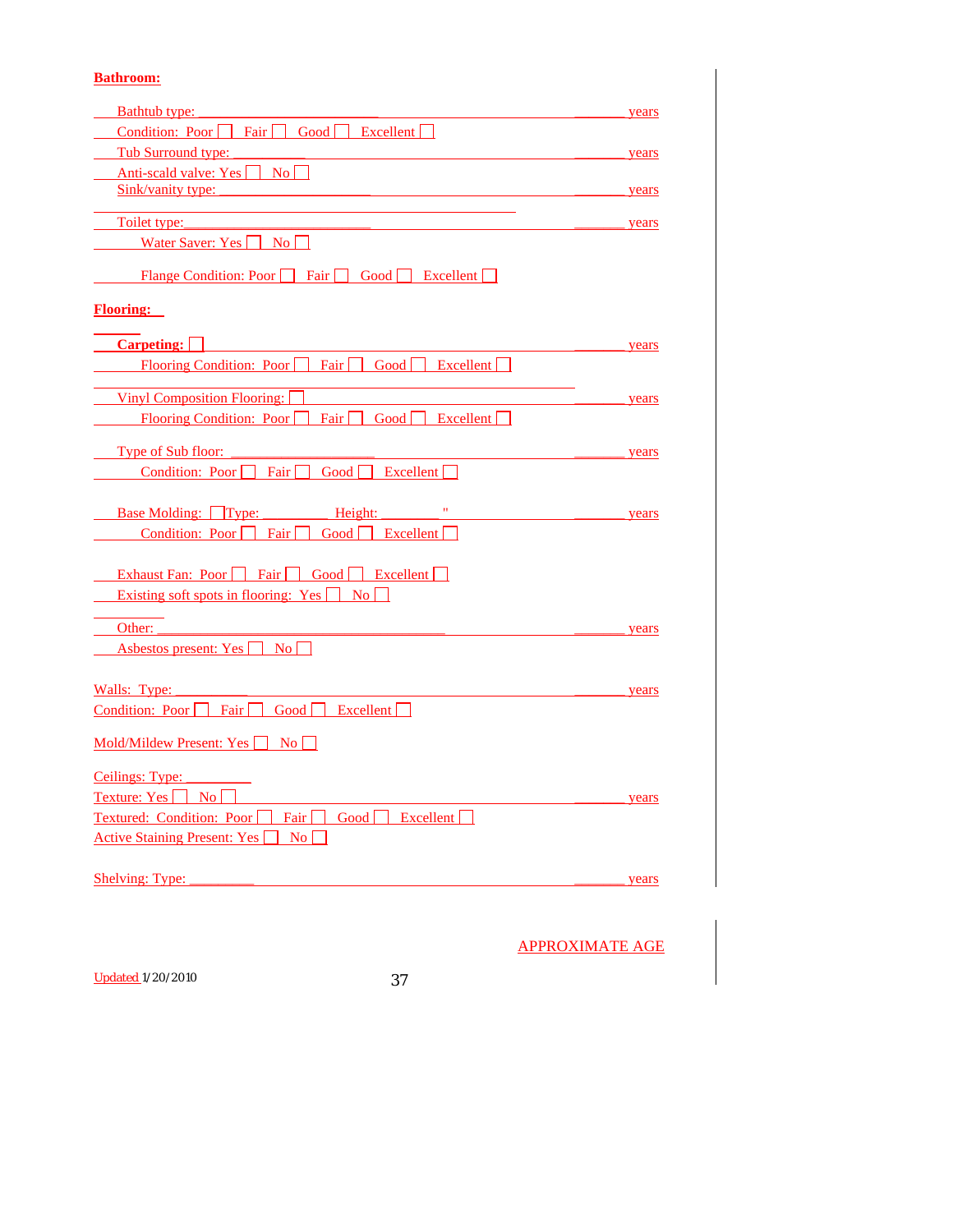| <b>Smoke Detectors:</b>                                                                                                                                                                                                        |       |
|--------------------------------------------------------------------------------------------------------------------------------------------------------------------------------------------------------------------------------|-------|
| Hard-wired Battery                                                                                                                                                                                                             | years |
| Meets current codes? Yes No                                                                                                                                                                                                    |       |
| Sprinkler System:                                                                                                                                                                                                              | years |
| Meets current codes? Yes No                                                                                                                                                                                                    |       |
| Date last inspected:                                                                                                                                                                                                           |       |
| HVAC:                                                                                                                                                                                                                          |       |
| Electrical connection amps                                                                                                                                                                                                     |       |
| Condition: Poor Fair Good Excellent                                                                                                                                                                                            |       |
| Code compliant: Yes No                                                                                                                                                                                                         |       |
| System Type: 2008 and 2008 and 2008 and 2008 and 2008 and 2008 and 2008 and 2008 and 2008 and 2008 and 2008 and 2008 and 2008 and 2008 and 2008 and 2008 and 2008 and 2008 and 2008 and 2008 and 2008 and 2008 and 2008 and 20 | years |
|                                                                                                                                                                                                                                | years |
| Cleaning Date:                                                                                                                                                                                                                 |       |
| Air Conditioning: Type:                                                                                                                                                                                                        | years |
| Condensation lines conditions: Poor     Fair     Good     Excellent                                                                                                                                                            |       |
| Water Heater: Type:                                                                                                                                                                                                            | years |
| Condition: Poor Fair Good Excellent                                                                                                                                                                                            |       |
| Patio/Balcony: $\qquad \qquad$ Railings: Yes $\qquad \qquad$ No                                                                                                                                                                | years |
| Meets current codes? $Yes \cup No \cup$                                                                                                                                                                                        |       |
| Condition: Poor Fair Good Excellent                                                                                                                                                                                            |       |
| Mini Blinds: $Yes \fbox{} No \fbox{}$                                                                                                                                                                                          | years |
| Electric Supply Type: GFI: GFI: Supply Type: years                                                                                                                                                                             |       |
| Amperage Supply: AMP Service                                                                                                                                                                                                   |       |
| ARC Fault Interrupter? Yes No Last Inspection Date:                                                                                                                                                                            |       |
| <b>Common Areas:</b>                                                                                                                                                                                                           |       |
| <b>Interior Stairs:</b>                                                                                                                                                                                                        |       |
| Meets Code requirements: $Yes \frown No \frown$                                                                                                                                                                                |       |
| Handrail condition: Poor $\Box$ Fair $\Box$ Good $\Box$ Excellent $\Box$                                                                                                                                                       |       |
| $\mathbf{H}$<br>Handrail height:                                                                                                                                                                                               |       |
| <b>Interior Corridors:</b>                                                                                                                                                                                                     |       |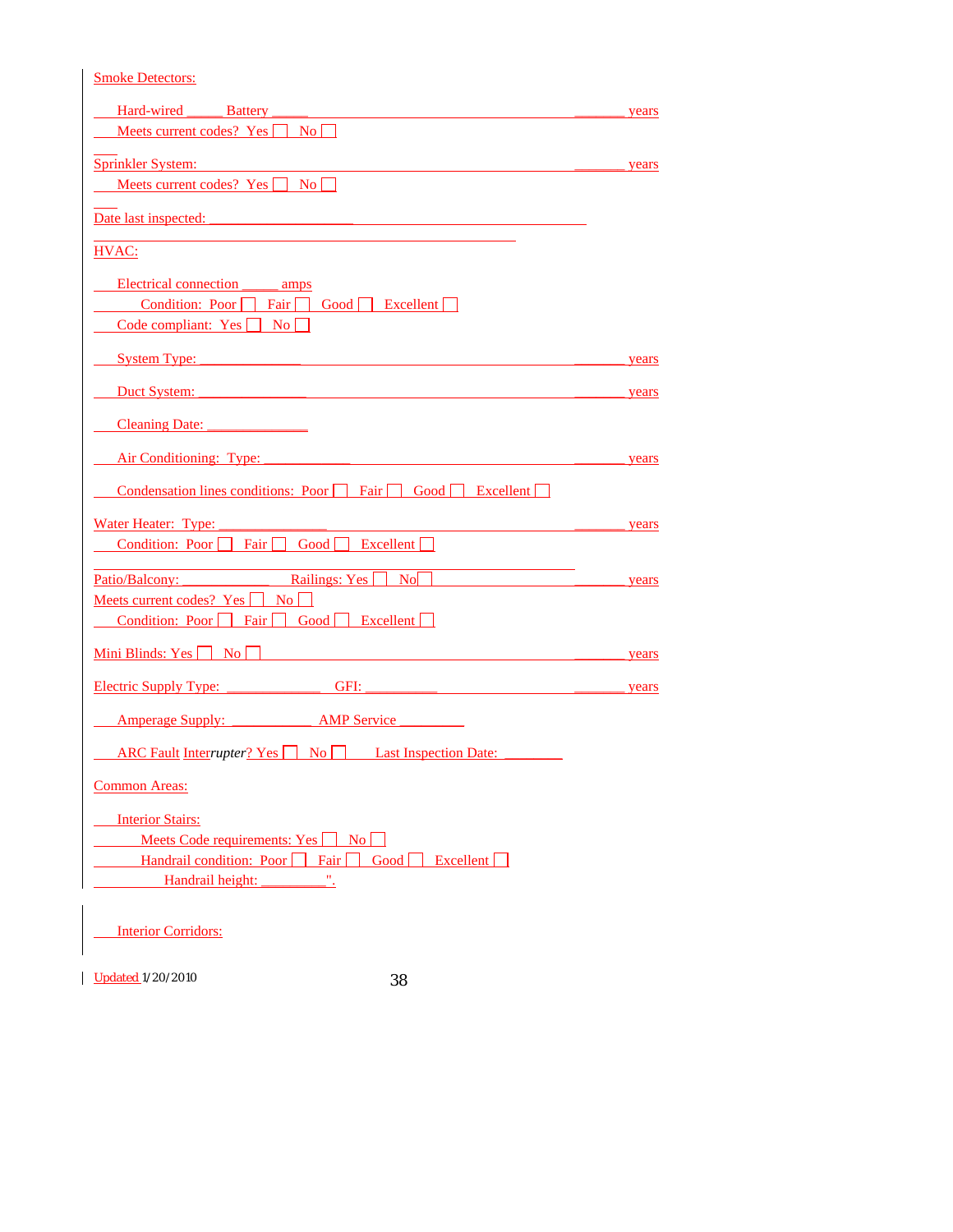| Condition: Poor     Fair     Good  <br>$\vert$ Excellent $\vert$                                                                |                        |
|---------------------------------------------------------------------------------------------------------------------------------|------------------------|
| Fire Protection Provided? Yes No                                                                                                |                        |
| <b>Last Inspection Date:</b>                                                                                                    |                        |
| Storage for tenants available? Yes No<br>Interior lighting adequate: Yes No                                                     |                        |
| Foundation, Crawl and Basement:                                                                                                 |                        |
| Condition: Poor Fair<br>Good <sub>1</sub><br>Excellent                                                                          |                        |
| Supply / drain pipes:<br>Condition: Poor<br><b>Excellent</b><br>Fair  <br>Good                                                  |                        |
| Piers: Material                                                                                                                 |                        |
| Fair  <br>Excellent<br>Condition: Poor<br>Good                                                                                  |                        |
| <b>Walls: Material</b>                                                                                                          |                        |
| Fair<br>Good  <br>Excellent<br>Condition: Poor                                                                                  |                        |
| <b>Support Beams: Material</b><br>Condition: Poor Fair<br>Good<br>Excellent                                                     |                        |
| Joists:                                                                                                                         |                        |
| Fair<br>Good<br>Excellent<br>Condition: Poor                                                                                    |                        |
| HVAC:<br>Adequate venting: Yes<br>No    <br><b>Inspection Date:</b>                                                             |                        |
| <b>Adequate Lighting:</b> Yes<br>No.                                                                                            |                        |
| Termites: Yes<br>$\overline{N_{0}}$<br><b>Last inspection</b>                                                                   |                        |
| Miscellaneous:                                                                                                                  |                        |
| Mailboxes:                                                                                                                      |                        |
| Excellent [<br>Interior: Condition: Poor<br>Fair  <br>Good [<br><b>Exterior: Condition: Poor</b><br>Fair<br>Good [<br>Excellent |                        |
| On accessible route: Yes<br>$\overline{N_0}$                                                                                    |                        |
| <b>Cable TV Provided</b><br><b>New System</b>                                                                                   |                        |
| <b>ADA Access:</b>                                                                                                              |                        |
|                                                                                                                                 |                        |
|                                                                                                                                 | <b>APPROXIMATE AGE</b> |
|                                                                                                                                 |                        |
| <b>Updated 1/20/2010</b><br>39                                                                                                  |                        |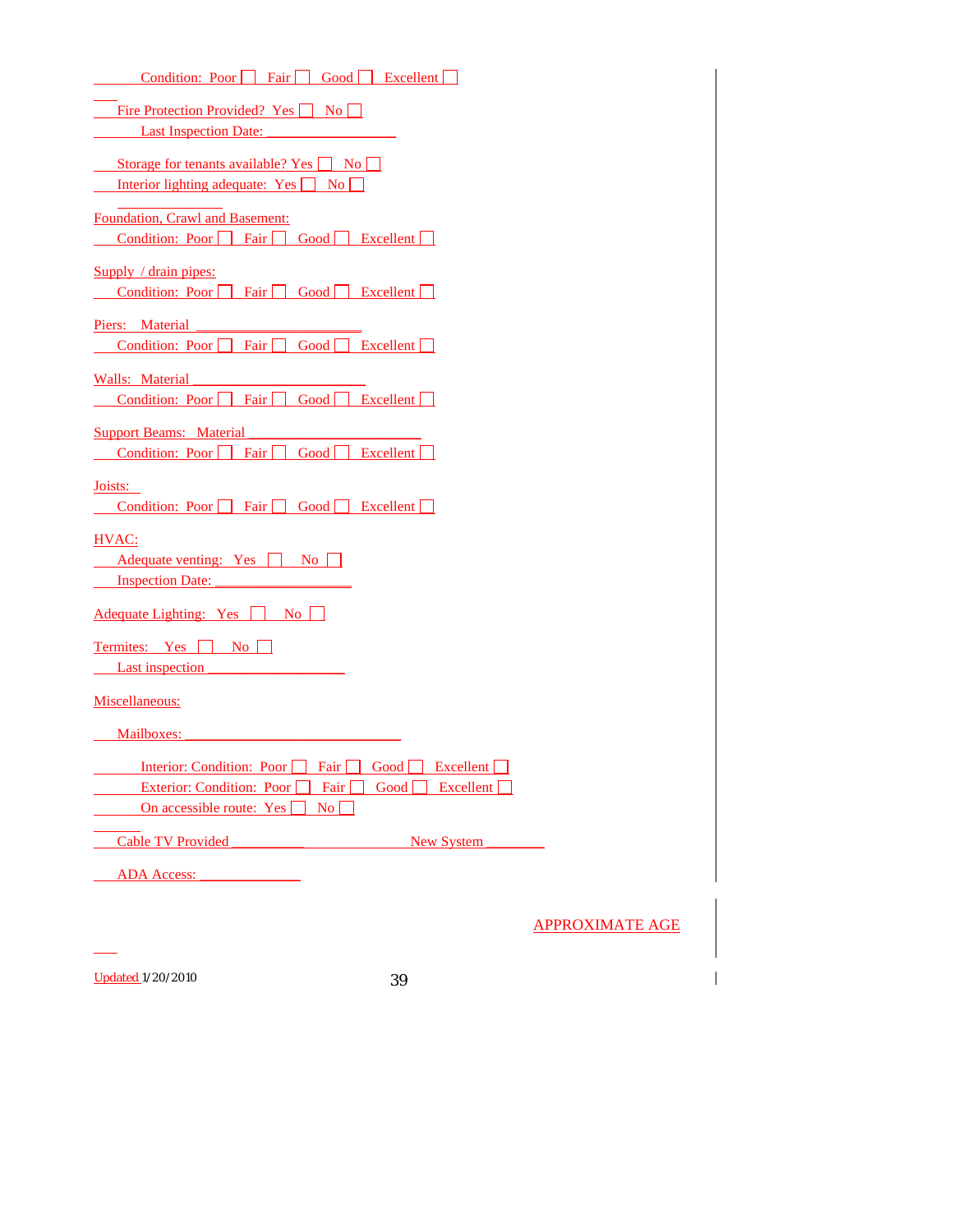| Maintenance Free Exterior Yes     No                                                                                                                                                              |            |
|---------------------------------------------------------------------------------------------------------------------------------------------------------------------------------------------------|------------|
| Storm Water management: Yes No                                                                                                                                                                    |            |
| <b>Last Preventative Maintenance completed:</b>                                                                                                                                                   |            |
| Asbestos Present: Yes No<br>(NESHAP ENVIRONMENT AUDIT)                                                                                                                                            | years      |
| Lead Based Paint: Yes<br>$\Box$ No                                                                                                                                                                | years      |
| Mold Present: $Yes \nightharpoonup No \nightharpoonup$                                                                                                                                            | years      |
| <b>Playground Equipment:</b><br>Type:                                                                                                                                                             | years Age: |
| <b>Meets Safety Guidelines: Yes</b> $\Box$ No<br>Is playground on accessible route? Yes $\Box$ No                                                                                                 |            |
| Dumpster Locations<br>Number Existing:<br>Number Proposed:<br><b>Construction:</b> Condition:                                                                                                     |            |
| Swimming Pool: $Yes \n\boxed{No}$                                                                                                                                                                 | years      |
| Elevator: Yes No                                                                                                                                                                                  | years      |
| Date of last inspection:<br>Cable Contract: Yes<br>$\overline{N_0}$    <br>Fence: Perimeter Yes<br>$\overline{N_0}$<br>Partial<br>Yes  <br>$\overline{N_0}$<br>Condition Poor Fair Good Excellent | years      |
| Other utilities contracts? Yes $\Box$ No $\Box$ years remaining on contract<br>Explain:                                                                                                           |            |
| <b>Flat Roof:</b><br>$\overline{N_{0}}$<br>Yes                                                                                                                                                    | years      |
| Common Hallway: Yes<br>N <sub>0</sub><br>Interior Exterior                                                                                                                                        | years      |
| Any units below finished grade Yes<br>$\overline{\phantom{a}}$ No $\overline{\phantom{a}}$                                                                                                        |            |
| <b>Exterior and Interior Doors Type:</b>                                                                                                                                                          | years      |
| Insulation:                                                                                                                                                                                       | years      |
| inches Floors<br>inches<br>Ceiling<br>inches Walls                                                                                                                                                |            |
| <b>Overall Development Age</b>                                                                                                                                                                    |            |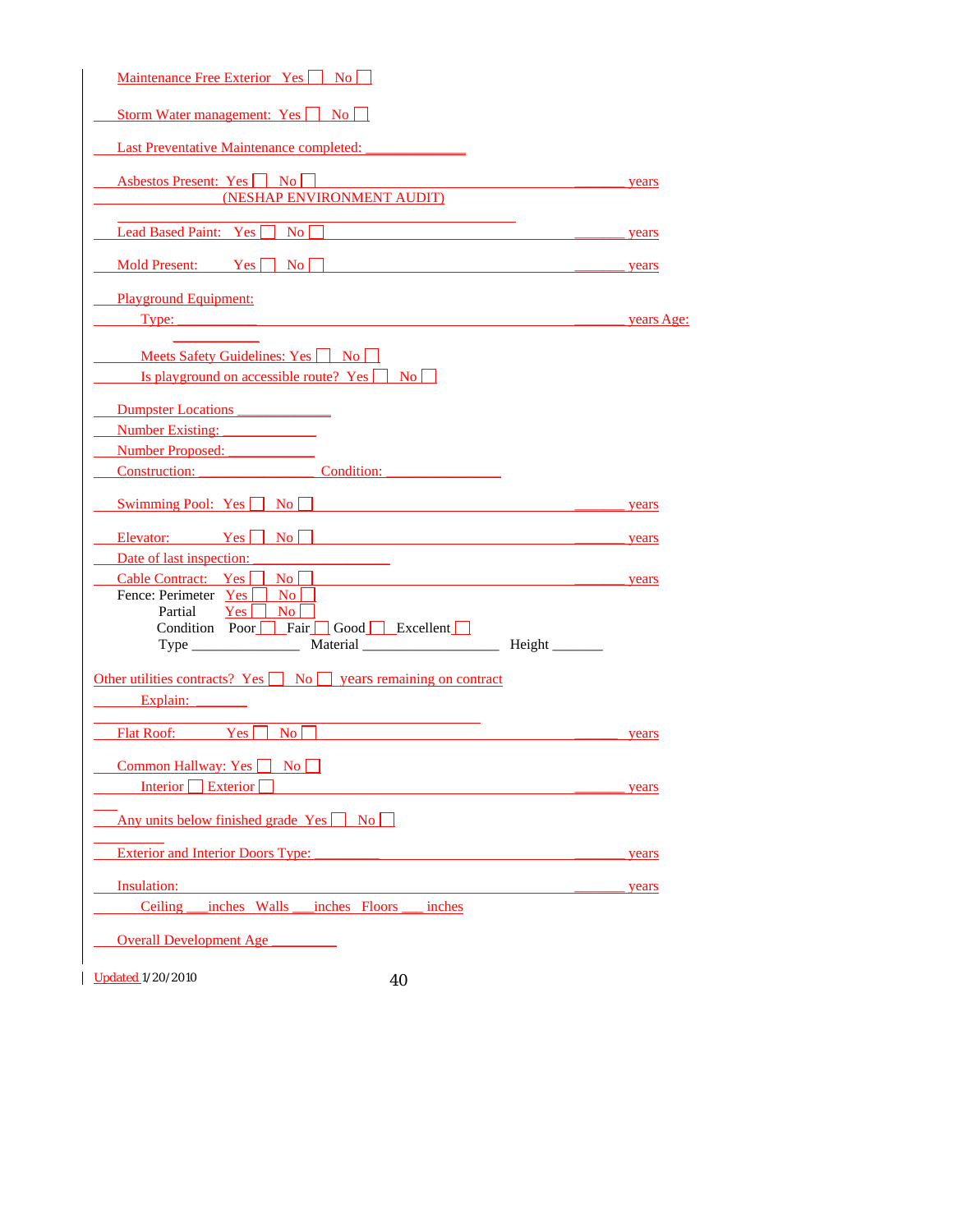|                                           |                                       | <u>Minimum Square Footage Requirements: (if units are to be converted)</u> |    |
|-------------------------------------------|---------------------------------------|----------------------------------------------------------------------------|----|
|                                           | One Bedroom Unit: Minimum 700 S.F.    |                                                                            |    |
|                                           | Two Bedroom Unit: Minimum 850 S.F.    |                                                                            |    |
|                                           | Three Bedroom Unit: Minimum 1050 S.F. |                                                                            |    |
|                                           |                                       |                                                                            |    |
| Site Office:                              | <b>SF</b>                             | <b>Maintenance Shop:</b>                                                   | SF |
|                                           | Location on ADA Compliant Route: Yes  | $\rm{No}$ $\vert$                                                          |    |
|                                           | Bathroom ADA Compliant: Yes           | No                                                                         |    |
| Laundry Room: Yes     No                  |                                       | ADA Accessible: $Yes \mid \mid$<br>$\overline{N_0}$                        |    |
| <b>Community Room: Yes</b> No             |                                       | ADA Accessible: Yes<br>No L                                                |    |
| <u>Project Sign: Yes No</u>               |                                       |                                                                            |    |
| Lighted: $Yes \Box No \Box$               |                                       |                                                                            |    |
| Sign to be replaced: $Yes \mid \text{No}$ |                                       |                                                                            |    |
| Fire History of Property: NA              |                                       | date of occurance                                                          |    |

Updated 1/20/2010 41

 $\begin{array}{c} \hline \end{array}$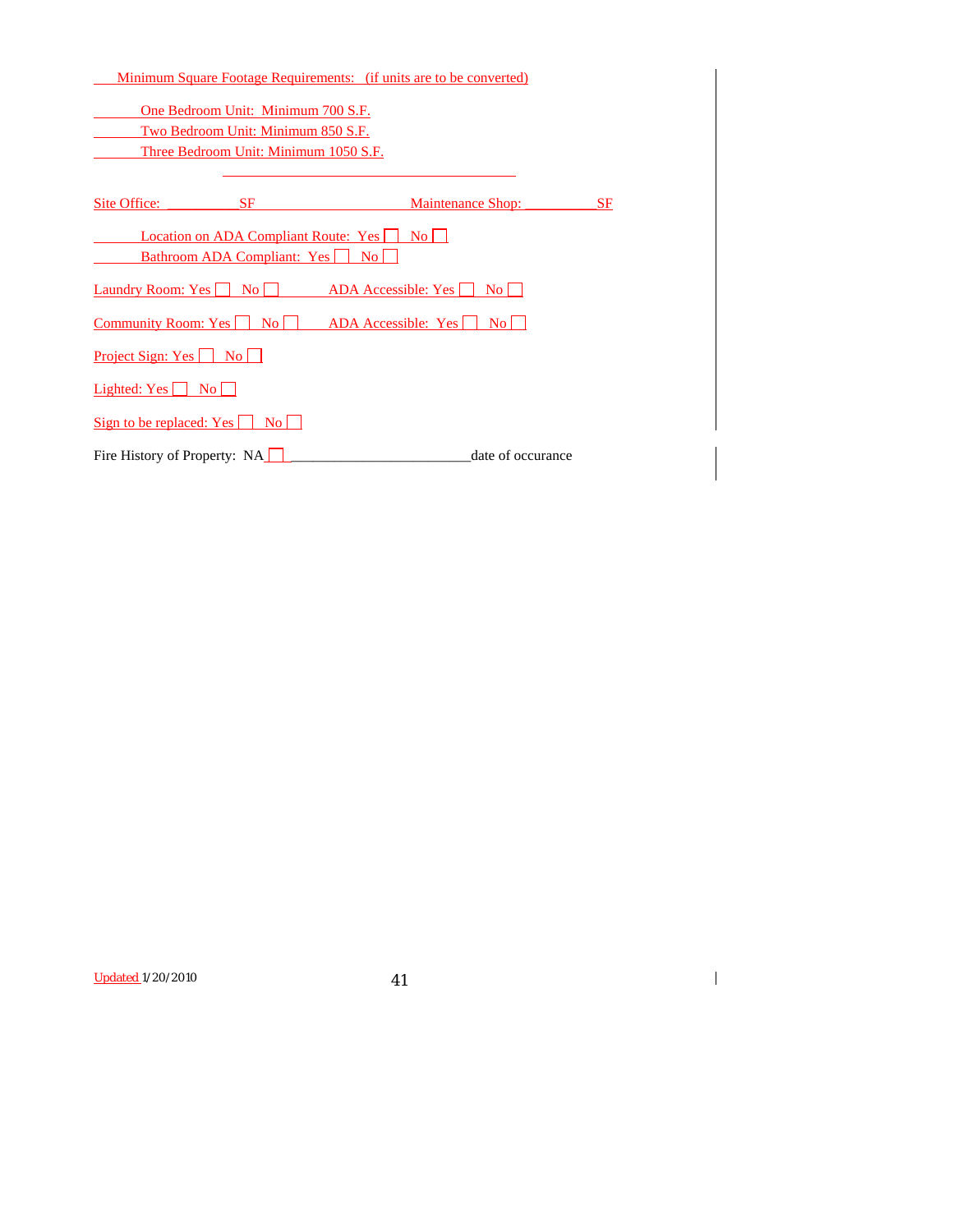#### Life Expectancy of Different Products/Items/Materials

Life in Years

Disposal 5

Microwave ovens 5 Ranges Free standing and built-in, electric 12

Free standing and built-in, gas 12

**Refrigerators** 

Standard 10

**BATHROOMS** Cast iron bathtub 25 (Resurface)

Fiberglass bathtub and shower 10

Shower doors (average quality) 5

Toilet 10

**CABINETRY** Kitchen cabinets 10

Medicine cabinets/bath vanities 10

**COUNTERTOPS** Laminate 10

**DOORS** Screen 10

Interior **Six Panel Masonite 15** 

**Exterior** Unprotected and exposed 15

Electric Baseboard heat 10

Hot water or steam heat 15

**FINISHES Exterior (paint, plaster, stucco) 3-5** 

FLOORS Vinyl sheet or tile 10

Updated 1/20/2010 42

Carpeting 5

HEATING VENTALATION AND AIR CONDITIONING Air conditioning unit: Central unit 10

Window unit 5

Air conditioning compressor 5 to 7

 Water heater Electric 10

Gas 11

 Forced air furnaces Heat pumps 10

 Ductwork Plastic 15

Rooftop air conditioners 10

Boilers, hot water (steam) 15

**Furnaces** Gas or oil fired 15

 Unit heaters Gas or electric 10

Radiant heaters 10

Coal and tar 10

J

Asphalt composition shingle 20

Life in Years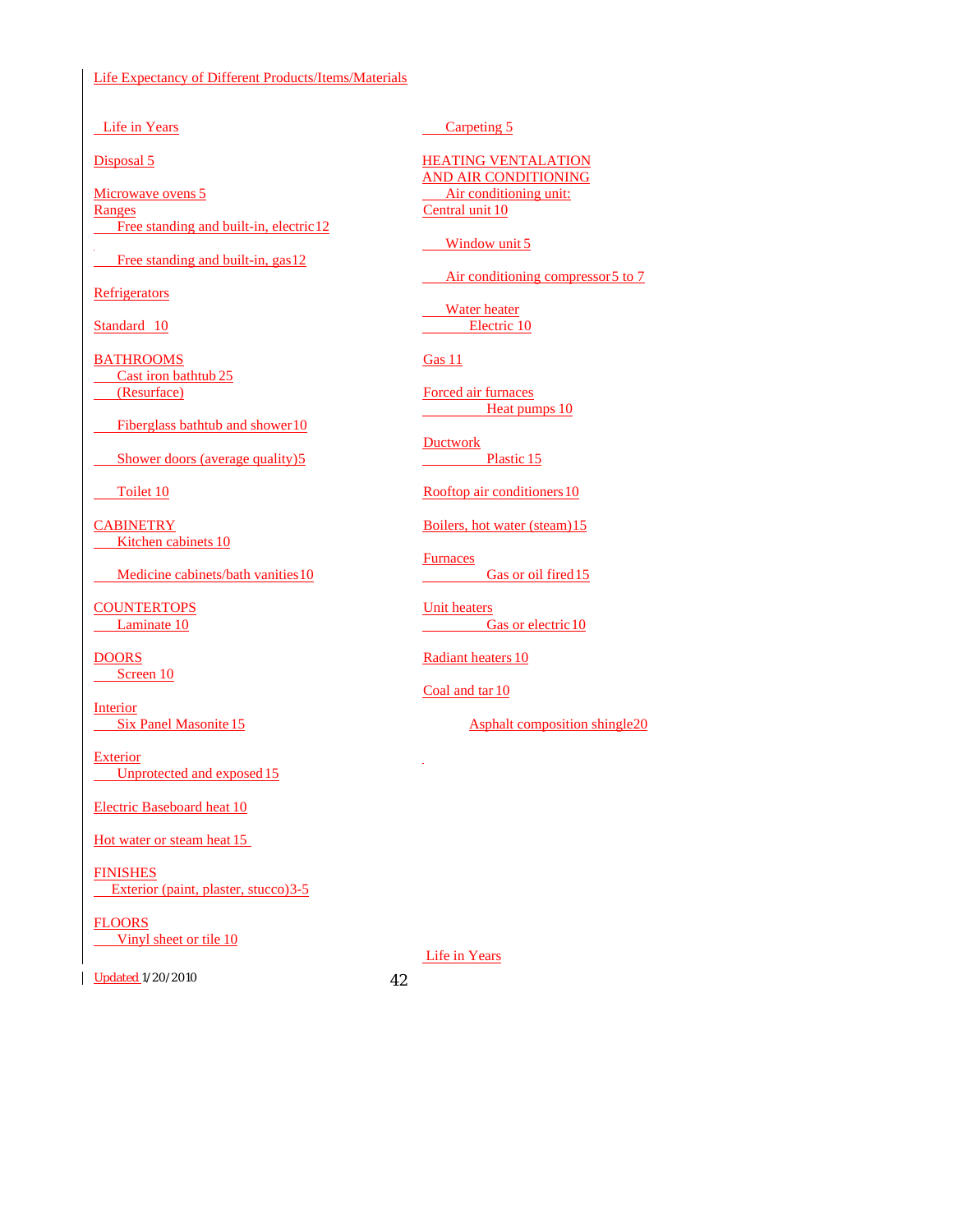Air terminals Diffusers, grilles, And registers 15

Pumps, sump and well 10

Smoke detectors: Battery/ 10 **Hardwire** 

Wooden decks 15

Brick and concrete patios 15

Concrete walks 15

Sprinkler systems 12

Fences 5

Interior Wall paint  $3$  to  $5$ 

Trim and door 5-10

PLUMBING

 Sinks Enamel steel sinks 5-10

Stainless 10

Faucets (Low quality) 5

ROOFING Asphalt and wood shingles And shakes 20

 Built-up roofing 10 Asphalt

**SHUTTERS** 

 Plastic (vinyl) Exterior 7-8

SIDING Gutters and downspouts 20 Siding

Wood (T1-11) 10

Aluminum 20

Vinyl 25

**WINDOWS** 

Wood casement 20

Wood-Single/Double Hung 15

Aluminum casement 10

Screen 5

**NOTE: Items that are beyond 50% of life expectancy shall be replaced. Delaware State Housing Authority reserves the right to add/delete any item to the required rehabilitation.**

Updated 1/20/2010

l,

43

 $\overline{\phantom{0}}$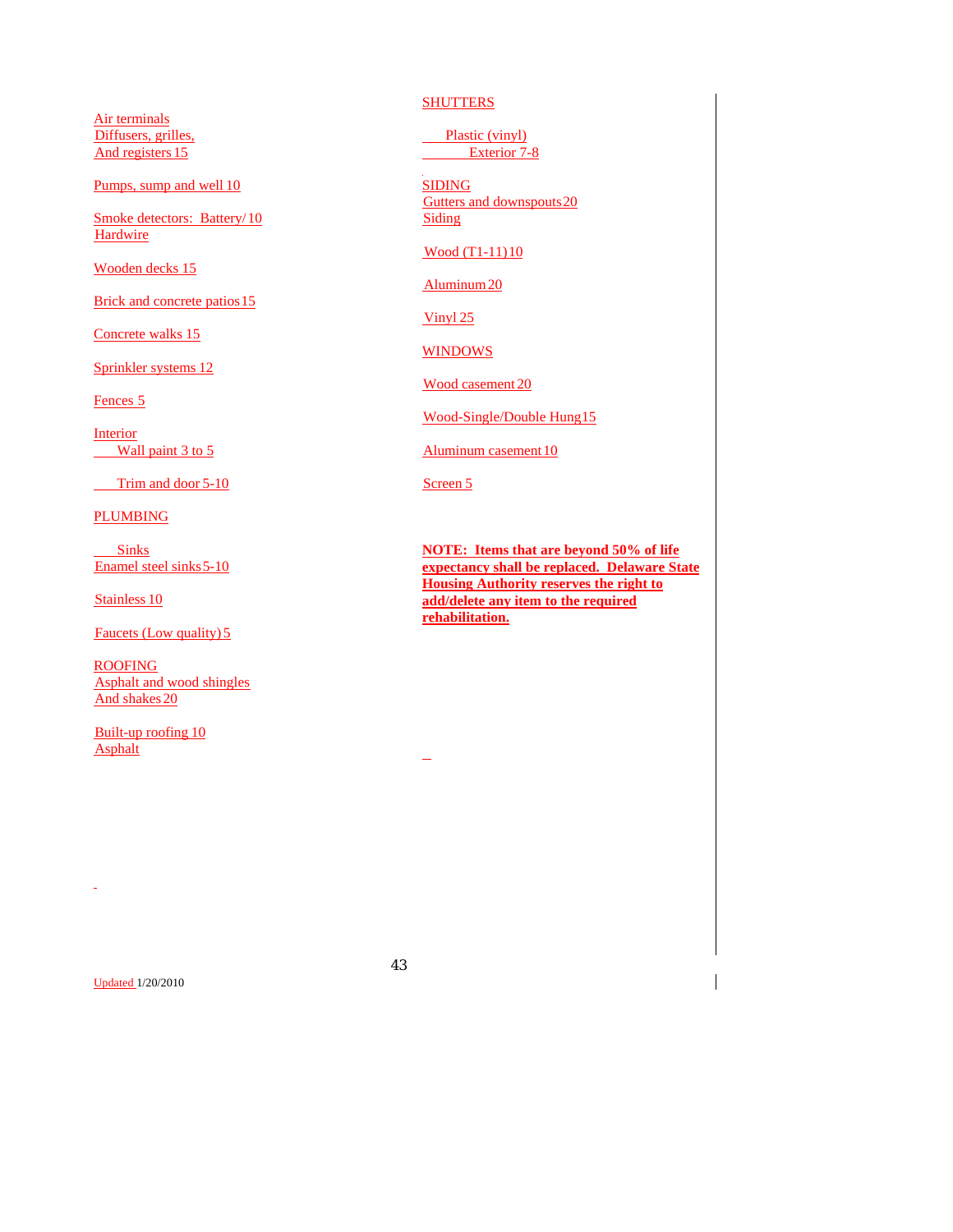# **PLANS/SPECIFICATIONS REVIEW CHECKLIST**

| <b>DATE</b> | Upon a reservation of credits or funding, the following items must be completed as applicable: |
|-------------|------------------------------------------------------------------------------------------------|
|             | <b>Department of Natural Resources</b>                                                         |
|             | Erosion and sedimentation if site disturbance is more than 25 acres<br>А.                      |
|             | On-site septic<br>В.                                                                           |
|             | <u>On-site public well</u><br>$C_{\cdot}$                                                      |
|             | <b>NPDES</b> - NOI Permit for over 5 acres<br>D.                                               |
|             | E.<br><b>NESHAP</b> - Building older than 1980                                                 |
|             | <b>Lead Based Paint Assessment - Building older than 1978</b><br>$F_{\rm c}$ and $F_{\rm c}$   |
| 2.          | <b>Soil Conservation District</b>                                                              |
|             | <b>Sediment and Storm Water Management</b><br>A.                                               |
|             | 1. Erosion and Sedimentation Control Plan and Narrative                                        |
|             | Wetlands survey, if applicable<br><b>B.</b>                                                    |
|             | 1. Wetlands delineation                                                                        |
|             | Flood plain, if applicable<br>C.                                                               |
| 3.          | Utilities (approval documentation)                                                             |
|             | A. DelDot - Entrance Permit                                                                    |
|             | <b>Contact Person</b>                                                                          |
|             | <b>B.</b> Sewer Line tie in                                                                    |
|             | 1. <i>Location</i>                                                                             |
|             | 2.<br><b>Capacity verification</b>                                                             |
|             | Storm Line tie in<br>C.                                                                        |
|             | 1.<br>Location                                                                                 |
|             | 2.<br>Capacity verification                                                                    |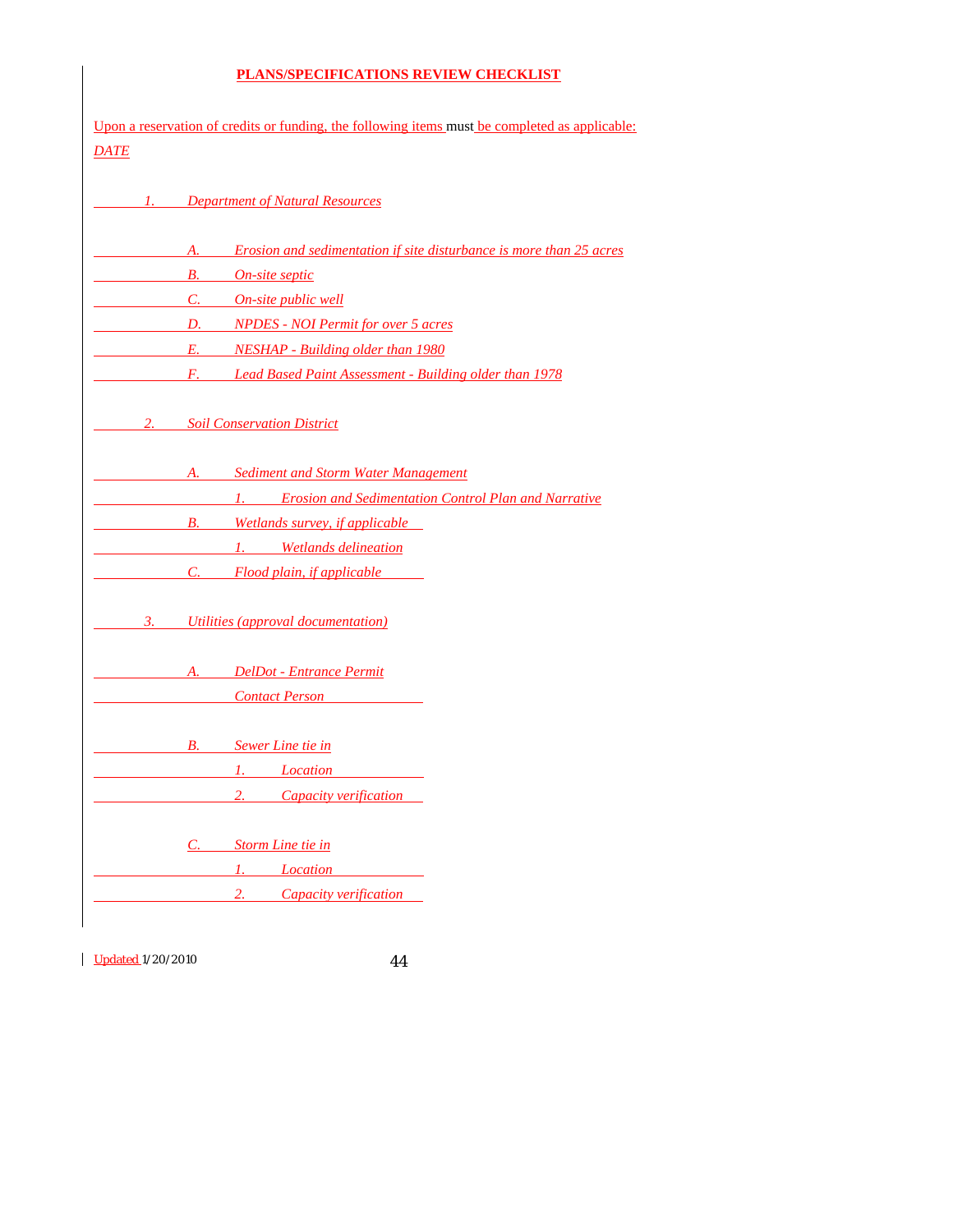*Development Standard Checklist Page Two* 

| <i>D. Electrical Contact Person</i>                                                                                                                                                                                                  |
|--------------------------------------------------------------------------------------------------------------------------------------------------------------------------------------------------------------------------------------|
| <i>E.</i> Gas - natural or propane                                                                                                                                                                                                   |
| <b>Contact Person</b>                                                                                                                                                                                                                |
| <b>Example 12 Example 12 Water</b>                                                                                                                                                                                                   |
| <u>1. Public Water tie in</u>                                                                                                                                                                                                        |
| <i>A. Location</i>                                                                                                                                                                                                                   |
| <b>G.</b> Streets, sidewalks and curbing                                                                                                                                                                                             |
| <b>H.</b> Underground/Aboveground Storage Tanks, Yes or No                                                                                                                                                                           |
| <i>Example 1. Model Energy Code</i>                                                                                                                                                                                                  |
|                                                                                                                                                                                                                                      |
| 4. Fire Marshal Approval (send letter to Fire Marshal to waive fee)                                                                                                                                                                  |
| <i>A. Conditional</i>                                                                                                                                                                                                                |
| <b>Example 12 Simular Example 2 Service 2 Service 2 Service 2 Service 2 Service 2 Service 2 Service 2 Service 2 Service 2 Service 2 Service 2 Service 2 Service 2 Service 2 Service 2 Service 2 Service 2 Service 2 Service 2 Se</b> |
|                                                                                                                                                                                                                                      |
| 5. Architectural Accessibility Board                                                                                                                                                                                                 |
| <i>A.</i> Conditional <i>Conditional</i>                                                                                                                                                                                             |
| <b>EXECUTE:</b> B. Final approval                                                                                                                                                                                                    |
|                                                                                                                                                                                                                                      |
| 6. City Requirements, if applicable                                                                                                                                                                                                  |
|                                                                                                                                                                                                                                      |
| <b>2.</b> <i>Utility Easements, Agreements</i>                                                                                                                                                                                       |
| <i>A. Existing</i>                                                                                                                                                                                                                   |
| <i>B. Proposed</i> <b>Example 20</b>                                                                                                                                                                                                 |
|                                                                                                                                                                                                                                      |
| 8. Access Easements, Agreements                                                                                                                                                                                                      |
| <i>A. Existing</i>                                                                                                                                                                                                                   |
| <i>B.</i> Proposed B.                                                                                                                                                                                                                |
|                                                                                                                                                                                                                                      |
| 9. Permits, Building Contact Person                                                                                                                                                                                                  |
|                                                                                                                                                                                                                                      |
| 10. Environmental Audit, Test Borings, Engineering/Geotechnical Report                                                                                                                                                               |
|                                                                                                                                                                                                                                      |

Updated 1/20/2010 45

 $\overline{\phantom{a}}$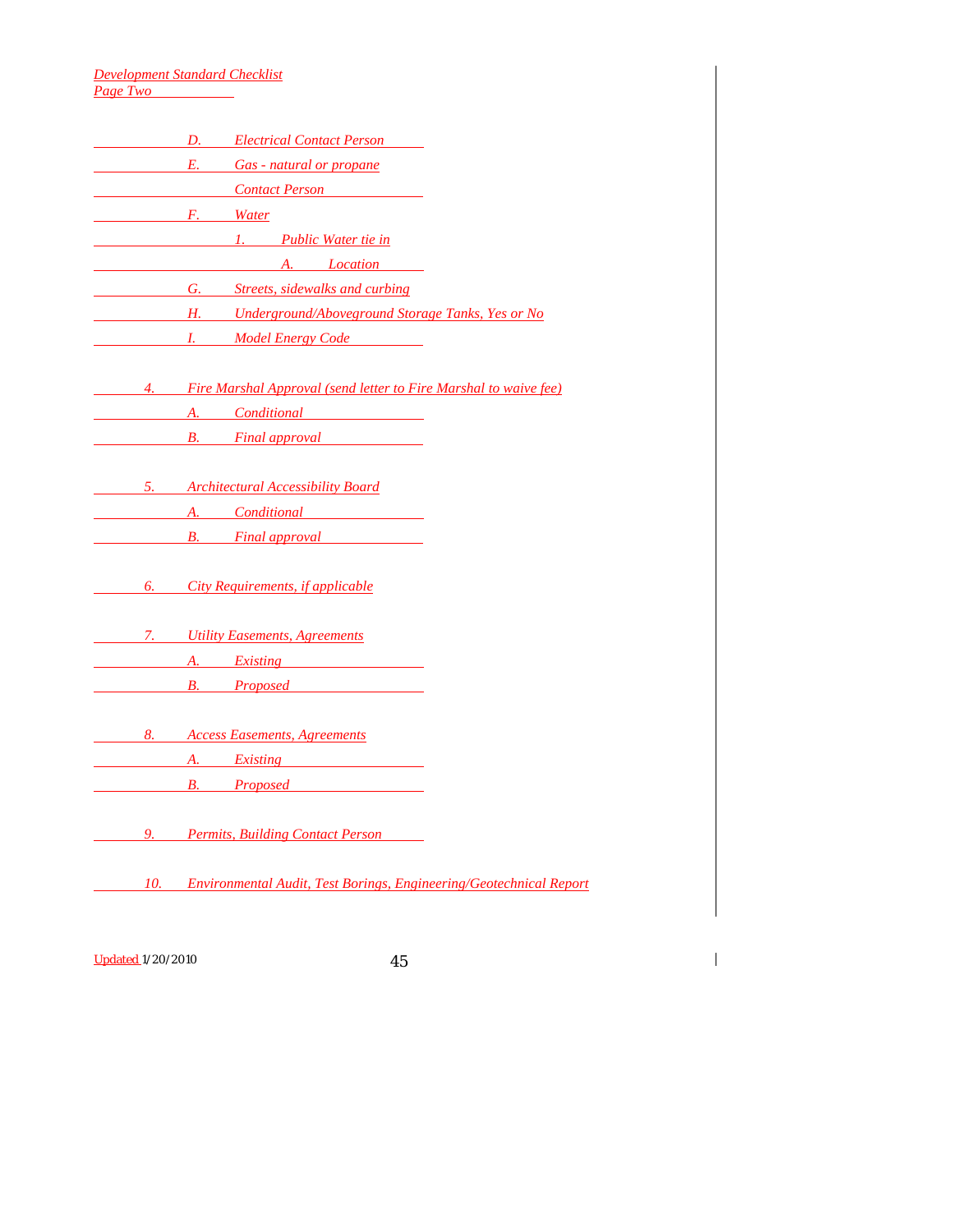| 11. Survey, Property, Boundary<br>A. Sealed and Signed<br>12. Other State and Federal Requirements<br>13. Zoning Verification<br>A. Contact Person<br>14. Copy of Deed<br>A. Deed Book and Number<br><u>15. Federal Fair Housing Amendment Act</u><br>Design Guideline Compliance yes no<br>16. American with Disabilities Act (ADA)<br><u> Design Guideline Compliance yes no</u><br>17. Noise Assessment Guidelines<br>Federal Guideline Compliance yes no | Page Three | <b>Development Standard Checklist</b> |  |
|--------------------------------------------------------------------------------------------------------------------------------------------------------------------------------------------------------------------------------------------------------------------------------------------------------------------------------------------------------------------------------------------------------------------------------------------------------------|------------|---------------------------------------|--|
|                                                                                                                                                                                                                                                                                                                                                                                                                                                              |            |                                       |  |
|                                                                                                                                                                                                                                                                                                                                                                                                                                                              |            |                                       |  |
|                                                                                                                                                                                                                                                                                                                                                                                                                                                              |            |                                       |  |
|                                                                                                                                                                                                                                                                                                                                                                                                                                                              |            |                                       |  |
|                                                                                                                                                                                                                                                                                                                                                                                                                                                              |            |                                       |  |
|                                                                                                                                                                                                                                                                                                                                                                                                                                                              |            |                                       |  |
|                                                                                                                                                                                                                                                                                                                                                                                                                                                              |            |                                       |  |
|                                                                                                                                                                                                                                                                                                                                                                                                                                                              |            |                                       |  |
|                                                                                                                                                                                                                                                                                                                                                                                                                                                              |            |                                       |  |
|                                                                                                                                                                                                                                                                                                                                                                                                                                                              |            |                                       |  |
|                                                                                                                                                                                                                                                                                                                                                                                                                                                              |            |                                       |  |
|                                                                                                                                                                                                                                                                                                                                                                                                                                                              |            |                                       |  |
|                                                                                                                                                                                                                                                                                                                                                                                                                                                              |            |                                       |  |

*esg*

*Revised: 12/09*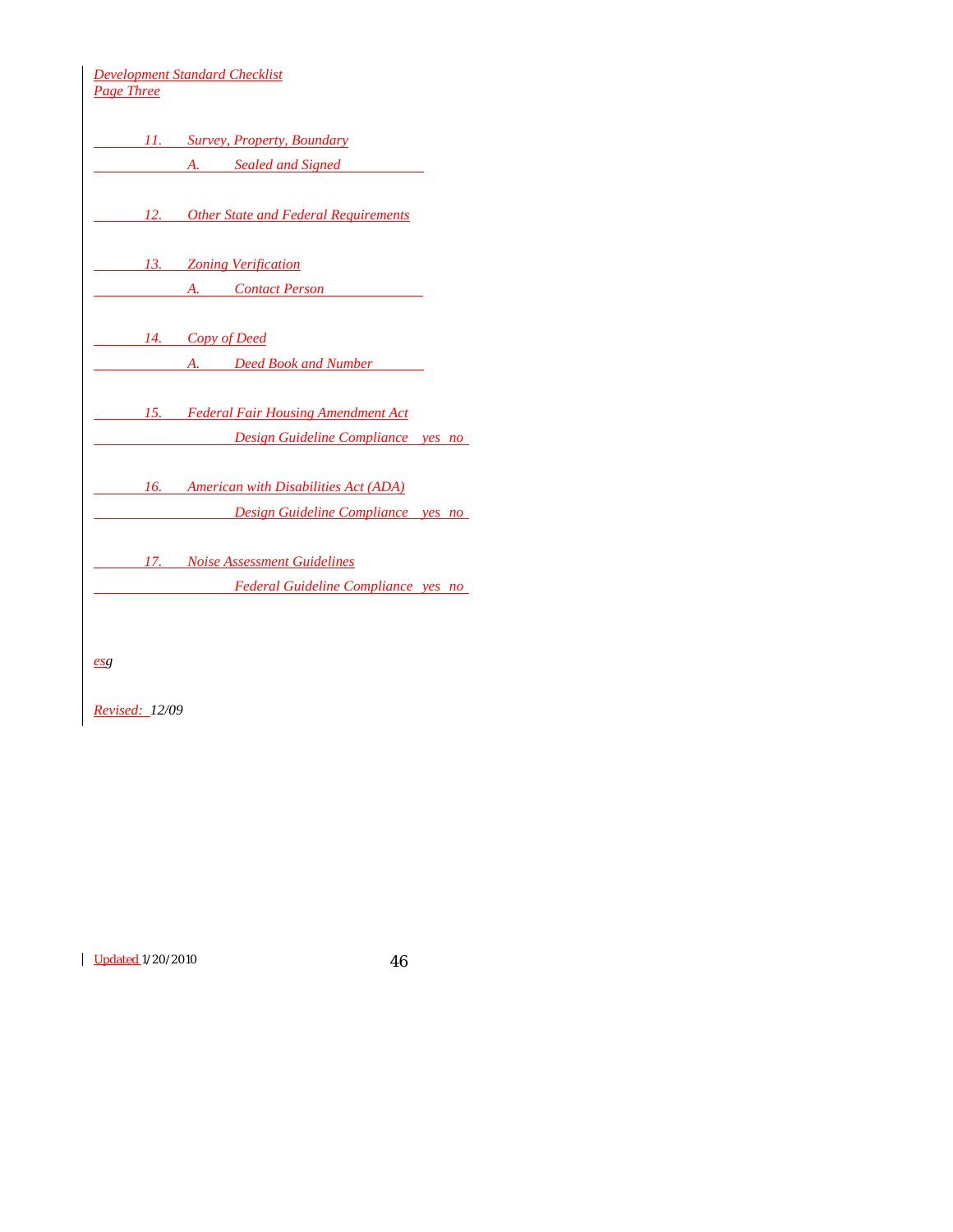# Energy Efficiency Table

| <b>Item</b>                                                                                 | <b>Exceed</b><br><b>Standard</b>         | QAP<br><b>Point</b><br>$\mathbf{s}$ | <b>Estimated</b><br><b>Material</b><br><b>Costs</b> | <b>Notes</b>                          |
|---------------------------------------------------------------------------------------------|------------------------------------------|-------------------------------------|-----------------------------------------------------|---------------------------------------|
| Insulation shall meet                                                                       | 25% or better                            | 1 point                             | \$0.14/SF                                           | <b>High Density Batt</b>              |
| all<br>applicable codes for<br>new<br>construction and<br>rehabilitation                    | 50% or better                            | 2 points                            | \$0.31/SF                                           | Blown-in                              |
|                                                                                             |                                          |                                     |                                                     |                                       |
| Windows shall be<br>thermal insulated<br>with a<br>minimum "U" value<br>οf<br>0.33 or below | <b>Below 0.33</b><br>Low E, Argon<br>Gas | 1 point                             | \$35 to \$65 per<br>window                          |                                       |
|                                                                                             |                                          |                                     |                                                     |                                       |
| Entry doors shall<br>have a<br>minimum "U" value<br>Ωf<br>0.33 or below                     | U-Value of 0.14                          | 1 point                             | \$45 per door                                       |                                       |
|                                                                                             |                                          |                                     |                                                     |                                       |
| Hot water heater<br>shall                                                                   | $R = 16$                                 | 0 point                             | \$270                                               | Kenmore Power Miser<br>6              |
| have integral R=16                                                                          | $R = 20$                                 | 1 points                            | \$350                                               | Kenmore Power Miser                   |
| insulation                                                                                  | R greater than 20                        | 2 points                            | \$410                                               | Kenmore Power Miser<br>12             |
|                                                                                             |                                          |                                     |                                                     |                                       |
| High efficiency<br><b>HVAC</b><br>unit 90% or better                                        | $SEER=13$<br>$SEER = 14$                 | 0 points<br>1 point                 | \$1,875<br>\$2,075                                  | 1 1/2 Ton Heat<br>pump<br>No ductwork |
| Minimum SEER                                                                                | $SEER=16$                                | 2 points                            | \$3,000                                             | included                              |
| rating $= 13$                                                                               | SEER=18                                  | 3 points                            | \$3,675                                             |                                       |

Actual costs may vary, not all manufacturer's were compared. Installation not part of estimate (Unit cost only)

Updated 1/20/2010 47

 $\overline{1}$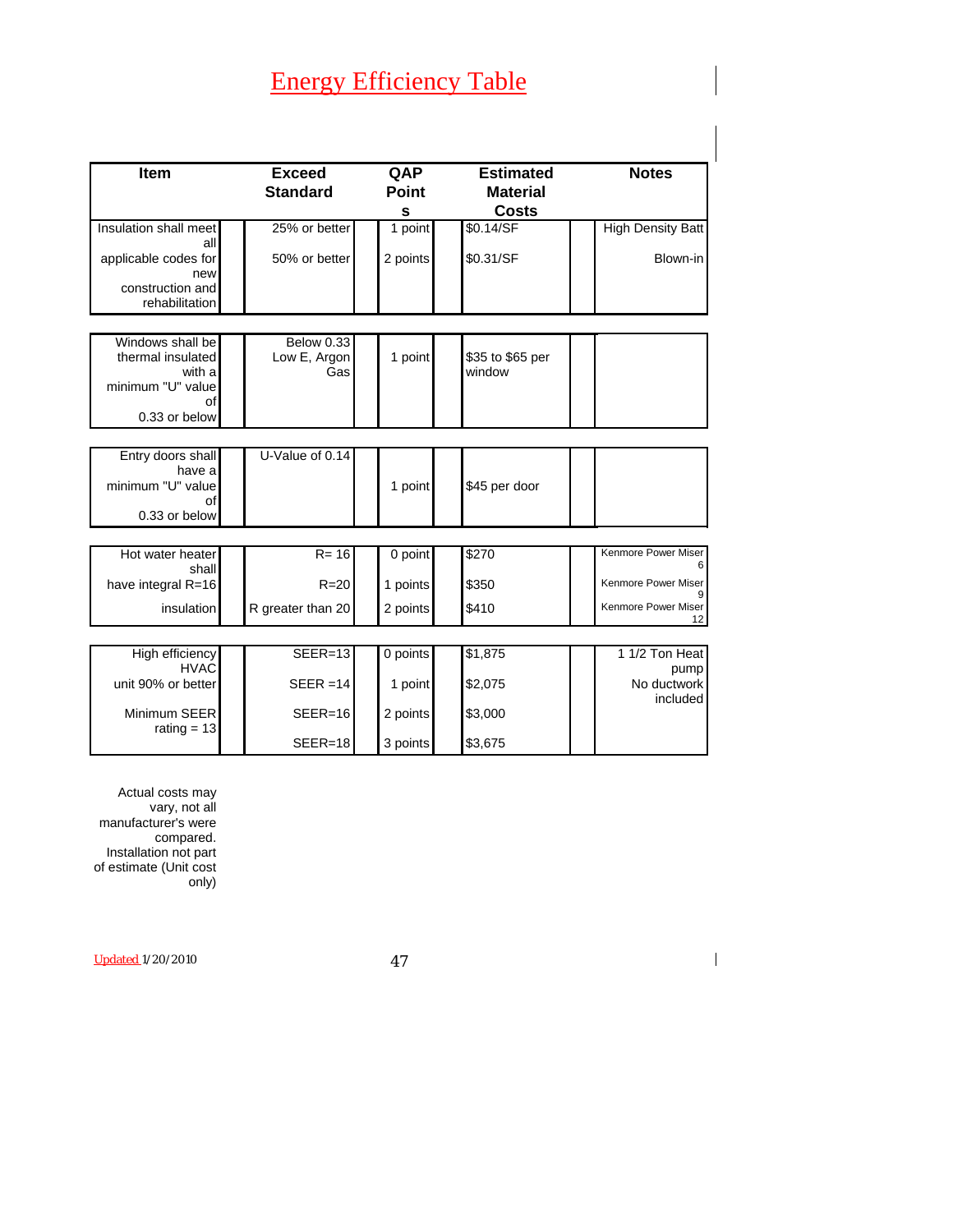The sample on the previous page would receive a total of 5 points for exceeding DSHA's standards. Other proposed energy efficiency may be approved at DSHA's discretion. Any substitutions for energy efficiency amenities will only be allowed if the substitution is for the benefit of the tenant and must be approved by DSHA.

Failure to provide the energy efficiency amenities after points are awarded and a Carryover Agreement is executed will result in a noncompliance penalty point (in the same amount awarded) and will be imposed upon the applicant and responsible development team. The noncompliance point penalty will be carried over to the subsequent application submission.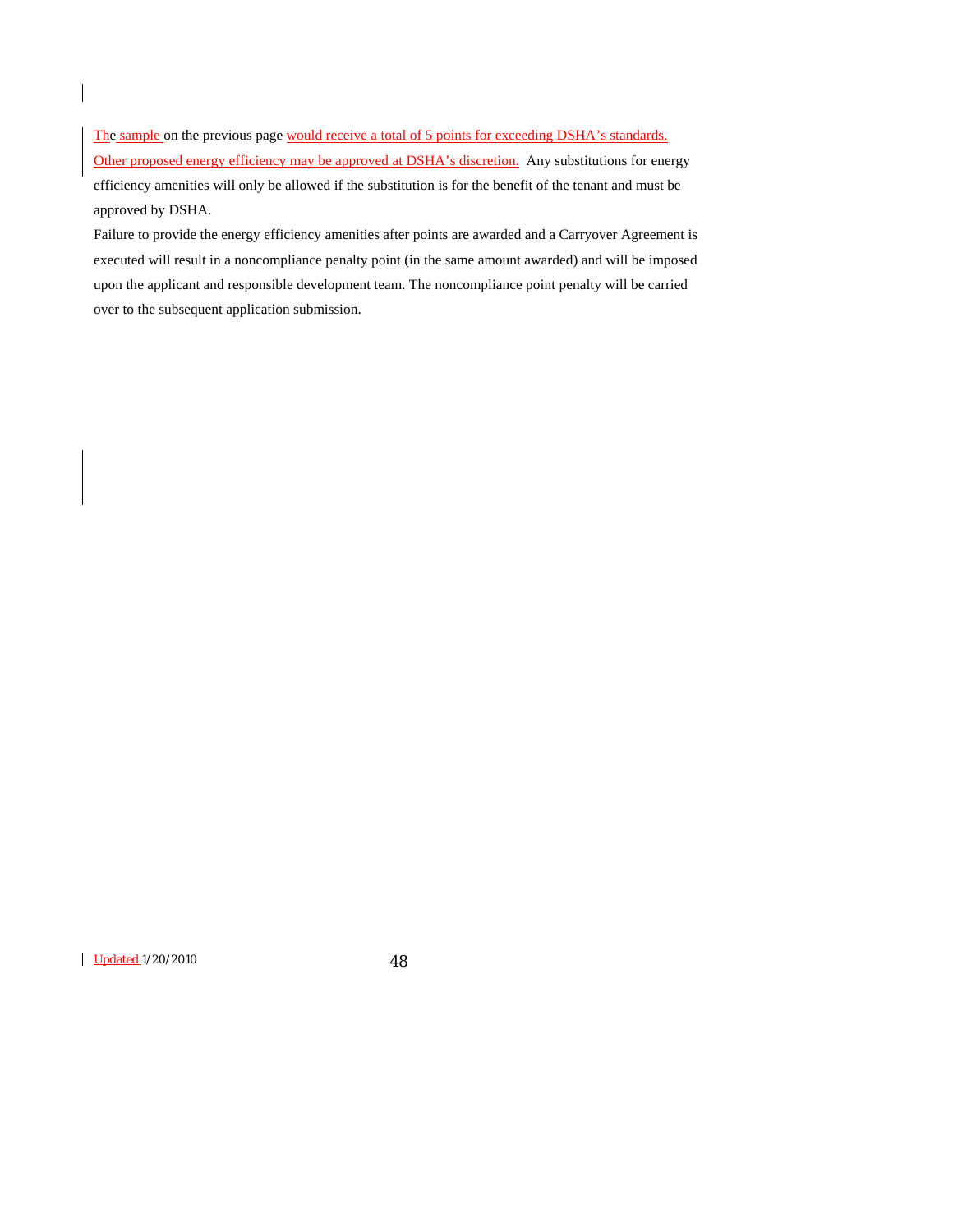# **FORM OF CERTIFICATION OF CONSISTENCY COMMUNITY REVITALIZATION PLAN**

 $\mathbf{I}$ 

 $\overline{1}$ 

# MUNICIPALITY LETTERHEAD

| Anas Ben Addi, Director<br>Delaware State Housing Authority<br>18 The Green<br>Dover, DE 19901 | Date: |
|------------------------------------------------------------------------------------------------|-------|
| LIHTC Application for _______________________ (Development Name)<br>Re:                        |       |
| Dear Mr. Ben Addi:                                                                             |       |
| page _________ of the most recently approved Community Revitalization Plan for                 |       |
| (Municipality Name) dated ________________.                                                    |       |
| Accordingly, said page __________________ is attached to this certification.                   |       |
| <b>Applicant Name:</b>                                                                         |       |
| Development Name:                                                                              |       |
| Location of Development:                                                                       |       |
| Name of Community Revitalization Plan:                                                         |       |
| Date of Community Revitalization Plan:                                                         |       |
| Name of Certifying Jurisdiction:                                                               |       |
| Name of Certifying Official:                                                                   |       |
| Title of Certifying Official:                                                                  |       |
| Sincerely,                                                                                     |       |
| Attachment                                                                                     |       |
| <b>Updated 1/20/2010</b><br>49                                                                 |       |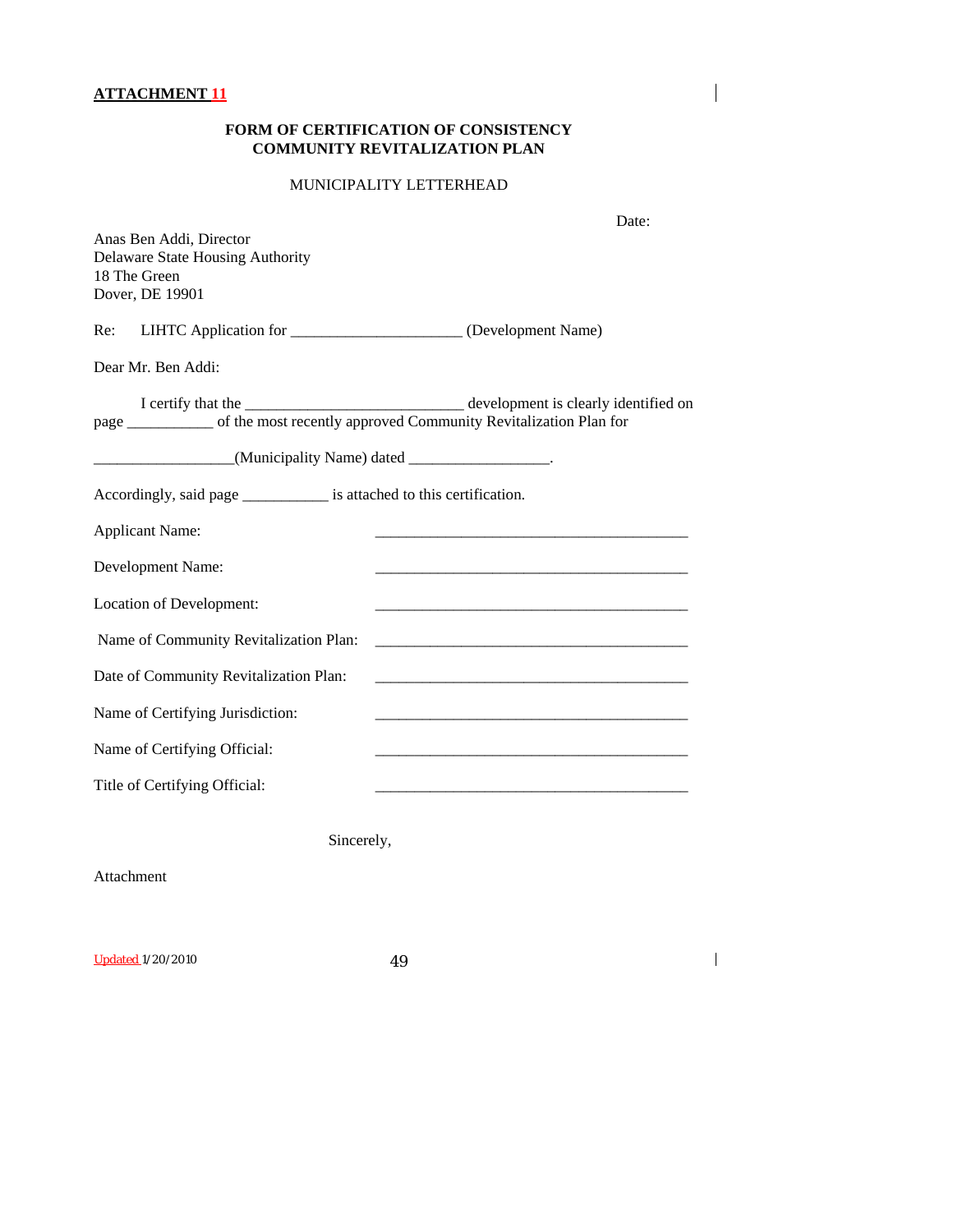#### DELAWARE STATE HOUSING AUTHORITY **RELOCATION ASSISTANCE POLICY**

**For all Developments financed with Federal HOME, other Federal Funds, State Housing Development Funds (HDF) or Low Income Housing Tax Credits (LIHTC) that will result in displacement or temporary displacement, the Applicant/Developer must comply fully with all the requirements of the Uniform Relocation Assistance and Real Property Acquisition Policies Act of 1970 (URA). HUD Handbook 1378: Tenant Assistance Relocation and Real Property Acquisition is available through the HUD Website <http://www.hud.gov/relocation>. This handbook explains all of the requirements of the URA. Although the LIHTC program is not considered Federal financial assistance, DSHA has elected to adopt the URA as a relocation assistance policy for Tax Credit and/or DSHA financed properties that result in temporary or permanent displacement. The URA has recently been updated effective February 5, 2005, for a complete review of the final rule, please refer to the following:** 

*[http://a257.g.akamaitech.net/7/257/2422/01jan20051800/edocket.access.gpo.gov/2005/pdf/05-](http://a257.g.akamaitech.net/7/257/2422/01jan20051800/edocket.access.gpo.gov/2005/pdf/05-6.pdf) [6.pdf](http://a257.g.akamaitech.net/7/257/2422/01jan20051800/edocket.access.gpo.gov/2005/pdf/05-6.pdf))* 

In accordance with DSHA's QAP, Developers may not displace residents for over-income purposes and DSHA strongly discourages proposals that will result in permanent displacement.

If the URA regulations are not followed, DSHA reserves the right upon final allocation of credits to decrease the cost certified relocation line item. This may result in the following: a decrease in eligible basis, a decrease in the LIHTC award, and/or a decrease in other DSHA funding.

# **Notice Examples**

Attached are some examples of notice letters that must be sent for developments with existing residents that may **have** temporary or permanent displacement. The first letter (Attachment 1) must be sent when there is a contract of sale and the second letter (Attachment 2) must be sent after acquisition of the property. The third letter  $(Attentionent 3)$  is for prospective residents that may move into the development before the property is acquired. **Note: Attachments 1 and 2 have letters applicable to Section 8 and Non-Section 8 residents.**

| Attachment 1 (Notice—Residential Resident that they will not be Displaced)                         | <b>Deleted:</b> The first letter |
|----------------------------------------------------------------------------------------------------|----------------------------------|
| informs any current/potential resident of the fact that the property is under an option to a buyer |                                  |
| who is applying for DSHA assistance and lets the resident know that if an application is           | <b>Deleted:</b> s                |
| approved the current/potential resident may be displaced. The notice also informs the              |                                  |
| current/potential resident that they may not qualify as a displaced person and therefore, is not   |                                  |
| eligible to receive any assistance or benefits described in the relocation policy. The             |                                  |
| Applicant/Developer must notify DSHA and send a copy of this letter and a listing of residents     | Deleted: ¶                       |
| notified to DSHA when the letter is sent to current/potential residents.                           |                                  |
|                                                                                                    | The second letter                |
| Attachment 2 (Notice of Eligibility for Relocation Assistance Residential Resident) is to be       | Deleted:                         |

Updated 1/20/2010 50

**Deleted: . Deleted: F**

**Deleted: In Deleted: or ot**

**Deleted:** and cost certification **Deleted:** which

**Deleted:** result in **Deleted:** (Attachment 1).

| Deleted: The first letter |
|---------------------------|
|                           |
| <b>Deleted:</b> s         |

| Deleted: ¶        |  |
|-------------------|--|
| The second letter |  |
| Deleted:          |  |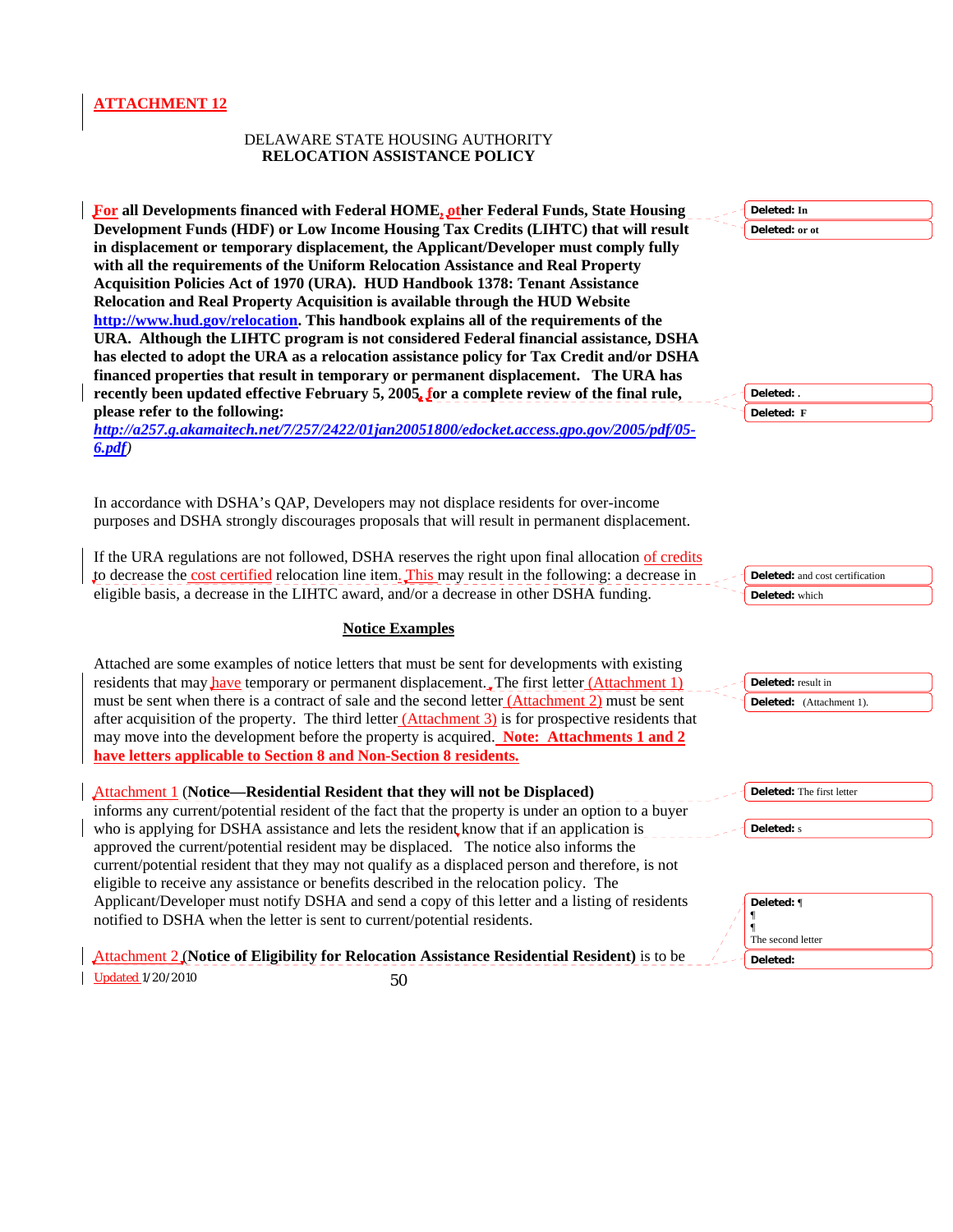sent when the property has been acquired. This letter (a) explains that the project was purchased and cautions the person not to move; (b) explains that the person will not be displaced; (c) explains what is to occur when the resident is temporarily displaced (i.e. approximately how long should they expect to be displaced from their current unit, how will the Applicant/Developer accommodate them with replacement housing while they are displaced, how will the Applicant assist them with any moving costs they incur from their temporary move); and, (d) explains that they will be able to move back into their unit. The Applicant/Developer must notify DSHA and send a copy of this letter, along with a list of notified residents, to DSHA when the letter is sent to current/potential residents.

Attachment 3 (**Notice To Prospective Residents)** informs prospective applicants that move into the development prior to the new acquisition that they may not be entitled to relocation assistance.

#### **Temporary Relocation Plan and Budget**

- 1. The Applicant/Developer must submit a list of all current occupants including their name (for families, you need only list the name of the head of household and family size), address, and annual income after acquisition of the property.
- 2. A detailed relocation plan describing the manner in which the temporary displacement of residents will be handled must also be submitted prior to initial closing.
- 3. A comparison of the current rents being charged and the proposed rents for the project must be submitted to DSHA with the relocation plan. Also, for all relocation units, comparable rents must also be submitted. For comparables, the Applicant/Developer is required to assist the occupant in locating **decent, safe and sanitary housing,** (hereafter referred to as DSS, as determined by local housing codes) and must use *at least three*  **suitable, DSS replacement units as comparables**. For Section 8 developments, please note, residents cannot be relocated to units that are smaller than the units on the Housing Assistance Payment contract. For example, a single person in a three-bedroom unit at a development with only three and four bedroom units must be relocated to a unit with a comparable number of bedrooms.
- 4. Applicants/Developers should include relocation expenses in their project cost budget. As part of DSHA's mortgagor's draw process, a monthly **RELOCATION REIMBURSMENT FORM** must be completed with each draw (Attachment 4). Relocation costs must be drawn on a monthly basis and must include all back-up documentation. If funds are available in operations, start-up relocation costs can be paid from operations and then reimbursed from construction proceeds, however, relocation is not an operational expense unless otherwise approved in writing by DSHA.

**Deleted:** The third letter



No advance payment of rents for relocation units will be allowed. All relocation units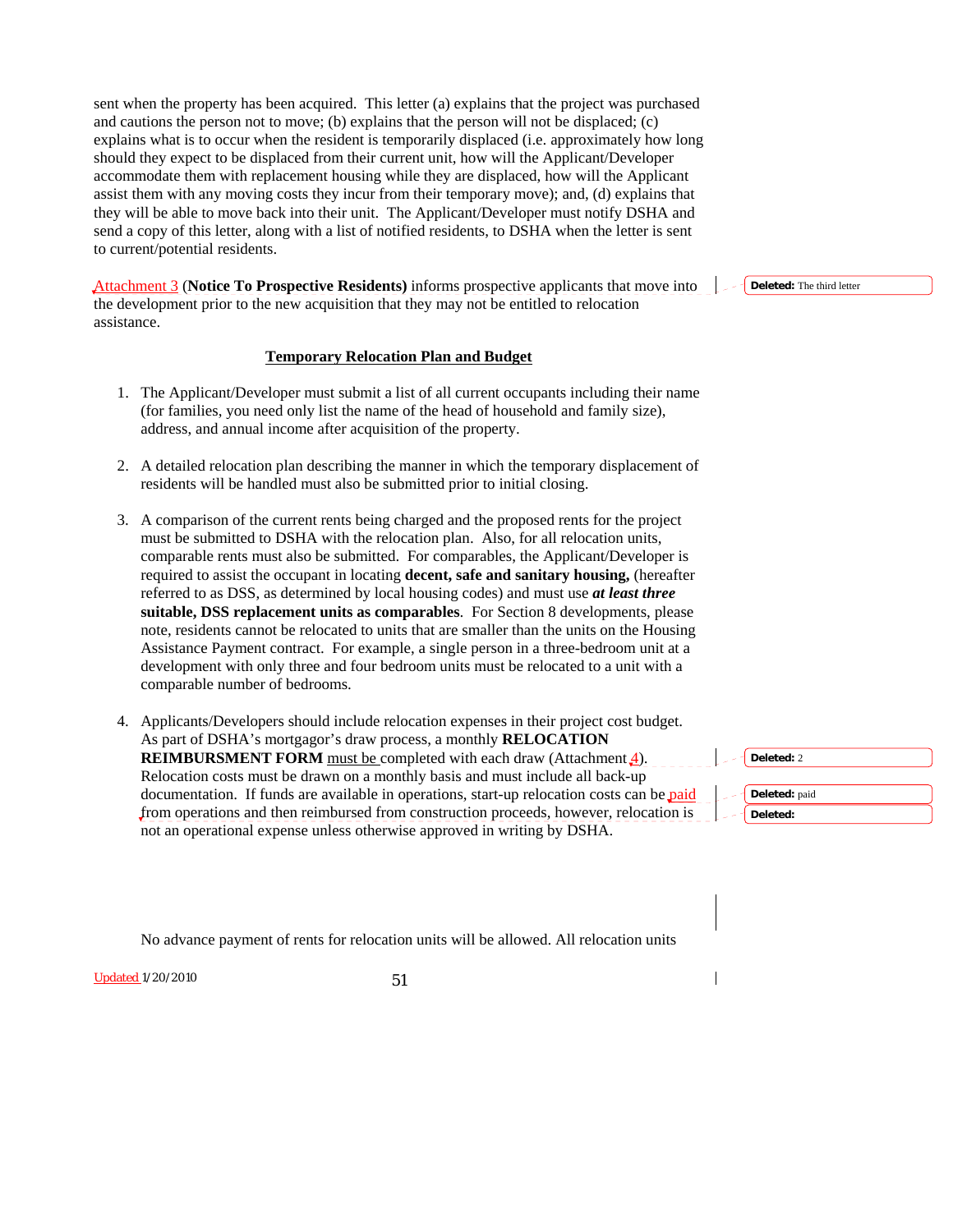must be occupied within 90 days of draw request. Payments for holding unoccupied relocation units for more than 90 days will not be recognized as an eligible project cost by DSHA. Applicants may not receive reimbursement of relocation costs from more than two sources (i.e., construction funds and/or Housing Assistance Payments). Any subsidized properties that require relocations can only request the difference between the subsidy rent and the *off-site's* rent (which may be positive or negative) and other relocation costs. A relocation fee up to a maximum of \$225 per unit may be charged by the management agent or other approved entity for relocation. This fee cannot be charged to the development's operating funds.

5. Upon permanent closing, the Applicant/Developer must provide DSHA with a final list of all residents occupying the property (due within 30 days after closing). If this list differs from the list that was originally submitted after acquisition (See number 1 above), the Applicant/Developer must explain why the resident is no longer an occupant. Please be prepared to submit evidence that the resident(s) moved on their own accord and not for reasons related to DSHA program rules (i.e. income limitations).

As a useful guide, DSHA recommends that the Applicant/Developer follow DSHA's recommended relocation process found in Attachment 5. **Deleted:** 3

**Deleted:** relocation **Deleted:** only

# **PERMANENT RELOCATION**

Developments that experience permanent displacements for any reason must follow all URA requirements.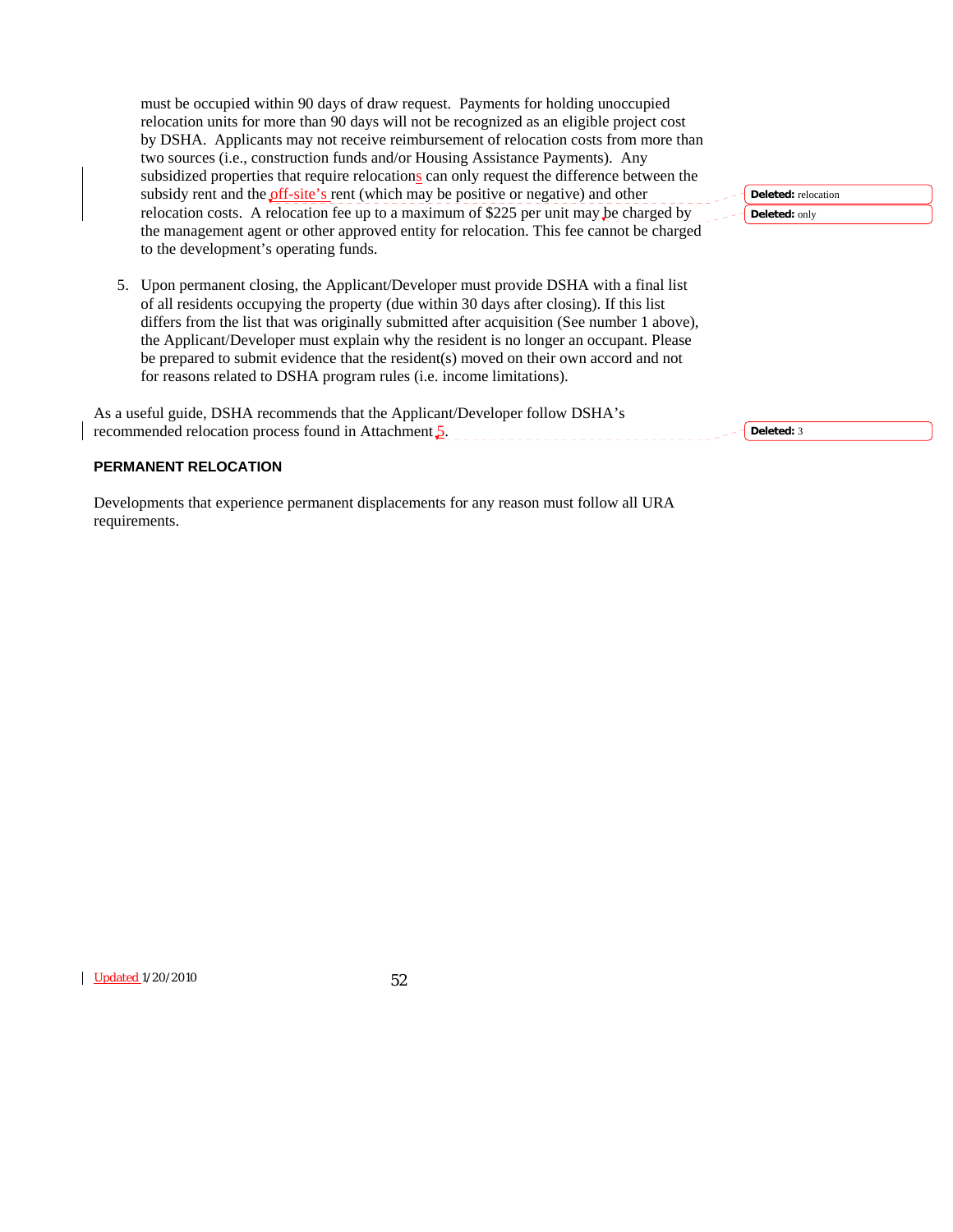#### Attachment 1 (Non-Section 8) **NOTICE—RESIDENTIAL RESIDENT THAT THEY WILL NOT BE DISPLACED**.

(Applicant Letterhead)

Date

Dear Resident:

has submitted an application to Delaware State Housing Authority to rehabilitate the building which you occupy at \_\_\_\_\_\_\_\_\_\_\_\_\_\_\_\_.

This notice is to inform you that , if the assistance is provided and the building is rehabilitated, you may be displaced. We urge you **not to move** anywhere at this time. This is **not** a notice to vacate the premises. We will be meeting with you at a later date to determine whether you will qualify for a rehabilitated unit. If you do elect to move for reasons of your choice, you will not be provided relocation assistance.

If you meet the criteria to continue to qualify for a unit, you will be able to lease and occupy your present apartment (or another suitable, decent, safe and sanitary apartment in the same building) upon completion of the rehabilitation. The criteria to qualify for a unit may include background checks on all adult household members. Of course, you must comply with standard lease terms and conditions.

If you meet the qualifications, after the rehabilitation, your initial rent, including the estimated average utility costs, will not exceed the greater of (a) your current rent/average utility costs, or (b) 30% of your average monthly gross household income. If you must move temporarily so that the rehabilitation can be completed, suitable housing will be made available to you for the temporary period, and you will be reimbursed all reasonable extra expenses, including all moving costs and any increase in housing costs. You can be assured that we will make every effort to accommodate your needs because a portion of the financing is from state or federal funding sources, you would be protected by the Uniform Relocation Assistance and Real Property Acquisition Policies Act of 1970, as amended.

If you do not meet the qualifications to remain as a tenant you should continue to pay your rent because a failure to pay rent or meet your other obligations as a tenant may be cause for eviction and loss of relocation assistance. You are urged not to move or sign an agreement to purchase or lease a new unit before receiving formal notice of your eligibility for relocation assistance. If you move or are evicted before receiving such notice, you may not receive any assistance. Please contact us before making any moving plans.

If you are eligible for relocation assistance, you will be given advisory services, including referrals to replacement housing, and at least 90 days advance written notice of the date you will be required to move. You would also receive a payment for moving expenses and may be eligible for financial assistance to help you rent or buy a replacement house.

No current resident or residents of \_\_\_\_\_\_\_\_\_\_\_\_\_\_\_\_\_\_\_\_\_\_\_ will be permanently displaced on the basis of failing to meet income eligibility requirements unless the resident(s) consents to permanent displacement. The resident(s) may consent to permanent displacement contingent upon receiving relocation assistance approved by the Delaware State Housing Authority.

Updated 1/20/2010 53

**Deleted:**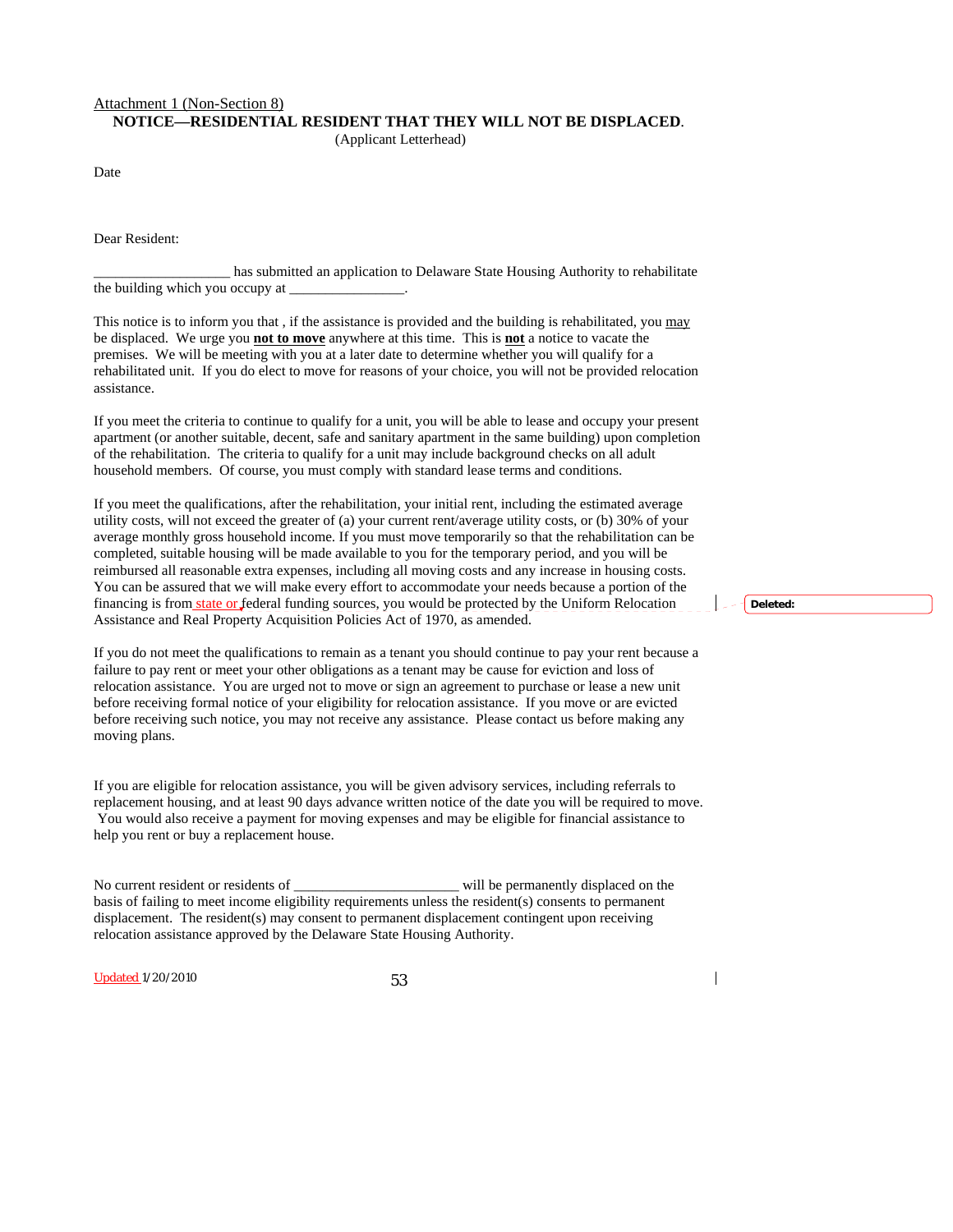Again, this is not a notice to vacate and does not establish eligibility for relocation payments or other relocation assistance. This letter is important and should be retained. You will be contacted soon. In the meantime, if you should have any questions about our plans, please contact\_\_\_\_\_\_\_\_\_\_\_\_\_\_\_\_\_\_\_\_\_\_\_\_\_\_\_\_\_\_\_\_\_\_\_\_\_\_\_\_\_\_\_\_\_\_\_\_.

Sincerely,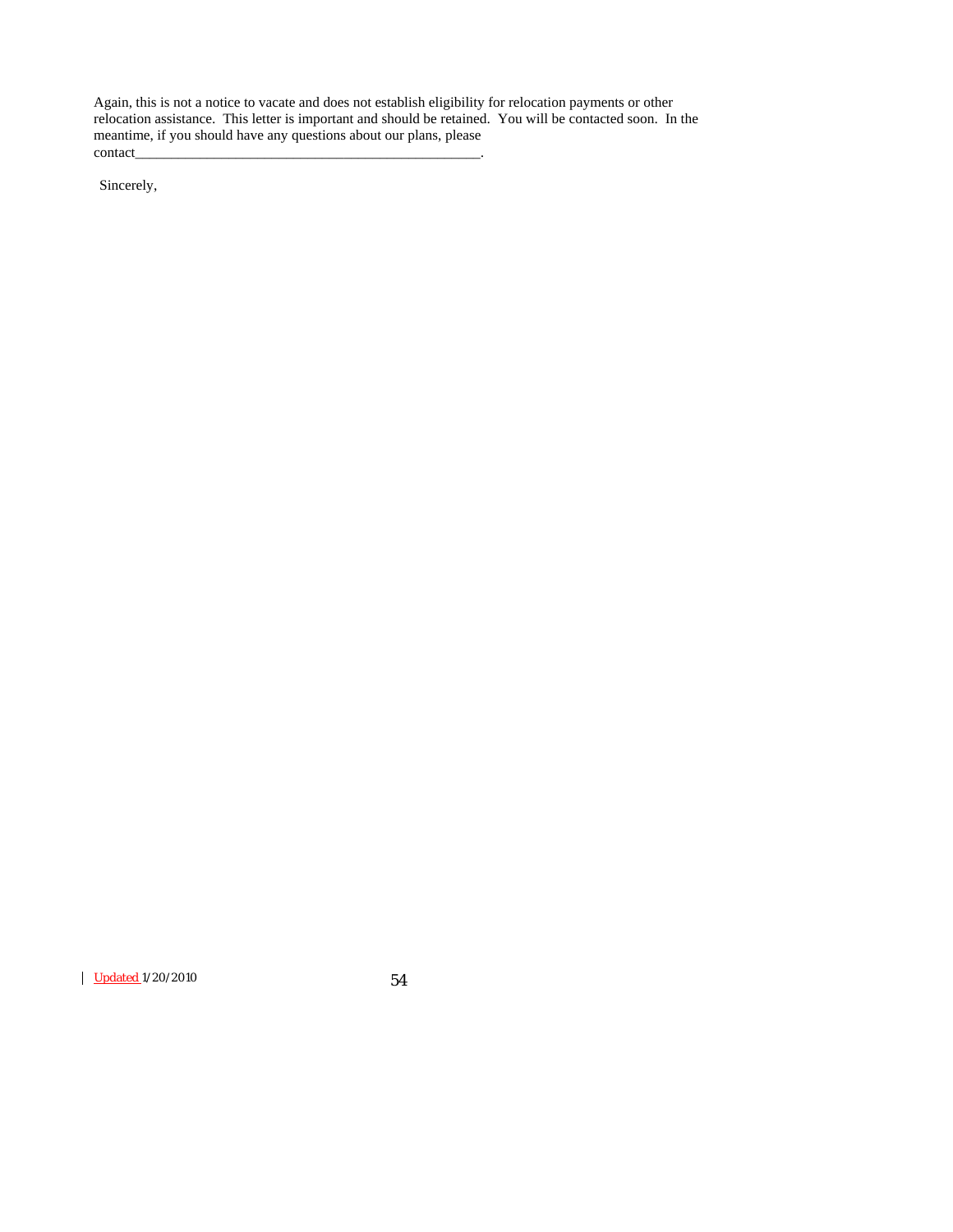# Attachment 1 – (SECTION 8 MULTIFAMILY) **NOTICE—RESIDENTIAL RESIDENT THAT THEY WILL NOT BE DISPLACED**.

(Applicant Letterhead)

Dear Resident,

\_\_\_\_\_\_\_\_\_\_\_\_\_ \_\_\_\_\_\_\_\_\_\_\_\_\_\_\_\_\_\_\_\_\_\_\_\_\_\_\_\_\_\_\_ has submitted an application to the Delaware State Housing Authority to rehabilitate the building, which you occupy. If the application is approved, you will benefit from the substantial renovations that will take place. You may be relocated during these renovations. We urge you not to move anywhere at this time. This is not a notice to vacate the premises.

This is a Notice of Non-Displacement. You will not be required to move permanently as a result of the rehabilitation. This Notice guarantees you the following:

- 1. You will be able to lease and occupy your present apartment or another suitable, decent, safe and sanitary apartment in the same building/complex upon completion of the rehabilitation. Your monthly rent will remain the same or, if increased, your new rent and estimated average utility costs will not exceed 30% of the gross income of all adult members of your household. Of course, you must comply with the reasonable terms and conditions of your lease.
- 2. If you must move temporarily so that the repairs/rehabilitation can be completed, you will be reimbursed for all of your extra expenses, including the cost of moving to and from the temporarily occupied unit and any additional housing costs. The temporary unit will be decent, safe and sanitary, and all other conditions of the temporary move will be reasonable.

**Since you will have the opportunity to occupy a newly rehabilitated apartment, I urge you not to move.** (If you do elect to move for your own reasons, you will not receive any relocation assistance.) We will make every effort to accommodate your needs. Because Federal and/or State assistance is involved, the Uniform Relocation Assistance and Real Property Acquisition Policies Act of 1970, as amended, protects you.

If you have any questions, please contact at  $\blacksquare$ Remember do not move before we have a chance to discuss your eligibility for assistance. This letter is important to you and should be retained.

Sincerely,

Updated 1/20/2010 55

**Deleted:** pac 1/05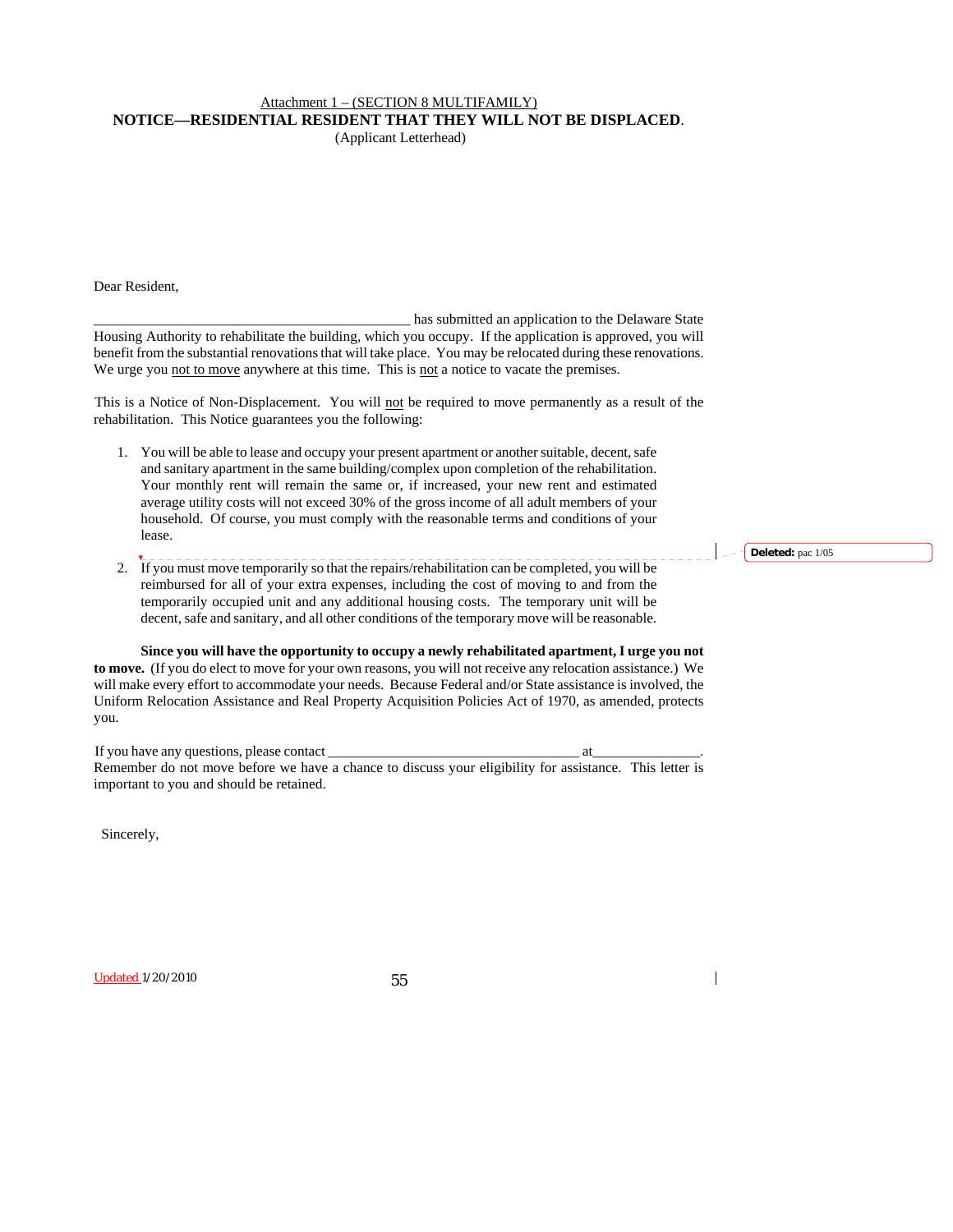# Attachment 2 - (Non-Section 8) **NOTICE OF ELIGIBILITY FOR RELOCATION ASSISTANCE RESIDENTIAL RESIDENT**

(Applicant Letterhead)

Date

Dear Resident:

has been approved to rehabilitate the building which you occupy at

This notice is to inform you that while the building is rehabilitated, you may be displaced. We urge you **not to move** anywhere at this time. This is **not** a notice to vacate the premises. We will be setting up interviews to start the qualification process beginning \_\_\_\_\_\_\_\_\_\_\_\_\_\_\_\_\_\_. You will be contacted either by phone or by mail to schedule your interview.

If you meet the criteria to qualify for a unit, you will be able to lease and occupy your present apartment or one comparable upon completion of the rehabilitation. The criteria to qualify for a unit includes background checks on all adult household members. Of course, you must comply with standard lease terms and conditions.

If you meet the qualifications, after the rehabilitation, your initial rent, including the estimated average utility costs, will not exceed the greater of (a) your current rent/average utility costs, or (b) 30% of your average monthly gross household income. If you must move temporarily so that the rehabilitation can be completed, suitable housing will be made available to your for the temporary period, and you will be reimbursed for all reasonable extra expenses, including all moving costs and any increase in housing costs. You can be assured that we will make every effort to accommodate your needs. Because a portion of the financing is from state or federal and/or state funding sources, you would be protected by the Uniform Relocation Assistance and Real Property Acquisition Policies Act of 1970, as amended.

If you do not meet the qualifications to remain as a tenant you should continue to pay your rent because a failure to pay rent or meet your other obligations as a tenant may be cause for eviction and loss of relocation assistance. You are urged not to move or sign any agreement to purchase or lease a new unit before receiving formal notice of your eligibility for relocation assistance. If you move or are evicted before receiving such notice, you may not receive any assistance. Please contact us before making any moving plans.

If you are eligible for relocation assistance, you will be given advisory services, including referrals to replacement housing, and at least 90 days advance written notice of the date you will be required to move. You would also receive a payment for moving expenses and may be eligible for financial assistance to help you rent or buy a replacement house.

No current resident or residents of will be permanently displaced on the basis of failing to meet income eligibility requirements unless the resident(s) consents to permanent displacement. The resident(s) may consent to permanent displacement contingent upon receiving relocation assistance approved by the Delaware State Housing Authority.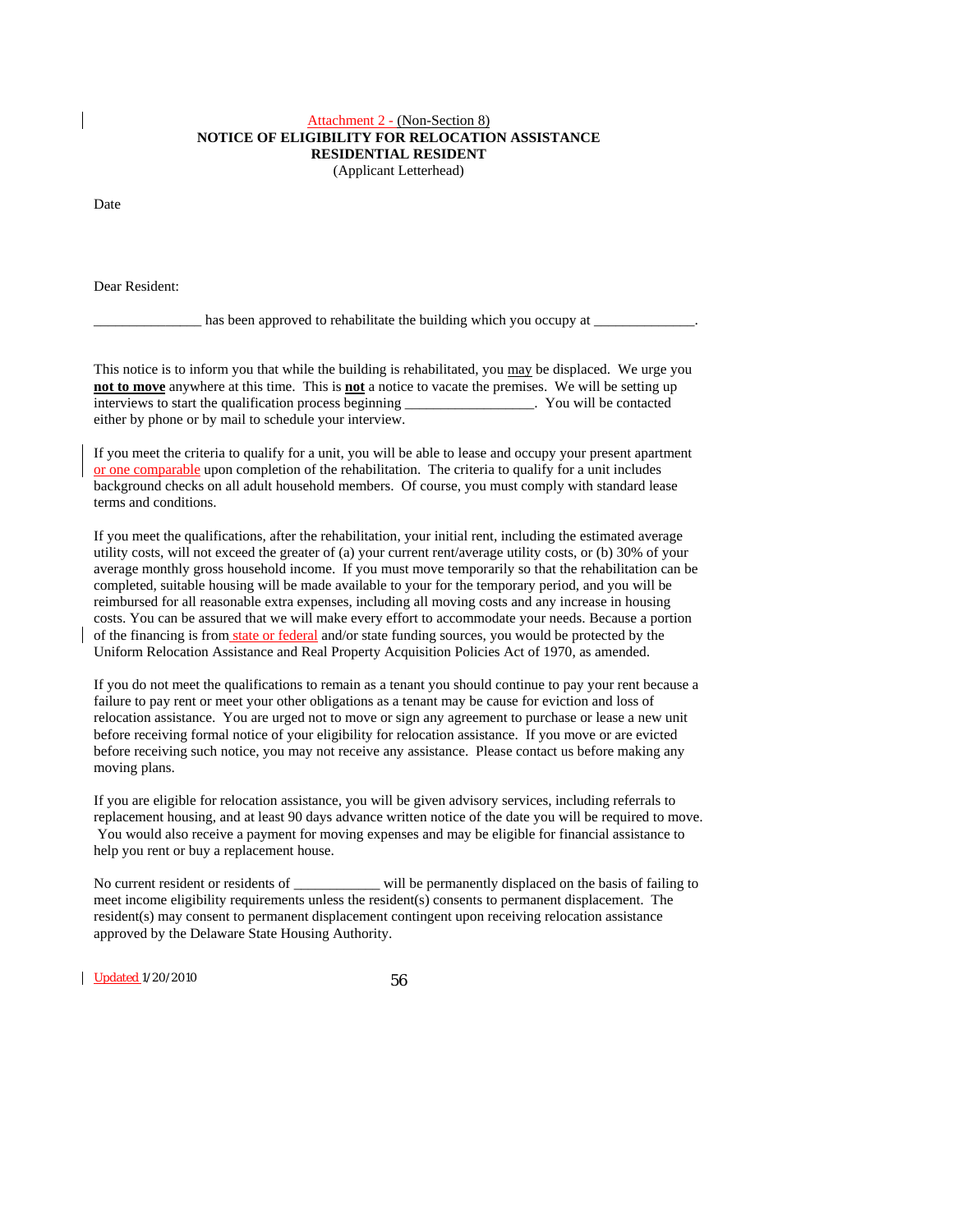Enclosed with this letter is what you will need to bring with you to your interview. If you should have any questions about our plans, please contact\_\_\_\_\_\_\_\_\_\_\_\_\_\_\_\_\_\_\_\_\_\_\_\_\_\_\_\_\_\_\_\_\_\_\_\_.

Sincerely,

\_\_\_\_\_\_\_\_\_\_\_\_\_\_\_\_\_\_\_\_\_\_\_\_\_\_

Updated 1/20/2010 57

 $\overline{\mathbf{I}}$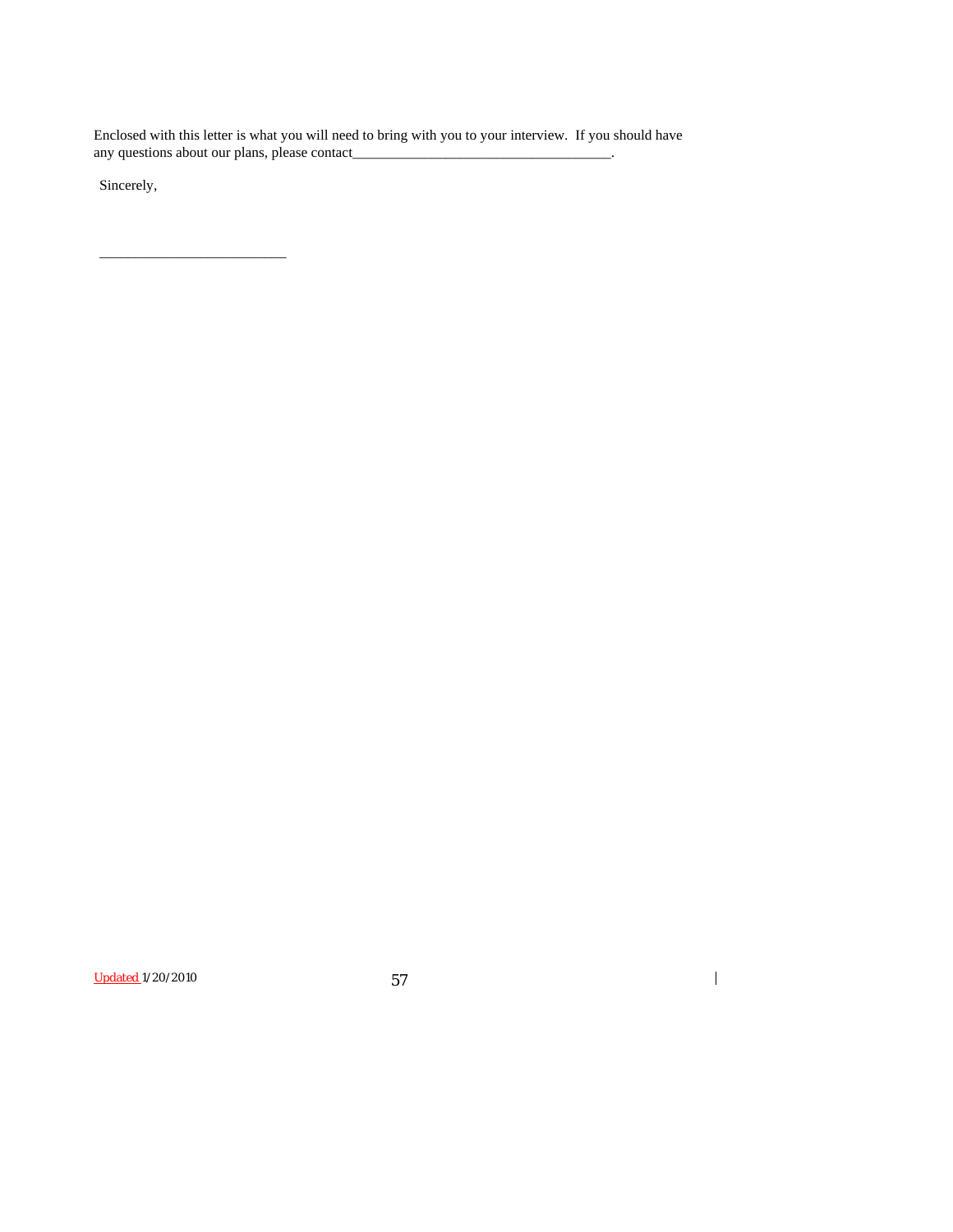## Attachment 2 - (SECTION 8 MULTIFAMILY) **NOTICE OF ELIGIBILITY FOR RELOCATION ASSISTANCE RESIDENTIAL RESIDENT**

Dear Resident,

 On \_\_\_\_\_\_\_\_\_\_\_\_\_\_\_\_ we notified you that the owner of your building had applied for assistance to make extensive repairs to the building. On \_\_\_\_\_\_\_\_\_\_\_\_\_, the owner's request was approved and the repairs will begin soon.

 This is a Notice of Non-Displacement. You will not be required to move permanently as a result of the rehabilitation. This Notice guarantees you the following:

- 1. You will be able to lease and occupy your present apartment or another suitable, decent, safe and sanitary apartment in the same building/complex upon completion of the rehabilitation. Your monthly rent will remain the same or, if increased, your new rent and estimated average utility costs will not exceed 30% of the gross income of all adult members of your household. Of course, you must comply with the reasonable terms and conditions of your lease.
- 2. If you must move temporarily so that the repairs/rehabilitation can be completed, you will be reimbursed for all of your extra expenses, including the cost of moving to and from the temporarily occupied unit and any additional housing costs. The temporary unit will be decent, safe and sanitary, and all other conditions of the temporary move will be reasonable.

Since you will have the opportunity to occupy a newly rehabilitated apartment, I urge you not to move. (If you do elect to move for your own reasons, you will not receive any relocation assistance.) We will make every effort to accommodate your needs. Because Federal and/or State assistance is involved, the Uniform Relocation Assistance and Real Property Acquisition Policies Act of 1970, as amended, protects you.

|  |  | If you have any questions, please contact |  |                                                                                                  | at |
|--|--|-------------------------------------------|--|--------------------------------------------------------------------------------------------------|----|
|  |  |                                           |  | Remember do not move before we have a chance to                                                  |    |
|  |  |                                           |  | discuss your eligibility for assistance. This letter is important to you and should be retained. |    |

Sincerely,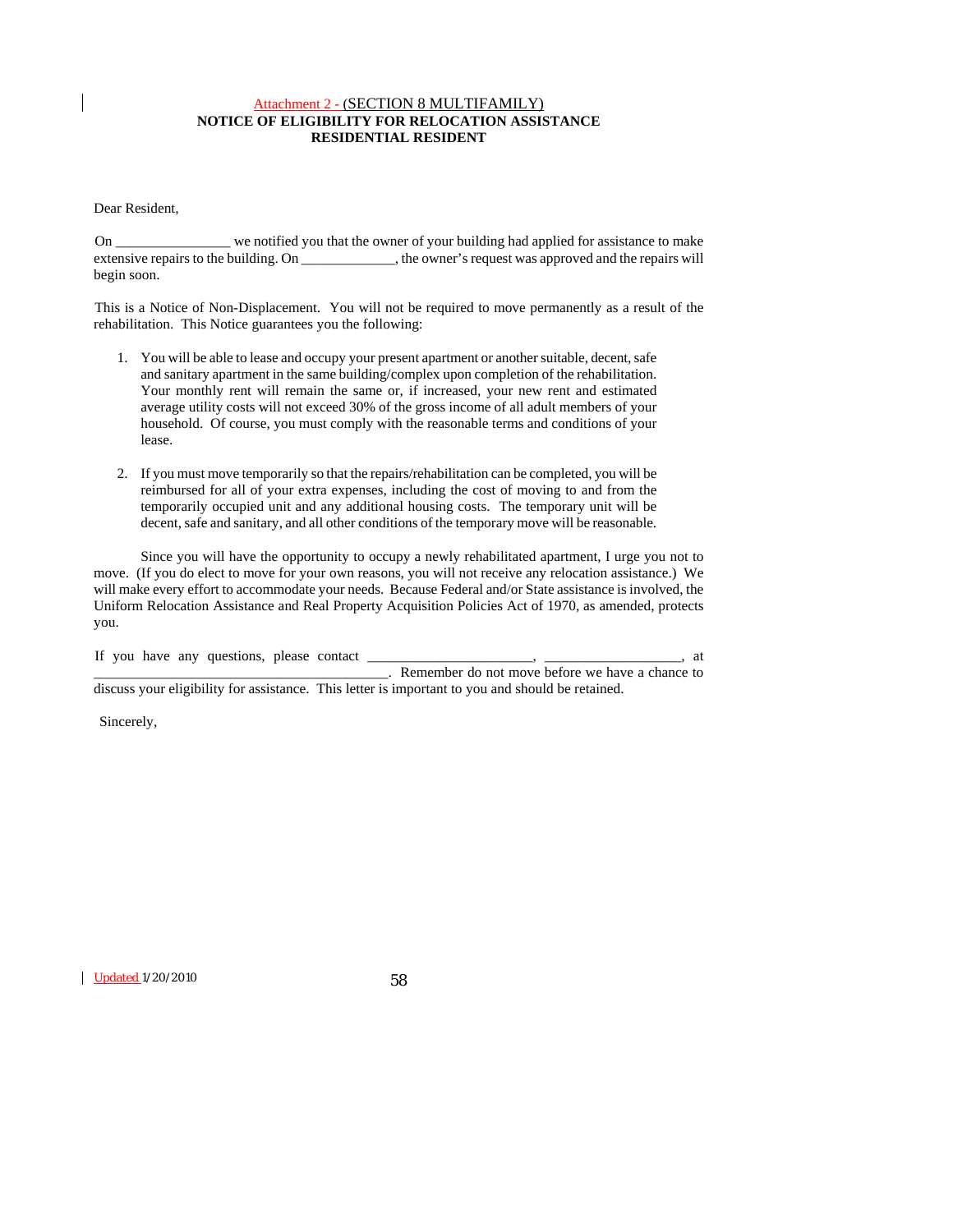# Attachment 3 **NOTICE TO PROSPECTIVE RESIDENTS**

(Applicant Letterhead)

Dear :

On (date), I (property owner or buyer), entered into an option to sell/acquire the property/unit you now propose to occupy. As part of my agreement to sell/acquire, I am to advise you of the following:

An application has been or will be submitted to Delaware State Housing Authority (DSHA) for Low-Income Housing Tax Credits to be used on the property you now propose to occupy. This notice is to advise that financial assistance available under a Relocation Assistance Policy is only for tenants that occupy units at this site at the time of the option to sell and **will not** be made available to you.

This notice is to inform you of the following information **before you enter into any lease agreement and occupy a unit at the above address:**

- You may be displaced from the property.
- You may be required to relocate temporarily.
- You may be subject to a rent increase.
- You will not be entitled to any relocation benefits provided under DSHA's Relocation Assistance Policy. If you have to move, or your rent is increased as a result of the above option/agreement, you will not be reimbursed for any such rent increase or for any costs or expenses incurred by you in connection with the move.

Please read this notice carefully prior to signing a lease agreement and moving into this property. If you should have any questions about this notice, please contact:

#### (Seller/Buyer) at (address and telephone number)

Once you have read and have understood this notice, please sign the statement below if you still desire to lease the unit.

Sincerely,

Owner

I have read the Notice to Prospective Residents and understand the conditions under which I am moving into this property.

Print Name:

Signature: \_\_\_\_\_\_\_\_\_\_\_\_\_\_\_\_\_\_\_\_\_\_\_\_\_\_\_\_\_\_\_\_\_\_\_ Date: \_\_\_\_\_\_\_\_\_\_\_\_\_\_\_\_\_\_\_\_\_\_\_\_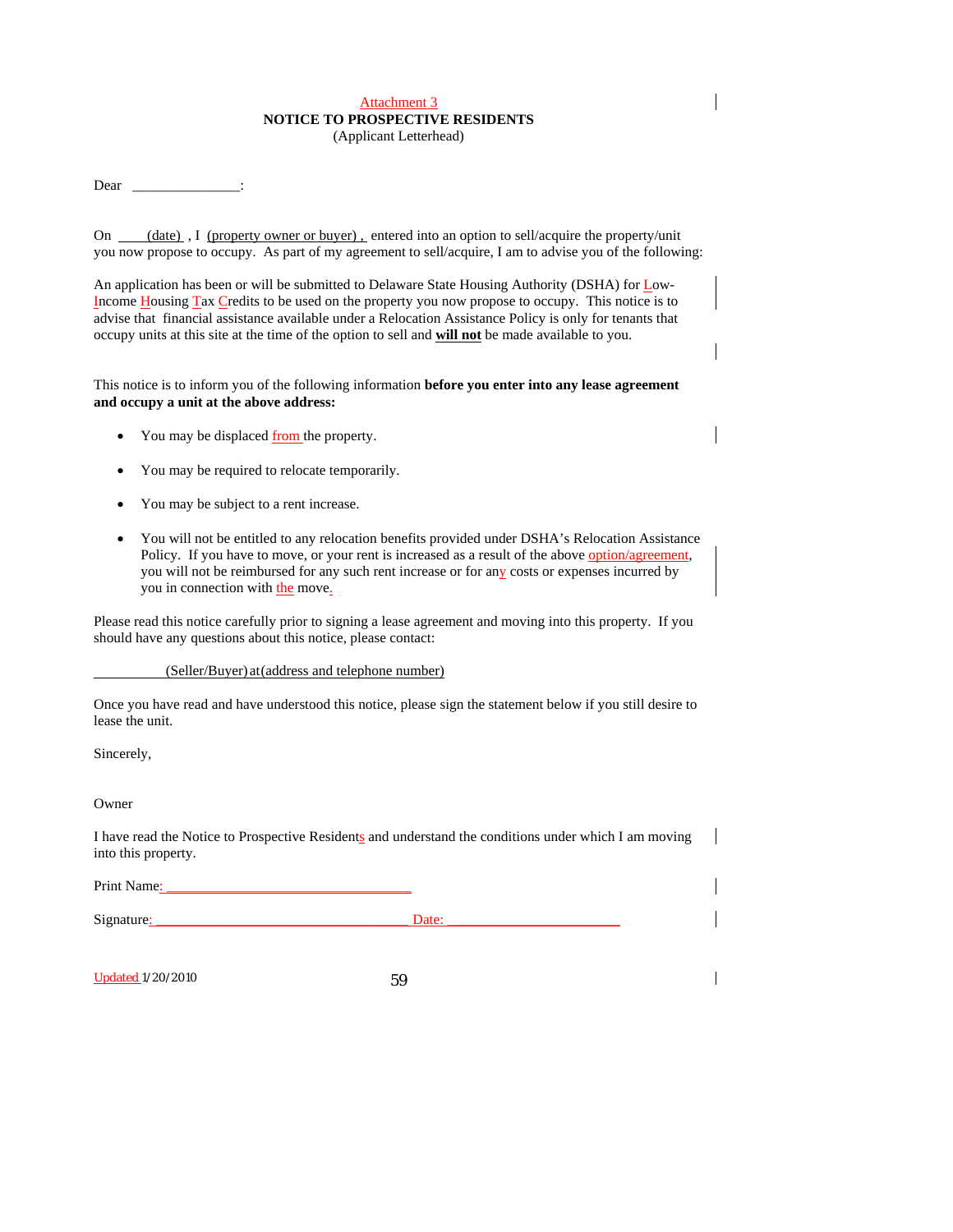#### **RELOCATION REIMBURSEMENT FORM**

**Property Name**: \_\_\_\_\_\_\_\_\_\_\_\_\_\_\_\_\_\_\_\_\_\_\_\_\_\_\_\_\_\_\_\_\_\_\_\_\_\_

**Month/Year**: \_\_\_\_\_\_\_\_\_\_\_\_\_\_\_\_\_\_\_\_\_\_\_\_\_\_\_\_\_\_\_\_\_\_\_\_\_\_\_\_ DRAW#: \_\_\_\_\_\_\_\_\_\_\_\_\_\_\_\_\_\_

| Original<br>Unit#<br><b>Address</b> | <b>Temporary</b><br><b>Relocation Unit</b><br><b>Address</b>                                            | Permanent<br>Return Unit #<br><b>Address</b> | <b>Resident Name</b>                                                                                                                                                                                                     | <b>Transfer</b><br>Date | $\mathbf{A}$<br>Moving<br>Expenses* | HAP<br>Amount<br>(if applicable) | <b>Resident Rent</b><br>or<br><b>TTP</b> | Contract<br>Rent | Relocatio<br>$\mathbf n$<br>Rent | B<br>Misc.<br>Expenses* | $\mathbf{C}$<br>Relocation<br><b>Security Deposit*</b> | D<br><b>Difference</b><br>$(+/-)$ |
|-------------------------------------|---------------------------------------------------------------------------------------------------------|----------------------------------------------|--------------------------------------------------------------------------------------------------------------------------------------------------------------------------------------------------------------------------|-------------------------|-------------------------------------|----------------------------------|------------------------------------------|------------------|----------------------------------|-------------------------|--------------------------------------------------------|-----------------------------------|
|                                     |                                                                                                         |                                              |                                                                                                                                                                                                                          |                         |                                     |                                  |                                          |                  |                                  |                         |                                                        |                                   |
|                                     |                                                                                                         |                                              |                                                                                                                                                                                                                          |                         |                                     |                                  |                                          |                  |                                  |                         |                                                        |                                   |
|                                     |                                                                                                         |                                              |                                                                                                                                                                                                                          |                         |                                     |                                  |                                          |                  |                                  |                         |                                                        |                                   |
|                                     |                                                                                                         |                                              |                                                                                                                                                                                                                          |                         |                                     |                                  |                                          |                  |                                  |                         |                                                        |                                   |
|                                     |                                                                                                         |                                              |                                                                                                                                                                                                                          |                         |                                     |                                  |                                          |                  |                                  |                         |                                                        |                                   |
|                                     |                                                                                                         |                                              |                                                                                                                                                                                                                          |                         |                                     |                                  |                                          |                  |                                  |                         |                                                        |                                   |
|                                     |                                                                                                         |                                              |                                                                                                                                                                                                                          |                         |                                     |                                  |                                          |                  |                                  |                         |                                                        |                                   |
| Totals                              |                                                                                                         |                                              |                                                                                                                                                                                                                          |                         | $\mathbb{S}$                        |                                  |                                          |                  |                                  | $\mathbf{s}$            | $\mathbb{S}$                                           | $\mathbb{S}$                      |
|                                     |                                                                                                         |                                              | Total Relocation Expense Requested (Add Columns A,B,C, & D),<br>Moving Expenses include packing and moving company costs.<br>Miscellaneous include, cable/satellite costs, utilities, telephone etc.                     |                         | $-$ \$ - - - - - - - - - -          |                                  |                                          |                  |                                  |                         |                                                        |                                   |
|                                     | * Attach all back-up documentation for these costs.<br>*** The total should equal monthly draw request. |                                              | ** Column D - Difference calculation is the difference between the original resident rent and HAP amount, if applicable, and the relocation rent.<br>This amount could be negative if resident is a Section 8 recipient. |                         |                                     |                                  |                                          |                  |                                  |                         |                                                        |                                   |

**Date: \_\_\_\_\_\_\_\_\_\_\_\_\_\_\_\_\_\_\_\_\_\_\_\_\_\_\_\_\_\_\_\_\_\_\_\_\_\_\_\_\_\_\_\_\_\_\_\_\_\_\_\_\_\_\_\_ Deleted: ¶**

Updated 1/20/2010

60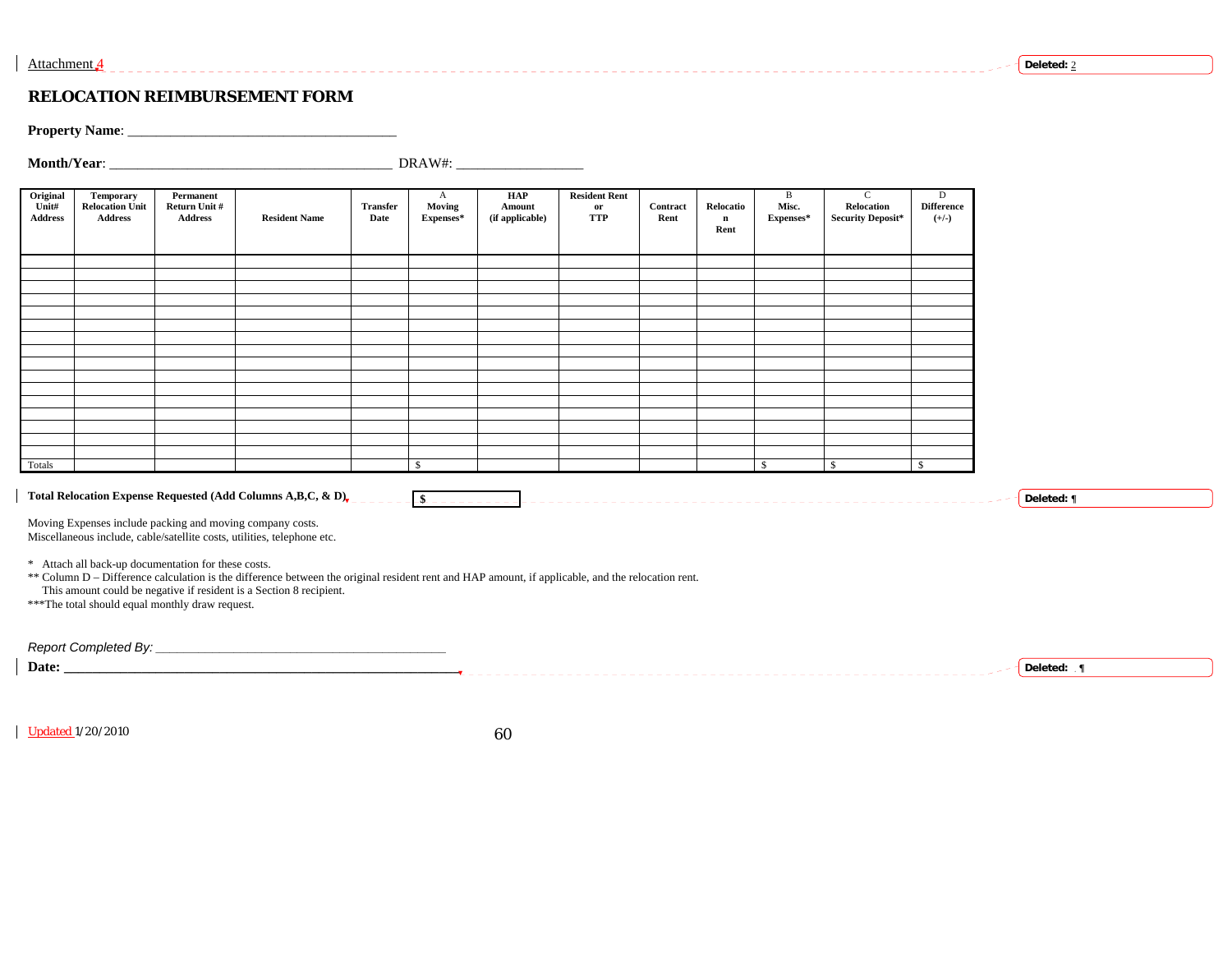#### Attachment 5 **RELOCATION PROCEDURES**

## **Preliminary**:

1. A rent roll should be obtained to locate vacancies.

- 2. Draft first notice of displacement letter informing residents of the potential acquisition and relocation assistance and send to DSHA for approval. (URA Handbook, Pgs. 2-3, 2-4, & 2-5)
- 3. Send residents the displacement notice letter by **certified mailing**. Copy all certified mailings for reimbursement.
- 4. Organize resident meeting to introduce new management company and explain relocation and answer questions.
- 5. Obtain bids from moving companies.
- 6. Locate available units off-site to use for the duration of the relocation (for those residents that will be moved off-site). The lease and security deposits should be in management's name/limited partner's name.
- 7. Draft second notice of displacement letter after the acquisition is complete. The letter may also inform residents of a date new management will be on site and informing them of an interview that will be scheduled. Also, mention the relocation assistance available and send to DSHA for approval.
- 8. Send residents second notice of displacement letter by **certified mailing**. Copy all certified mailings for reimbursement.
- 9. Set up vendor accounts (bank, post office, office supply, etc).
- 10. Locate "comparable replacement dwellings" for residents who do not want to stay or volunteer to move off-site during the relocation. A comparable replacement dwelling performs the same function, provides the same utility, and has a comparable style of living. (URA Handbook, Pg. 1-7, 2-7 & 2-8)
- 11. Create a relocation folder for each resident keeping all relocation correspondence including a "Site Occupant Record" in file. (URA Handbook, Appendix 8)
- 12. Prior to relocating the resident, all relocation units, for developments that are receiving Housing Assistance Payments (HAP), must be inspected by DSHA Contract Administrator.

#### **Once on Site**:

- 1. Set up interviews with all residents for eligibility, have vendor accounts in place. File in JP Court on any delinquent residents. Any evicted residents are not entitled to relocation assistance. (URA Handbook, Pg. 1-14)
- 2. Upon interviews, residents should complete a new application and be explained relocation process again. All tenant screening must be completed. When applicable, criminal background checks should be completed on all adult residents and if denied, the resident **is** entitled to relocation assistance.

(URA Handbook Pg. 1-12) (Note: criminal background checks should not be completed for existing Section 8 project based residents).

| <b>Deleted:</b> (for continued eligibility)                                                  |
|----------------------------------------------------------------------------------------------|
| <b>Deleted:</b> starting with first building of<br>construction.                             |
| Deleted: should                                                                              |
| <b>Deleted:</b> at the interview.                                                            |
| <b>Deleted:</b> If applicable, for tenant<br>screening policies, completed all<br>screening. |
| Deleted:                                                                                     |
| <b>Deleted:</b> are                                                                          |